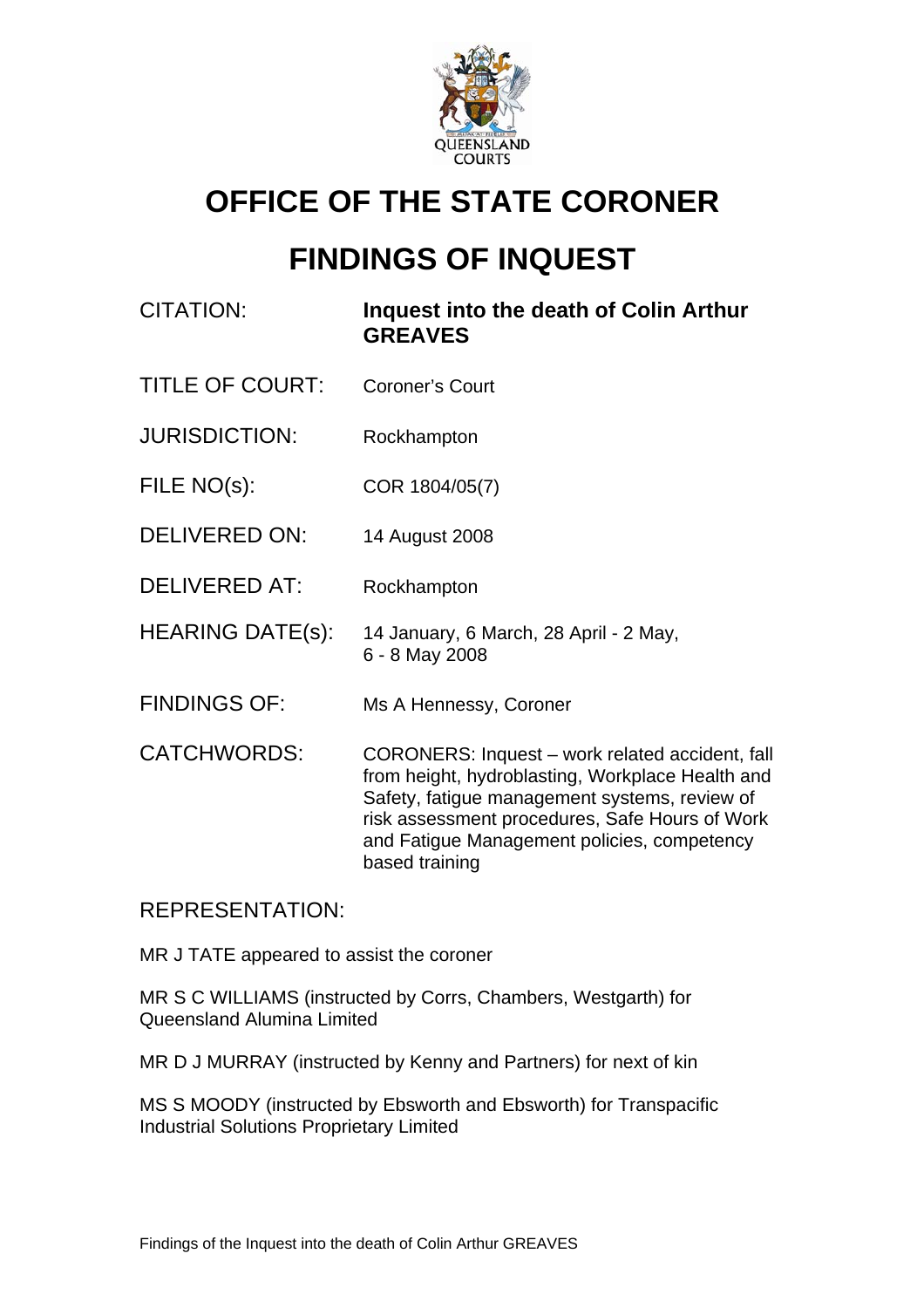These findings seek to explain, as far as possible, how this incident occurred on 17 July 2005. As a result of the evidence in this matter, changes to company and/or industry practice may be recommended with a view to reducing the likelihood of a similar incident occurring in future.

# *THE CORONER'S JURISDICTION*

- 1. The coronial jurisdiction was enlivened in this case due to the death of Mr Greaves falling within the category of "*a violent or otherwise unnatural death"* under the terms of s8(3)(b) of the Act. The matter was reported to a coroner in Gladstone pursuant to s7(3) of the Act. A coroner has jurisdiction to investigate the death under Section 11(2), to inquire into the cause and the circumstances of a reportable death and an inquest can be held pursuant to s28.
- 2. A coroner is required under s45(2) of the Act when investigating a death, to find, if possible:-
	- the identity of the deceased.
	- how, when and where the death occurred, and
	- what caused the death.
- 3. An Inquest is an inquiry into the death of a person and findings in relation to each of the matters referred to in section 24 are delivered by the Coroner. The focus of an Inquest is on discovering what happened, informing the family and the public as to how the death occurred, but not on attributing blame or liability to any particular person or entity.
- 4. The coroner also has a responsibility to examine the evidence with a view to reducing the likelihood of similar deaths. Section 46(1) of the Act, authorises a coroner to "*comment on anything connected with a death investigated at an inquest that relates to* – *(c) ways to prevent deaths from happening in similar circumstances in the future."* Further, the Act prohibits findings or comments including any statement that a person is guilty of an offence or civilly liable for something.
- 5. Due to the proceedings in a Coroner's court being by way of inquiry rather than trial, and being focused on fact finding rather than attributing guilt, the Act provides that the Court may inform itself in any appropriate way (section 37) and is not bound by the rules of evidence. The civil standard of proof, the balance of probabilities, is applied. All interested parties can be given leave to appear, examine witnesses and be heard in relation to the issues in order to ensure compliance with the rules of natural justice. In this matter, the Employer, Plant owner, Workplace Health and Safety Division, and family of the deceased were represented at the Inquest.
- 6. I will summarise the evidence in this matter. All of the evidence presented during the course of the inquest and the exhibits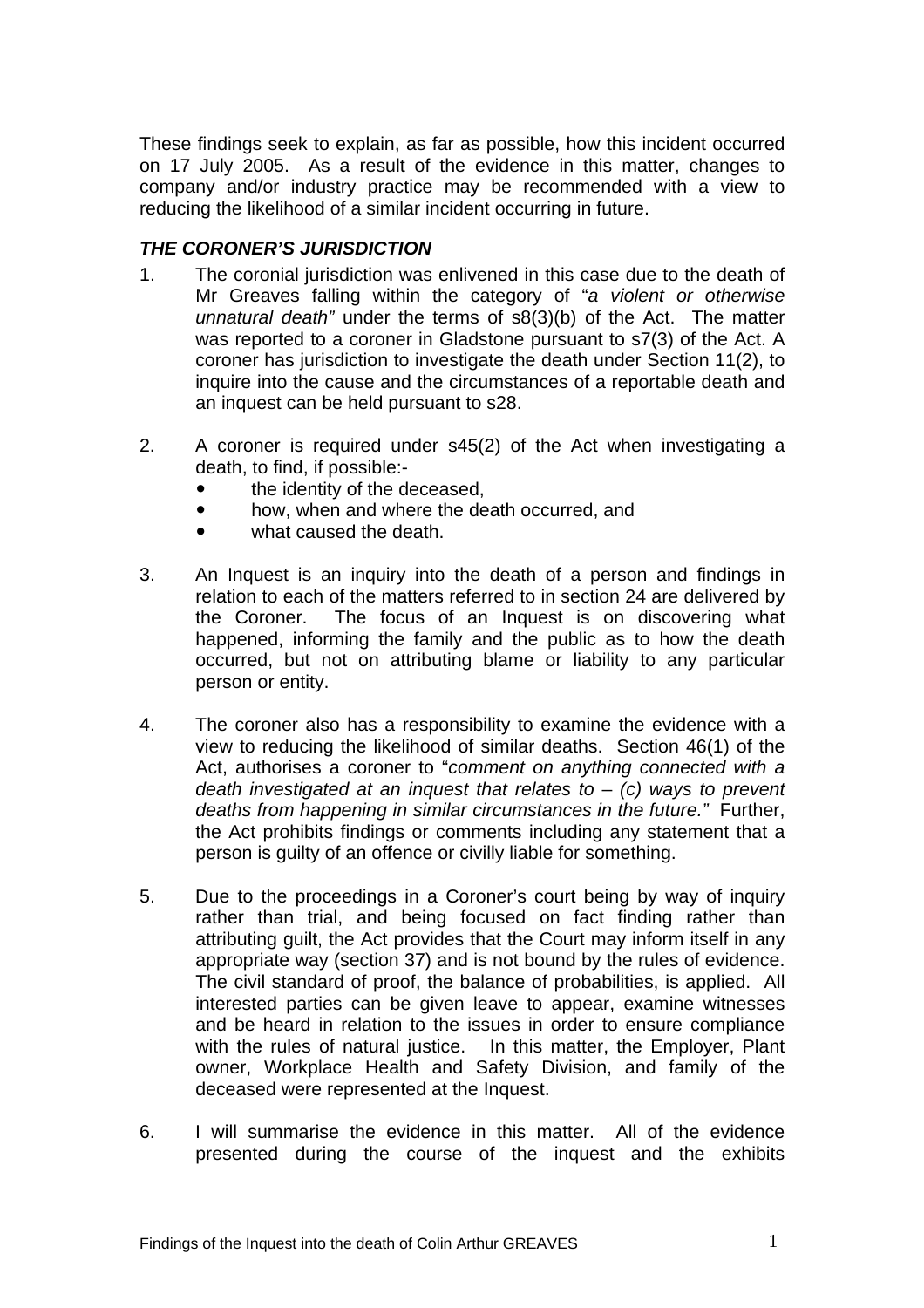tendered have been considered even though it may not be specifically commented upon.

# *THE EVIDENCE*

- 7. Mr Greaves was working for Transpacific Industrial Solutions (TIS) at the Queensland Alumina Limited Refinery (QAL) plant at Gladstone on the night of his death on  $17<sup>th</sup>$  July 2005. His workmate on the shift was Mr Charlie Hepburn. Mr Greaves had been employed at the company since February 2003 as a casual employee. Mr Hepburn worked for the company and its predecessors for about 10 years, in Gove, WA and Gladstone. He is an experienced hydroblaster from his years of on the job training, there being no formal training program available in hydroblasting. Mr Hepburn was the primary witness in the Inquest regarding the events of that evening.
- 8. The task the men were undertaking on the night in question was hydroblasting scale from the inside of a Settler tank. Settling is a process in the refining of bauxite which involves the use of caustic acid. The settler tanks at the QAL plant were hydroblasted during the turnaround period which occurred every 4 - 6 months or so. The tanks are taken off line to remove the build up of scale inside them or to attend to maintenance for the settler. Contract companies performed the hydroblasting work as QAL had neither the specialised equipment or trained staff to undertake the work. Transpacific Industrial Services (TIS) was the company with the contract at that time. Prior to the contractors starting that work, the QAL Descale Team performs work on the tanks. Hatches in the top of the tanks are accessed for light and ventilation during some of the maintenance works. After hydroblasting, the tanks are handed over to the QAL Heavy Drives Section for maintenance tasks to be attended to.
- 9. The task of hydroblasting the settler tanks involved the use of a very high pressure pump, the size of a shipping container, which puts out about 250 litres of water per minute at 1000 bar. Hoses are attached to the pump and used to clean hard scale from the settler tank. The pump remains on the ground and hoses are fed up to the top of the settler tank and inserted through access hatches to clean the scale. The scale and water is released from the bottom of the tank through doors. The cleaning head attached to the hose may be manoeuvred in the tank via the use of wire ropes from the top of the tank. The work is arduous due to the lifting involved of the solid steel head, long and very heavy duty hoses, and the wire ropes.
- 10. Settler Tank 6 came offline on 12 May 2005. As soon as the tank was offline, the Operations Group pumped out the tank for several days. It was then handed to the Refinery Support Group to commence the maintenance turnaround on 16 May 2005. Part of the turnaround scope was to inspect the vessel for any damage that may have occurred during the last operation phase. Any damage would be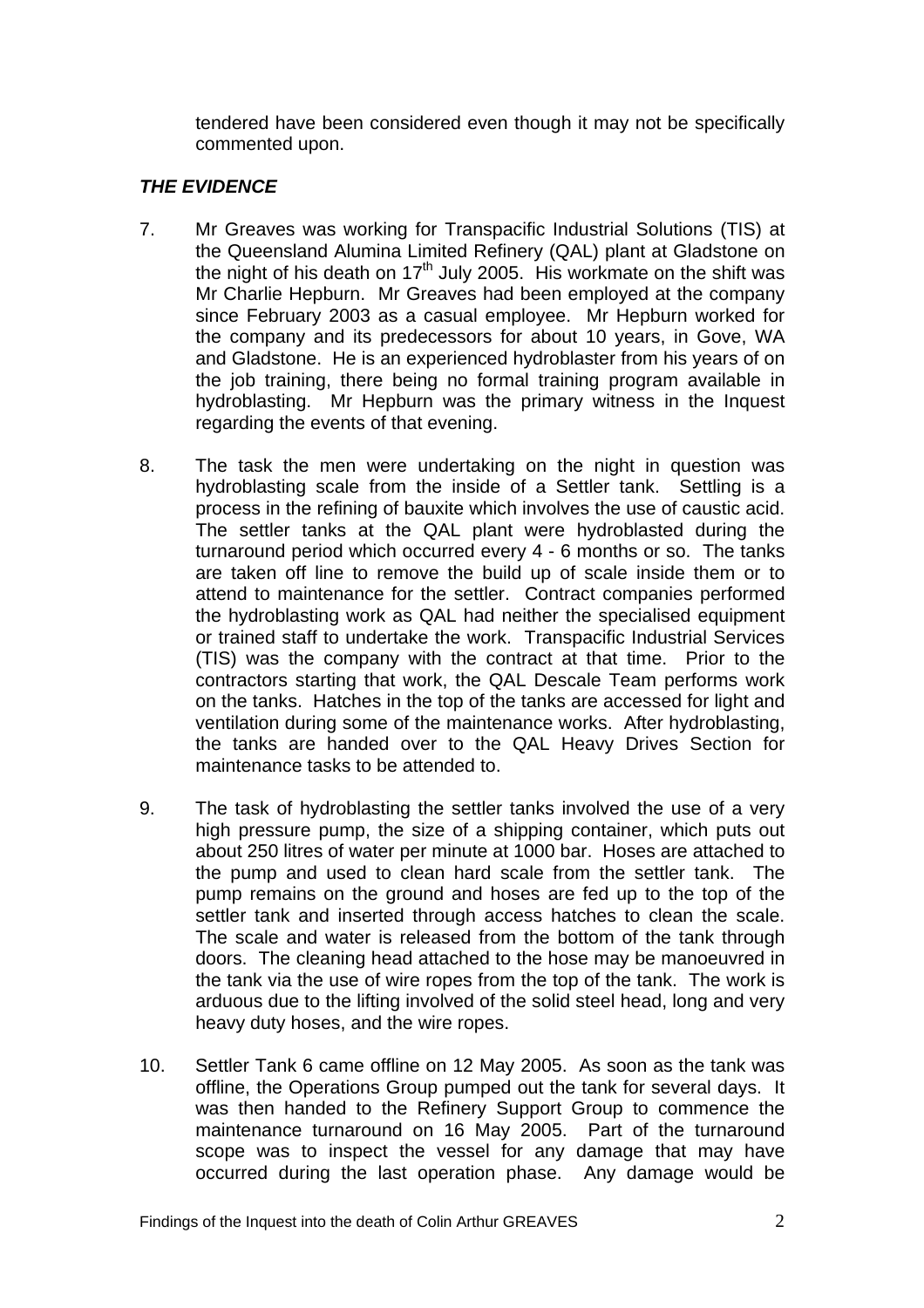corrected in the turnaround period. The Descale team moved into the Settler and determined that the centre column of the tank would need hydroblasting to allow access to the tank to carry out repairs. The descale team did what work they could, hosing out the tank until 19 May 2005. During this period they would have been accessing the hinged and round hatches on the tank top. On 23 May 2005 a maintenance order was raised calling for bars to be placed over voids in hatches on Settler 6. Mr Greenhalgh, the QAL Safety Manager, gave evidence that this was a standard work order for turnaround and did not necessarily indicate that there were bars missing on the hatches, it may have been a requirement for an inspection to ensure bars were in place. The action was listed as complete on 6 June 2005. TIS commenced to hydroblast the central column from 1 June 2005 intermittently until 21 June 2005.

- 11. TIS were called back to the Settler in the week leading up to the  $17<sup>th</sup>$ July 2005 to perform additional duties on the tank due to the broken rake arm. Work commenced on 17 July 2005, a day shift, with Mr Greaves working on the second shift, a night shift, to conduct work on the tank in that cycle of work.
- 12. Mr Skipper was Mr Greaves' supervisor at TIS. He had been working at the QAL plant since 1989 for a variety of contracting companies, ending with TIS. He had 19 years hydroblasting experience and had been a supervisor since 1995. He had completed training courses in relation to supervision and had undertaken many inductions, including for each area of the QAL plant. He received work orders from QAL by computer and then allocated them to TIS crews. He was always very busy and there was usually pressure to get the jobs completed within the timelines set, but he did not feel under pressure in his work.
- 13. The job had been set up differently than usual due to the breakdown of the rotating rake arm in the top of the tank. This was an unusual event but not unheard of, occurring a couple of times in a 5 year period, according to Mr Skipper. The previous occasions were not on Settler 5 or 6, but on other tanks with different size hatches. Ordinarily, smaller circular hatches on Settler 6 which are positioned in rows radiating from the centre of the tank to the rim would have been accessed in order to clean the scale by hydroblasting with the assistance of the arm. The rake arms often break down but usually after the tank is drained, they can rotate to the appropriate place but this arm was stuck in one position. Consequently, the hydroblast head had to be suspended by ropes into the tank and then manoeuvred around the tank to perform the cleaning. This arrangement had been previously employed on other tanks.
- 14. Mr Skipper had gone to Settler 6 a couple of days before to inspect the job and saw the problem of access that was going to be occasioned by the rake arm breakdown. It was stopped and could not be moved, about a foot or two out of position from the usual access hatches for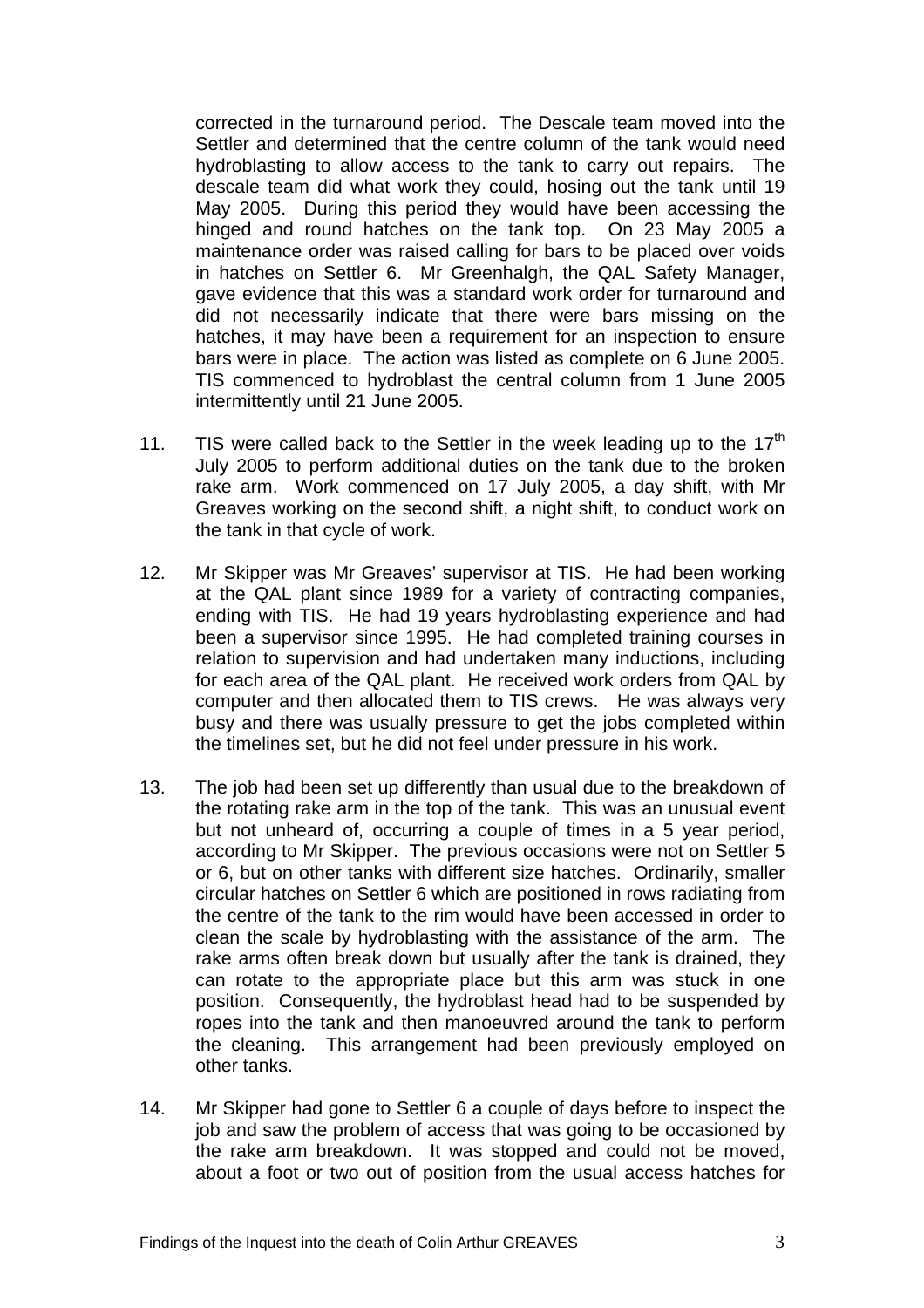the cleaning process. After inspecting the tank Mr Skipper had spoken to the Descaling Supervisor for QAL, Mr Aldridge, within the week prior to 17 July 2005 and requested that further small circular holes be cut in the tank to provide appropriate access for the head. There was some discussion about other methods of access including using the larger hatches and rigging a flying Fox for the head. Eventually, the request for additional holes to be cut was refused by QAL.

15. The information regarding the denied request for additional holes to be cut was passed on to Mr Hepburn and Mr Greaves during the handover – they were told to "use the large holes and go hard". QAL did perform this work on occasion and had put in place a policy to cut holes into the roof of tanks, including double skin tanks such as this one (although the preference seemed to be not to cut double skin tanks unless absolutely necessary due to insulation issues).

# **Day Shift**

16. The first shift to work on Settler 6 was the day shift of Mr Middleton and Mr McDonald, both of whom are very experienced hydroblasters. Mr Middleton gave evidence that the usual procedure at the start of the shift was to go to QAL to sign onto the permit. This was usually done in the QAL section supervisor's office where, after checking of the details of the permit, the TIS team is tagged into the permit and work can commence. The entrance to the work site is flagged and tagged and signed to indicate hydroblasting is in progress. Mr Middleton gave evidence that they went to the office and saw Glen Kehoe about the permit and at their request he attended the tank for about 10 minutes to complete the housekeeping form and show them what was required. According to Mr Middleton, discussion took place at that time regarding the access for the cleaning of the rake. They asked Mr Kehoe whether holes could be cut in the tank to provide access and he said no. Following that, they discussed the hatches that would be needed for access, in particular, the sling arrangement that would be necessary for the suspension of the head was spoken of.

## **Housekeeping**

- 17. The purpose of the housekeeping document was to identify the condition of the work site before, and after, a contractor or QAL section commenced work. Mr Kehoe considered that the completion of the form is more of a courtesy to avoid contests between parties as to who created mess rather than a safety related issue. He stated that it was the responsibility of the work crew leaving the site to leave it in a safe and tidy condition and for the contractor to ensure that the worksite was safe when they took it over. The procedure is clearly a safety related task.
- 18. Mr Kehoe's evidence was that he did not attend at the tank top that morning and denied that any of the conversation referred to earlier took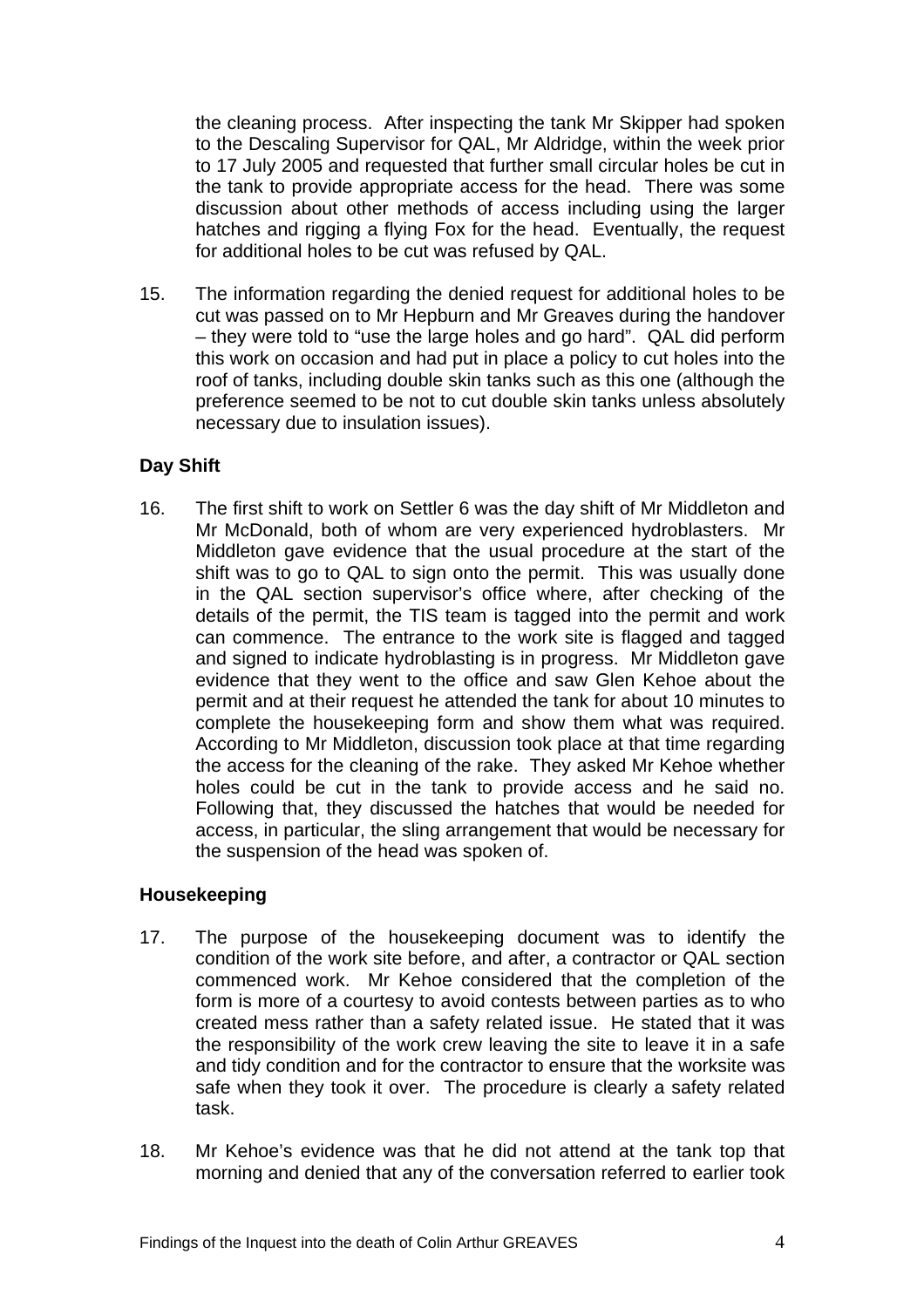place. He says he completed the housekeeping documentation when Mr McDonald approached him in his office at about 5pm that afternoon. Mr McDonald could not recall what happened in regard to the form or conversations but did remember seeing Mr Kehoe on the tank in the morning. He gave evidence that the practice was for the job not to be commenced until the form was completed and that at times, he had waited for many hours for someone from QAL to attend to complete the form. Mr McDonald did not think that he had gone to the office at 5pm with the completed form as his handwriting was not on the form.

- 19. Mr Kehoe usually attended the site for the specific purpose of an inspection in order to complete the housekeeping form. On this occasion he had made a casual observation of the tank during a walk around the site and a cigarette break taken on Catwalk B overlooking Settler 6. Mr Kehoe admitted that this was a breach of QAL procedures. At the time of the observation, he did not observe any work going on at the tank and he was unaware that hydroblasting was underway. This version of events is difficult to accept given the flagging and tags and signs that would have been evident at the area that Mr Kehoe walked.
- 20. Mr Middleton disputed Mr Kehoe's version and stated that the work should not commence until the housekeeping form was completed by QAL. He conceded that there were no physical barriers erected prior to commencing the work. A lesser barrier was put in place, that being the flagging on the walkway and the entrance to the tank.
- 21. It is curious that Mr Kehoe has volunteered that he breached QAL procedure in this way. Considering all of the evidence on this issue, I am satisfied that the form was completed in the morning of the  $17<sup>th</sup>$  July 2005.

## **Work Method**

- 22. Mr Middleton and Mr McDonald then inspected the job and looked through hatches to see how the job could be set up. They determined that they needed to use Hatch A, a large hatch not fitted with bars, and slid the lid off the hatch. Mr Middleton gave evidence that the lid was heavy and it took the two of them to lift it carefully off the hatch. Once they had determined the method to be used on the job, they replaced the hatches and returned to the crib room to explain the process to Mr Skipper.
- 23. Mr Skipper instructed the day shift crew to ensure that the lids of any hatches removed, were replaced. This was confirmed by Mr Middleton. Mr Skipper said that he further told them not to completely remove the lid on Hatch A but to secure their rope and then close the lid again. He did not instruct the crew on which hatches to use or how to set the job up but consented to the system Mr McDonald designed to complete the work.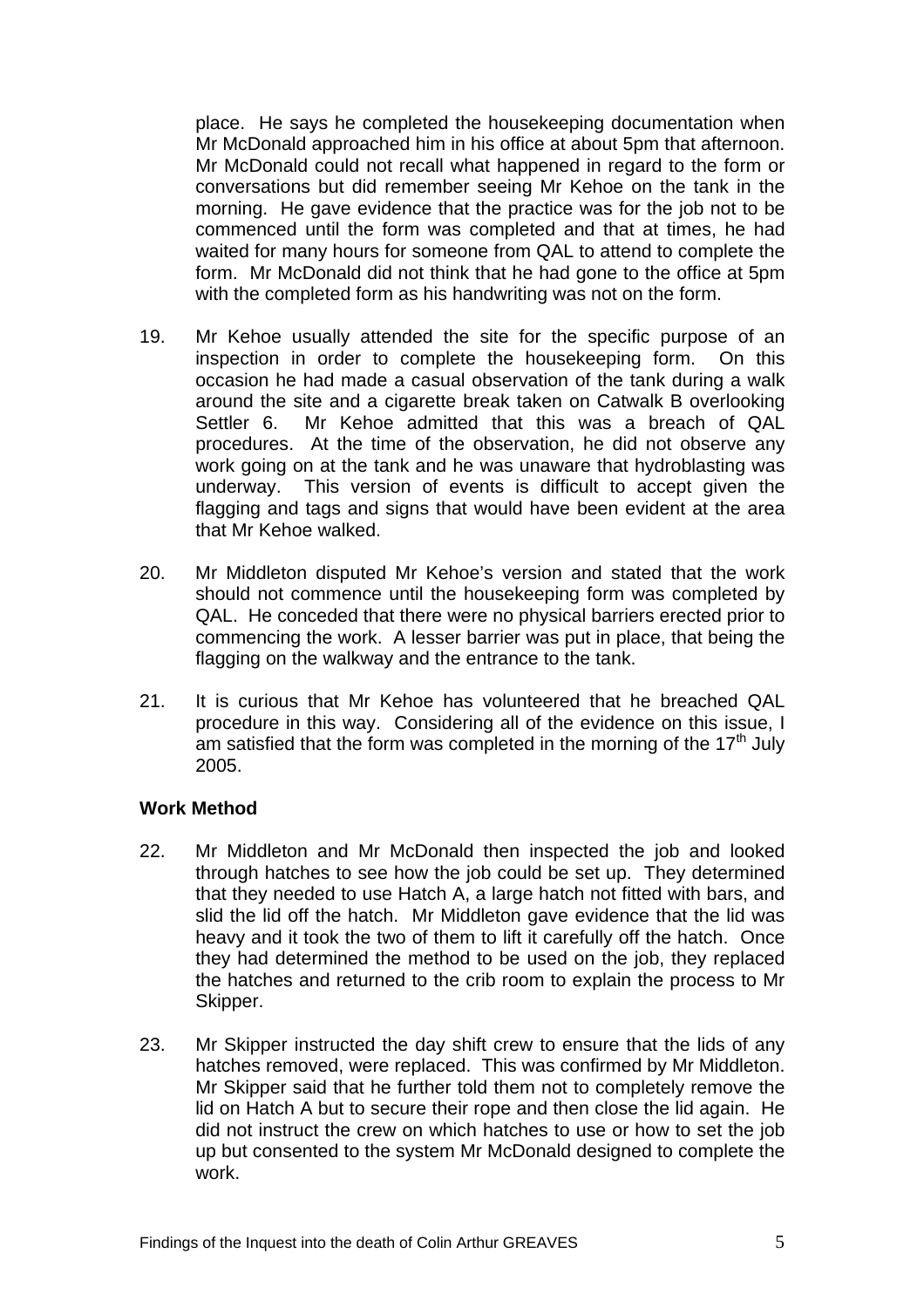- 24. They actually commenced hydroblasting about 1pm. The lid of hatch A was not entirely closed, as a rope had been run through the corner of the hatch. Mr Middleton gave evidence that during hydroblasting, when the jet was coming around to that area, the lid started lifting and the men decided that it needed to be removed as they were concerned that it would be dislodged and perhaps fall into the tank. When they stopped for lunch, all hatch lids were replaced. After lunch, only Mr McDonald returned to the top of the tank as there were pump problems that Mr Middleton stayed below to attend to. Mr Middleton confirmed with Mr McDonald that he had replaced the lids on hatches at the end of the day shift.
- 25. Mr Skipper gave instructions for the handover to the night crew. Mr Middleton and Mr McDonald were to explain the set up and have the night crew ring Mr Skipper at home for further instructions. The latter did not occur and Mr Skipper rang to speak with them but was unable to speak to the night crew.

## **Night Shift**

- 26. On the night in question, Mr Hepburn and Mr Greaves started work in the TIS crib room for the shift changeover. Mr Hepburn commented that Mr Greaves seemed to be in good spirits and was alert on that night. The night shift supervisor gave them the paperwork and told them to go and start hydroblasting. There was no safety discussion at this time, but a Job Safety Analysis (JSA) was required to be completed by the crew at the commencement of each shift. The Job Sheet completed by Mr Skipper (the Day Shift Supervisor) for the night shift indicated that Hatch A was open.
- 27. The day shift workers, Mr McDonald and Mr Middleton, told the night crew that they were to blast Settler 6, as the scale was very, very hard and there had already been some blasting on the tank during the day shift. In other words, the job was already set up. They showed Mr Hepburn the diagram of the set up and explained all of the details of the job. They advised him to watch Hatch A as it had to be lifted during the operation due to lifting, under pressure, as a result of the positioning of the ropes and hoses. Mr McDonald stated that Mr Hepburn was a very competent operator and had taken over similar jobs in the past.
- 28. Mr Hepburn gave evidence that the JSA sheet had been completed by him prior to commencing work on the tank. The JSA was in a list form, detailing a list of safety checks to be commented upon (a tick list) and checked before work commenced. Mr Hepburn placed the JSA into the utility for safe keeping during the shift and to prevent its destruction from water during the work. A QAL Job Hazard Sheet was also completed and left in the utility. Poor lighting was indicated in the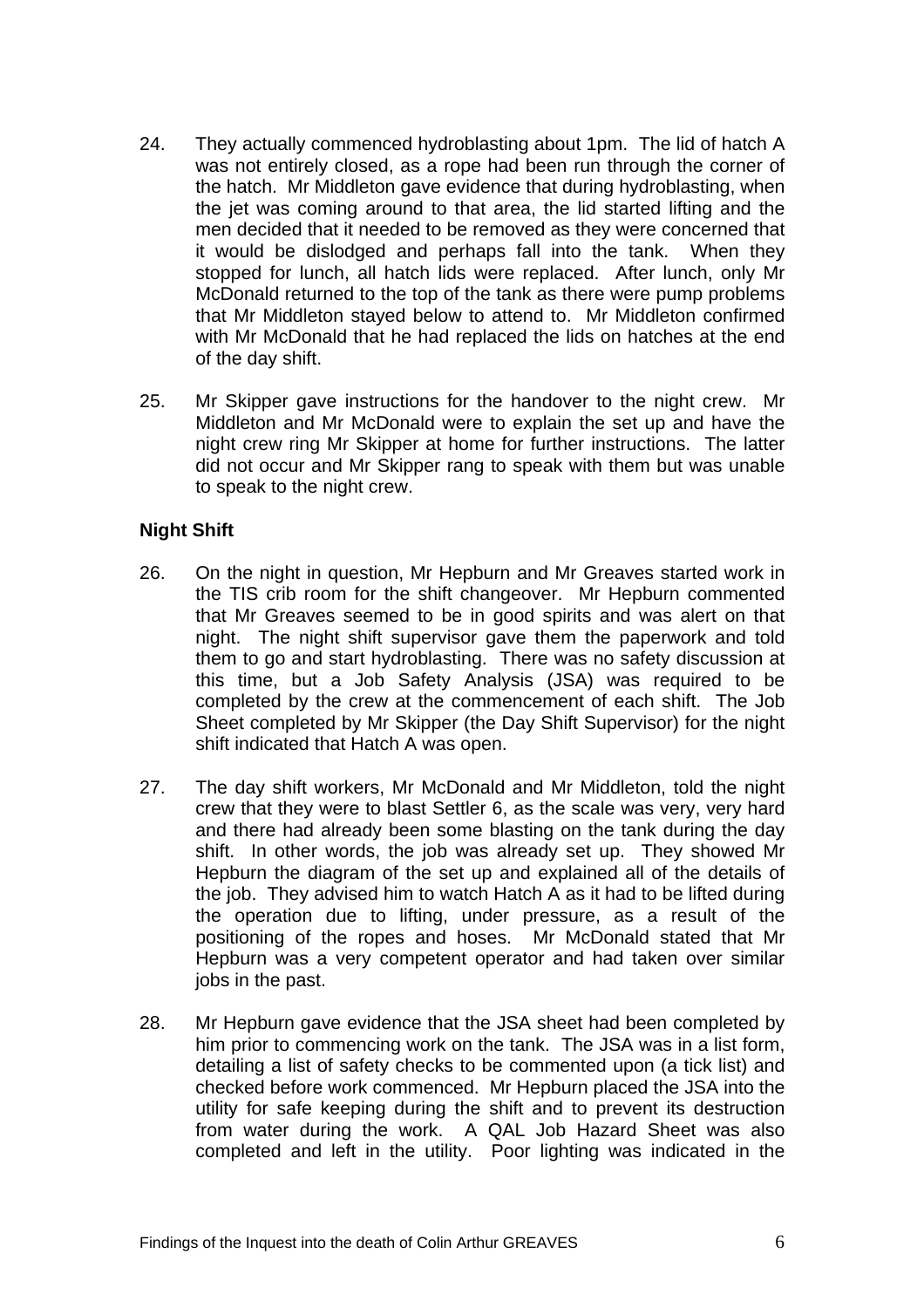affirmative. Working at heights – risk of falling was formally identified as a hazard on the sheet (due to the open voids of the hatches).

29. Mr Hepburn stated that he and Mr Greaves just jumped in the utility and went to the tank and the job was all set up. They had to reposition some gear as the previous shift had tidied up before they left the site. The walkways which were the only entrances to the tank top had been barricaded with the use of flagging to restrict access during work. The work permit was displayed on the entrance at Catwalk B to indicate that the tank is isolated for that work group to perform their tasks.

## **Hatch A**

- 30. Mr Hepburn and Mr Greaves pulled the lid off Hatch A, where they had to look in to start hydroblasting. This hatch lid had earlier been removed by the day shift. It was necessary to move the lid in order to see into the tank. This involved the men leaning into and over the open void from a kneeling position on the top of the tank. Mr Hepburn described this as common practice and was not a cause for concern.
- 31. In order for the wire ropes which were used to position the cleaning head in the tank some hatches had to be opened. Lids were also left open due to the risk of being dislodged by the water pressure during hydroblasting. After the hydroblasting was undertaken, and before the head could be moved to a new position, it was necessary to let the steam escape for the view of the job to be clear for checking. Hatch A was the only hatch opening with no bars fitted, according to Mr Hepburn.
- 32. They located the head and Mr Hepburn engaged the pump and started blasting. It was a two man job to reposition the head after each session of hydroblasting and to ensure that the head was held firmly in position with the wire ropes. Between blasting sessions, Mr Greaves went over to the top of the adjoining tank, Settler 5 (accessed via a walkway linking the tanks) as it was a cold night and tank 5 was still in operation and, therefore, warm. He was gone for about 15 minutes on each occasion. Each time Mr Greaves went to the other Settler, he would have been walking within a metre or so of Hatch A. The pump was not engaged until he reached Settler 5.

## **The Incident**

33. After about an hour of work, a QAL representative, Cecil Hale, came and started signalling that he needed to speak to the men. Mr Hale was a Team Leader for QAL in the Clarification Section and was Acting Supervisor for his crew on that night. His crew were a maintenance crew who were attending to flows through that section of the plant, monitoring caustic strengths and pump changes to ensure continuous operation of the system without restriction and in preparation for tasks to be undertaken on the following day by other crews.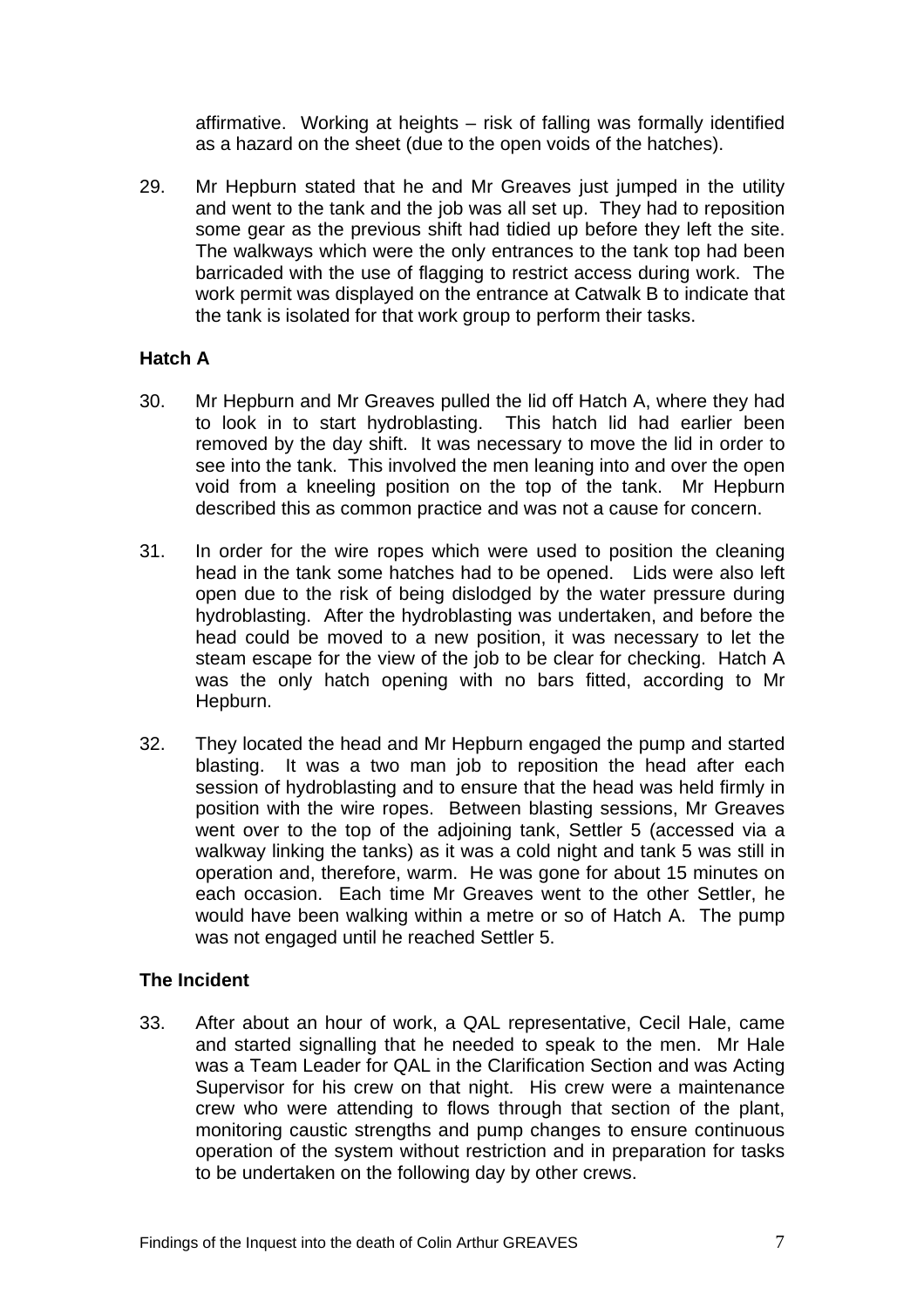- 34. Mr Hepburn stopped the pump and signalled Mr Hale to enter. Mr Greaves presumably heard the pump being turned off and came back to Settler 6. The three men had a discussion. Mr Hale gave evidence that he had a problem with a lead washer which was an important section of the process which needed to be kept operational at all times. There was a restriction in an underflow line which, on inspection, was seen to be badly scaled and required hydroblasting. The shift controller instructed Mr Hale to approach the hydroblast crew on Settler 6 to see whether they could move to that job immediately.
- 35. Mr Hepburn explained to Mr Hale that they could not move to the other job as the pump they were using was stationary, but there was a mobile crew not too far away. He asked Mr Greaves to go and alert that crew that they would be needed once a job allocation was attended to. Mr Hale left and Mr Greaves went to see the other crew. He headed in the direction of Settler 5 (where there was ladder access to the ground). Mr Hepburn started attending to the pump but then realised that he could not see Mr Greaves. He called out to Mr Hale but he had not seen Mr Greaves. Mr Hepburn approached the pump switch and thought that something was wrong as there was not sufficient time in which for Mr Greaves to reach the other tank. He walked in that direction and saw Mr Greaves' helmet on the top of the tank adjacent to Hatch A. He quickly retrieved the light used for looking into the tank and shone it in the tank, and through the hatch. He saw Mr Greaves lying inside the bottom of the tank.

## **The Rescue**

- 36. Mr Hepburn immediately ran down to ground level and used the phone to raise the alarm. Phones are located around the plant for the purpose of emergency contact. Contractor staff were not issued with radio communication to facilitate immediate communication with security, but QAL staff were.
- 37. The emergency response team was dispatched. It is manned by various supervisors and operators 24 hours a day, seven days a week, for the entire plant. The role of the rescue team is first response to an incident, assist in fire fighting and to attend to injured persons with advanced first aid.
- 38. Mr Hale had returned to his office and heard a radio call querying a flashing light on Settler 6. He took a hand held spotlight and went straight to the top of Settler 6 to assist. The tank was guarded by that time by an emergency response person to prevent entry to the tank top, but Mr Hale was let through to assist with lighting into the tank.
- 39. After raising the alarm, Mr Hepburn had gone back to the top of the tank. He had a conversation with one of the emergency response crew, Jeffrey Jones. Mr Jones had worked at the plant as a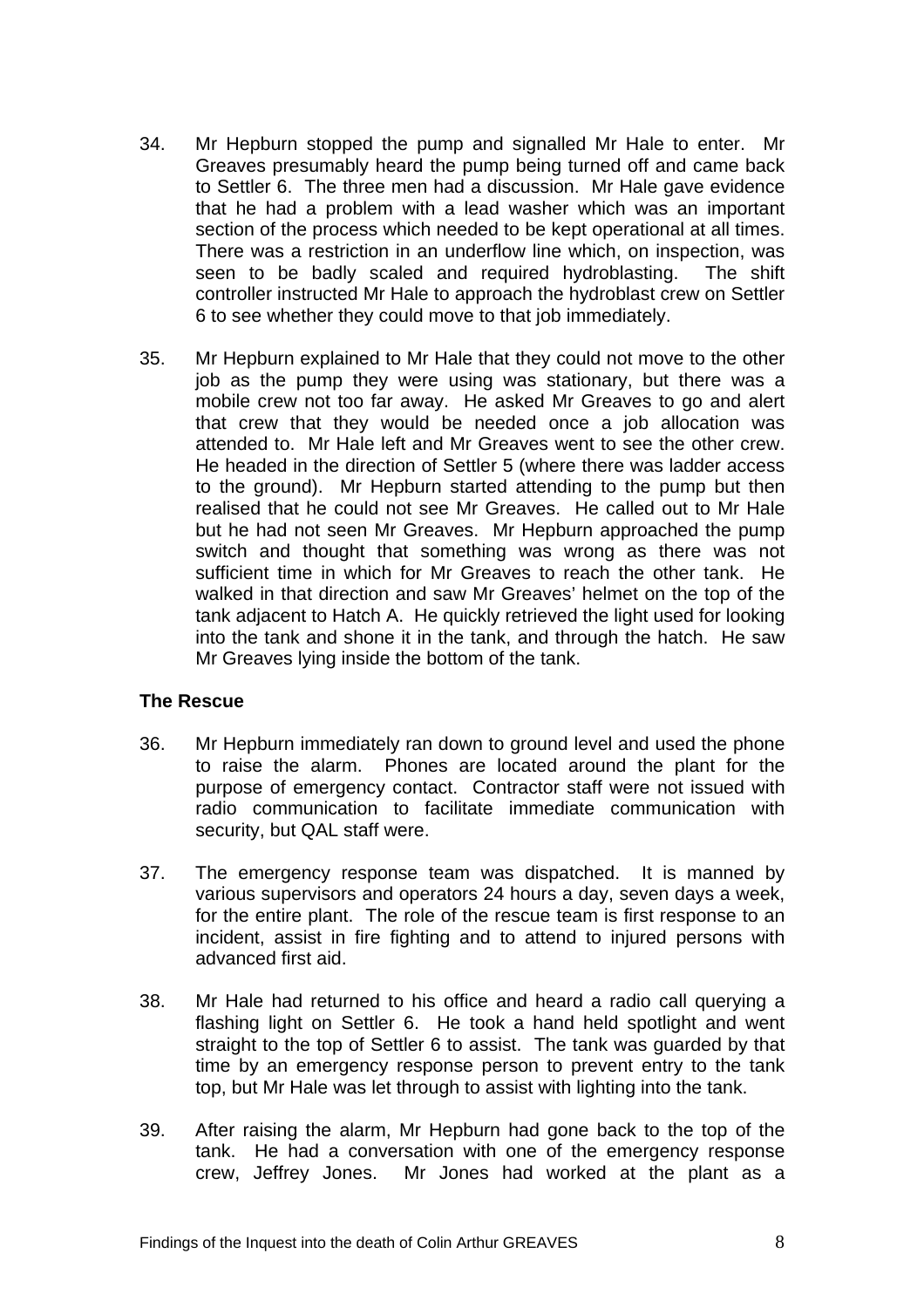boilermaker for 15 years but had only been on the emergency response team for about 2 months and had not yet completed the second level of training. He carried a pager as a member of the team and was paged by security with a message that a man had fallen into settler 6. He was working close by and notified a co-worker, Mr Dignam, who was a member of the ERT and proceeded to Settler 6 with him.

- 40. After speaking to Mr Hepburn and discovering that a man had fallen into the tank (he had assumed someone had fallen off the tank), Mr Jones got onto his knees and moved carefully over to the open hatch and looked into the tank. Mr Hepburn and Mr Jones decided that access to Mr Greaves could only be had via the doors at the base of the tank. They both went to the bottom of the tank.
- 41. A bobcat and shovels were called for by Mr Jones on the radio in order to clear the scale/mud build up away from the ground based hatch to the tank (it had built up in mounds during the hydroblasting process). It was estimated that the scale had built up about 2/3 of the way up the hatch from the inside, as well as building up on the outside. Mr Hepburn and Mr Jones commenced digging with their gloved hands to clear the doorway sufficiently to enter the tank. The bobcat which was dispatched had a rockbreaker attachment fitted which Mr Hepburn said was "not much chop" as it was unable to clear away the scale quickly enough. He thought a bucket attachment would have been more useful. Mr Jones stated that the bobcat was of assistance and it arrived quite quickly after the emergency call. He was also of the opinion, though, that a bucket attachment might be of more use. A second bobcat later arrived with a bucket and that was employed to assist in the removal of the mud/scale. A couple of large pieces of the scale came away and entry was able to be made by the rescue crew and others.
- 42. Mr Warren Dennien was a shift maintenance supervisor and team leader of the rescue team. Mr Dennien had been in the rescue team for six or seven years at the time of this incident. He gave evidence that Initial and ongoing training was provided for the team by the Queensland Fire and Rescue Service, regarding fire, hazmat incidents and breathing apparatus training and St John's Ambulance Service for advanced first aid. Training was held for 4 -6 hours per month. Risk assessments relevant to the rescues were part of the procedure for the emergency response team.
- 43. Mr Dennien received the call on the night of this incident at about 9.30pm and because he was close to the fire station, he took a truck (which was fitted with rescue gear) to Settler 6. He handed out two way radios to RT members on the ground and went to the top of the tank, but was called down by Mr Jones enroute. He phoned security and asked for the ambulance to be called, as there was a possibility of a fatality. Mr Dennien assisted with the hand digging of the scale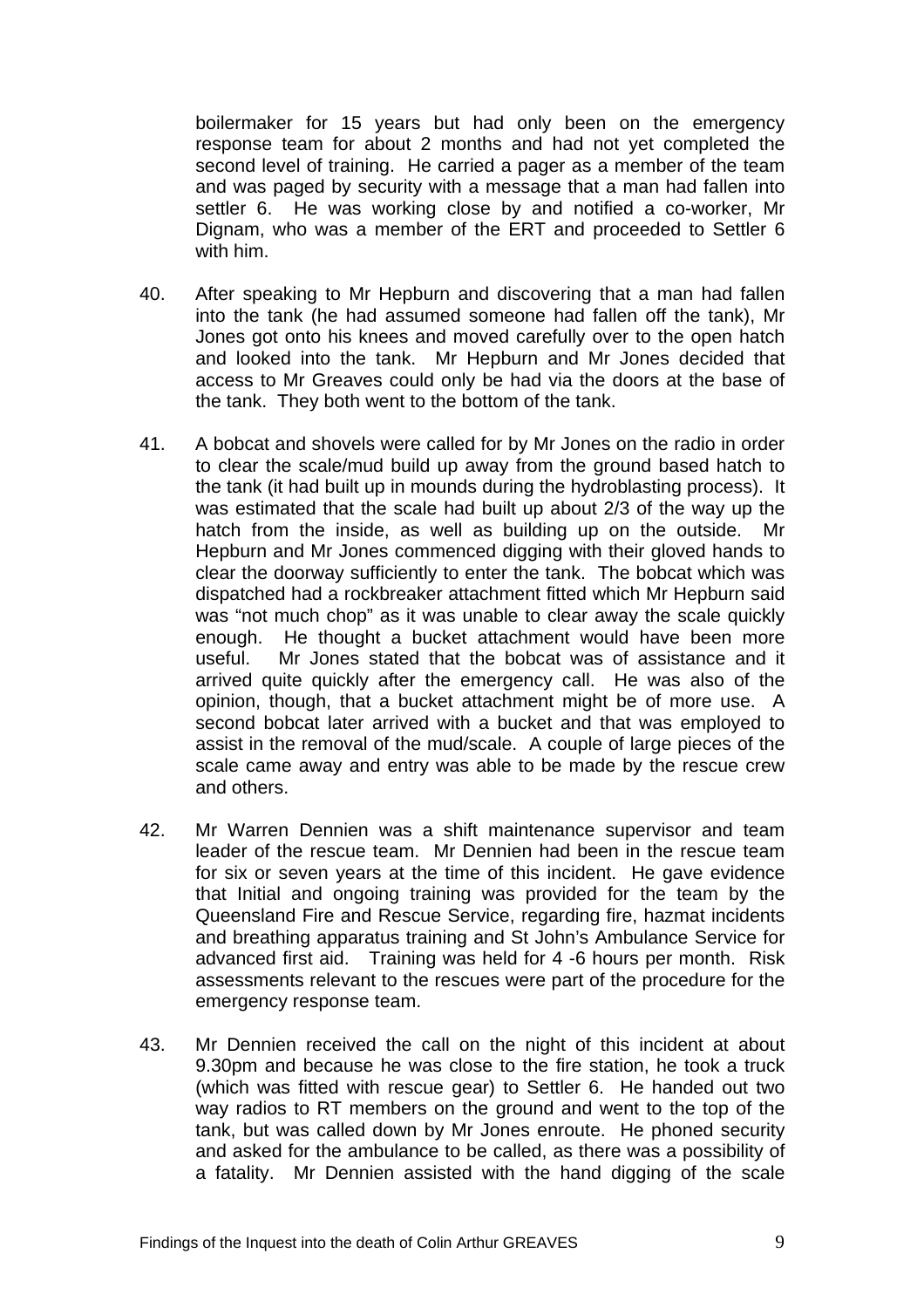outside the tank until the bobcat arrived. Access to the tank was gained, reasonably quickly, and two of the rescue team entered. Mr Dennien sent a third person in who had recent first aid experience. CPR was administered to Mr Greaves until the ambulance arrived.

- 44. Mr Dennien conducted a mental risk assessment on entry to the tank to ensure that he was not putting other people's lives in danger in the process of the rescue. He took into account that the tank had been offline for at least a week and a lot of scale had been removed from the tank using large volumes of water, so the caustic atmosphere and caustic content of the mud would have dissipated. Also, a fair amount of drainage of the mud had occurred as the doors at the base of the tank had been open, and the surrounds of the bottom of the tank were clear of the drained material. His major concern was slip hazards, as the tank was wet from the hydroblasting and there was water with diluted caustic lying around, and dripping out of the tank. He had no concerns of serious injury to any person.
- 45. Terrence Alloway, an Advanced Care Paramedic, attended the site with other members of the Queensland Ambulance Service. They arrived on scene at 9.51pm and were escorted from the main gate of QAL. Ambulance officers in Gladstone have undertaken a general industrial site induction, but not a specific one to QAL. They are escorted and supervised whilst on site. About 5 minutes after their arrival, access was gained to the tank. The Ambulance officers did not conduct a risk assessment on entry to the tank but relied on the information provided by QAL staff. Mr Dennien ensured that they were provided with mono goggles for eye protection and that they were suitably dressed. He asked them to be careful where they were putting their hands etc, due to the presence of caustic in the tank. Some of the ambulance officers donned their wet weather gear which they considered adequate for the job, but one ambulance officer who did not, sustained some minor burns around his neck. None wore gloves.
- 46. Two officers, Mr Alloway and Mr Brown, assessed Mr Greaves and found no signs of life. He was laying right at the edge of a cone near the base of the tank. It was very wet with water dripping down. Each time the Ambulance officers tried to position Mr Greaves to administer CPR, he was slipping, threatening to slip down into the well of the tank where there was a significant quantity of red mud mixed with caustic residue. The decision was taken to remove him from the tank in order to conduct a proper assessment. A back board was used to remove Mr Greaves from the tank and, an assessment conducted in the ambulance, showed that his heart had stopped. His body was removed from site.
- 47. Mr Dennien discovered that Mr Hepburn had entered the tank during the rescue. He was unaware of that fact until the later debrief. He explained that at the time of the entry to the tank there was a lot of organising going on, in a short period of time, and that he must have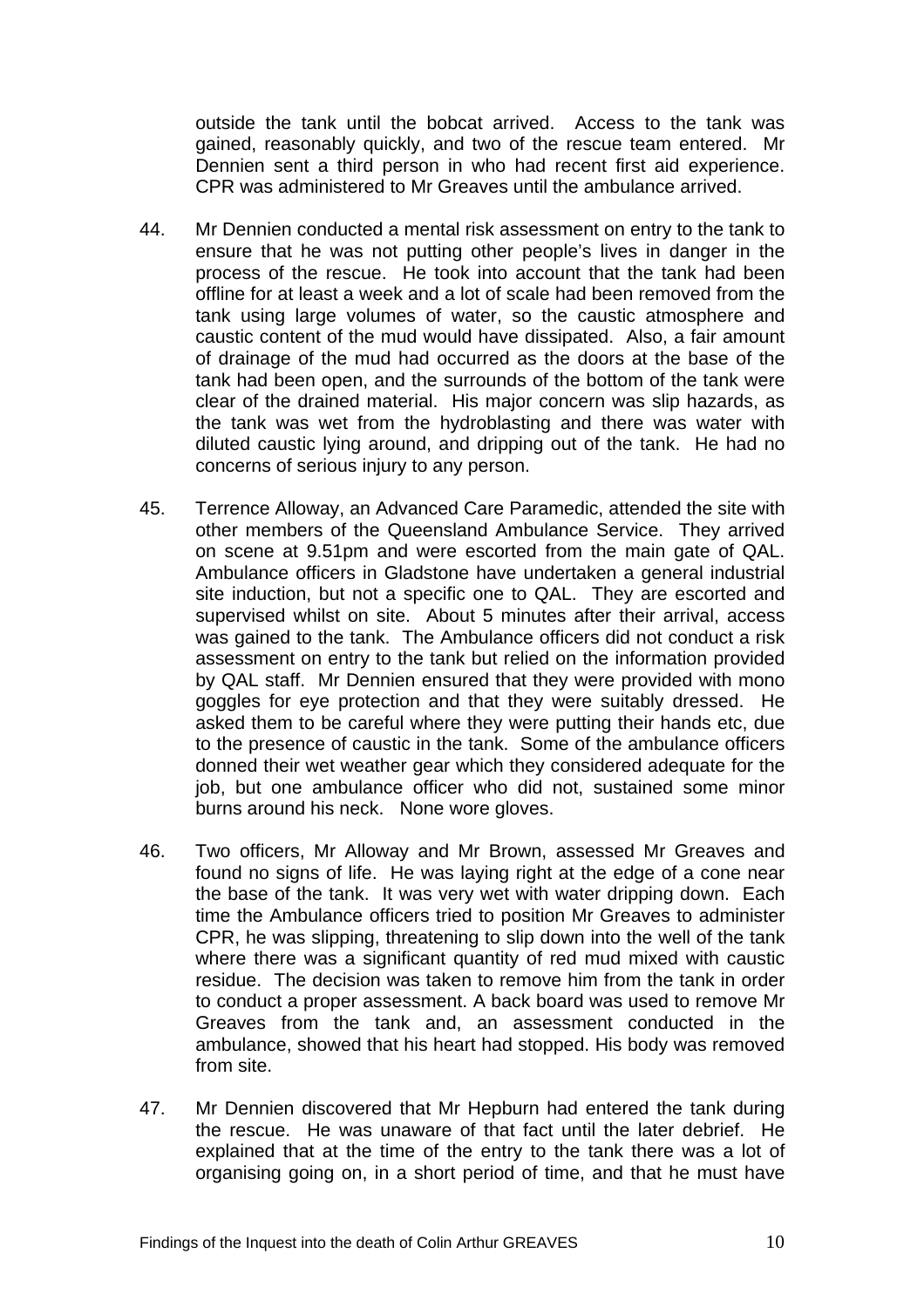missed this. Counselling was provided to all staff involved after the incident.

# **THE POLICE INVESTIGATION**

- 48. Ms Reynolds, formerly Constable Cheong of the Gladstone Police, attended at the Queensland Alumina Limited (QAL) plant in Gladstone on the  $17<sup>th</sup>$  July 2005 to conduct an investigation into the death of Mr Colin Greaves. She had received a communication that the death had occurred at about 9.40pm. She and Constable Bates attended as first response officers. As first response officers, their responsibility was to secure the scene, determine whether there were any suspicious circumstances surrounding the death and gather information for the coroner (to enable the Coroner to attend to the formalities surrounding the death such as post mortem examination etc.).
- 49. As the death occurred in a workplace, the primary investigation role lay with Workplace Health and Safety Division (WPHS) of the Department of Industrial Relations. Constable Cheong agreed in evidence that the Police rely heavily on the WPHS investigation being thorough and expert in order to fulfil the needs of the coronial report to the Coroner. I will deal with the WPHS investigation later in these findings.
- 50. Constable Cheong spoke to various persons from management and interviewed a number of people in the crib room while Constable Bates inspected the scene. She did not seize any documents other than a job sheet to indicate what Mr Greaves was doing on the night. Constable Cheong went to the top of Settler 6 to make a brief inspection herself. She saw the open hatch and Mr Greaves' helmet in close proximity. She said that the hatch cover was moved forwards, slid away from the steps end of the hatch. She was assured that the scene was left the way it was at the time of the incident. There was no cordon, rope, flagging or barricade around the hole itself. She further stated in evidence that Mr Greaves would have walked in the vicinity of the hatch to move from the area where he was with Mr Hepburn and Mr Hale to go to the exit he was intending to use, particularly if he "cut the corner" which was in the area of the white rope entering the hole. She further stated that he did not need to walk immediately in that area but when he came around the corner of the central walkway, he would have been walking straight towards the hole.
- 51. Sat Pittendreigh, the Scenes of Crime Officer, gave evidence that when he attended the tank that evening, there was no-one guarding the scene or preventing access to the top of the tank apart from the people escorting him.
- 52. Constable Cheong was charged with the entire investigation from a Police perspective. Detective Sergeant Lehmann of the Gladstone Criminal Investigation Branch was contacted at 1.45am about the incident but a decision was obviously taken by QPS that Constable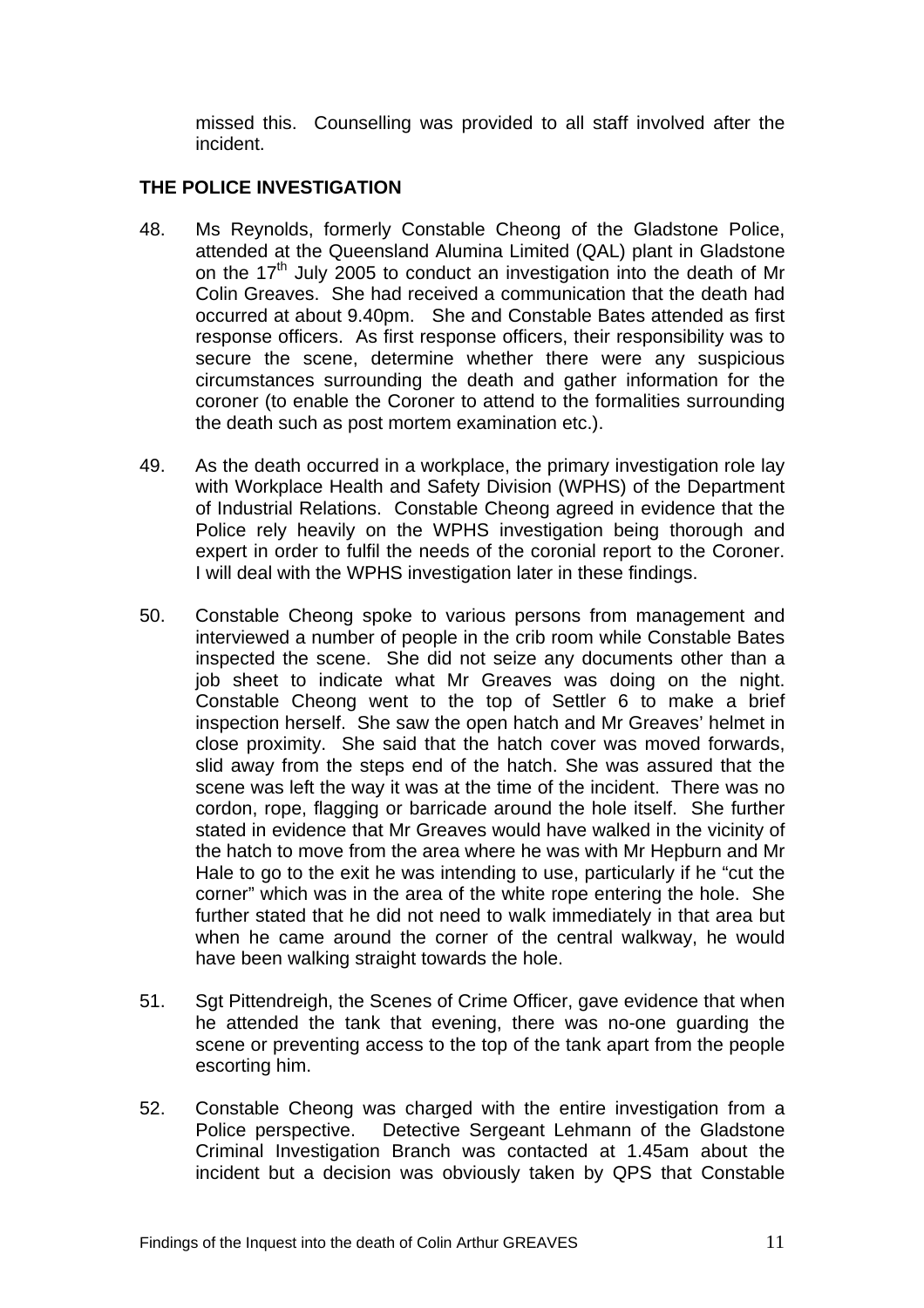Cheong would attend to the matter. She satisfied herself that there were no suspicious circumstances surrounding the death and Police involvement would not be required on a criminal basis. Constable Cheong reported back to the Officer in Charge of Gladstone Police and he was happy with the report. Constable Cheong did not feel that she needed the assistance of any more senior Police on site. As is the usual case in such circumstances, the scene was handed over to WPHS. In due course she forwarded a report on these preliminary matters to the Coroner.

53. In the time intervening between the death investigation and the Inquest, Constable Cheong left the employ of the Queensland Police Service but was good enough to attend the Inquest and not only give evidence but to provide other assistance to the Coronial process. Her assistance was appreciated.

#### **MR GREAVES**

54. Mr Skipper gave evidence that Mr Greaves was an experienced person in the company. He was a good bloke, easy to get along with and was well liked. His work mates agreed. He was not prone to be a risk taker and there were never any concerns about his approach to safety. Mr Skipper was absolutely happy with his work. It was not considered that Mr Greaves was intentionally acting in a dangerous way when he fell to his death. He was a keen worker and would take whatever shifts were offered to him.

## **RESCUE ISSUES**

- 55. It is quite clear that everyone involved in the rescue process did all they could to assist Mr Greaves in the shortest time possible and many were quite brave in the face of potential danger to themselves, particularly Mr Hepburn and Mr Jones. Further, those two men and others were very affected by the incident with Mr Hepburn not returning to work and Mr Jones resigning from the ERT.
- 56. Immediately following the incident, it was implicit in the actions of the men involved in the rescue that the presumption was that Mr Greaves was still alive. It was very much a rescue effort and not a recovery operation. This, of course, had to be the case despite the fact that it was later shown in the autopsy report that Mr Greaves did not survive the fall. This aspect of the incident was not investigated by WPHS despite the fact that they could not have definitively known that Mr Greaves did not survive the fall. Certainly it would be a dangerous assumption to make so early in the matter.
- 57. Initial contact with emergency procedures involved Mr Hepburn running down a significant set of stairs to reach a phone. Mr Hale gave evidence that all QAL staff wore radios which enhanced immediate communication with security (the central point of contact for the plant).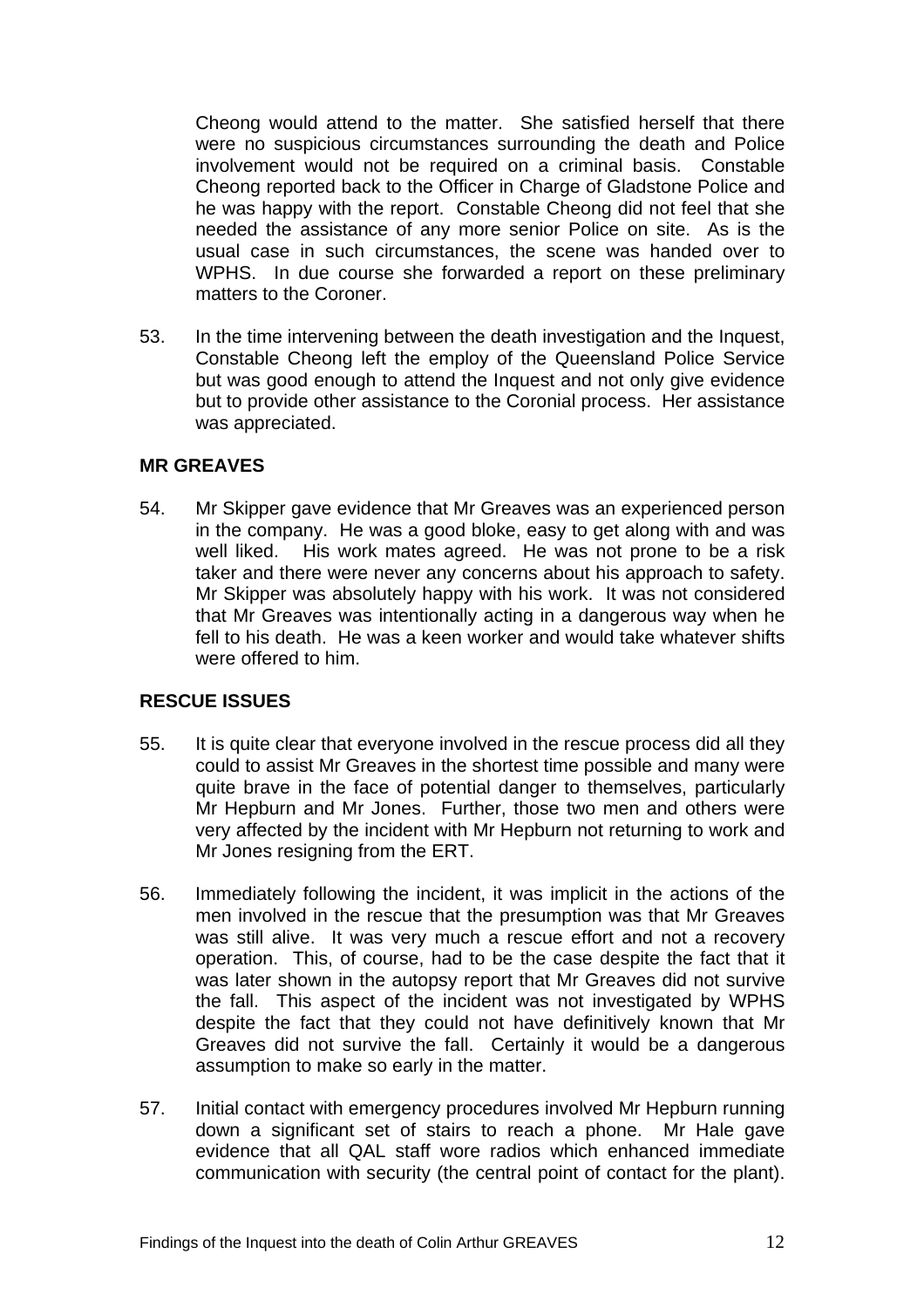Contractors did not have radios. Obviously if they did, Mr Hepburn could have raised the alarm much more quickly and without possibly putting himself in jeopardy by the rushed journey he took to reach a phone.

- 58. Mr Hepburn and Mr Jones were moving muddy scale out of the way of the access to the bottom of the tank with gloved hands. The scale was caustic. Mr Hale commented that the residue of caustic in the settler tank mud could be "bitey" to the skin. Neither Mr Jones nor Mr Hepburn noticed any ill effects in the process. However, the possibility for injury was real.
- 59. Rules apply before a person can enter a confined space such as the settler tank. Australian Standards place stringent requirements on confined space entry due to the raft of significant risks associated with confined spaces. This particular tank presented elevated risk levels due to its contents containing caustic residue. Mr Hepburn explained his understanding of the confined space requirements as including having a standby person on the outside of the space to monitor the situation, and the performance of air tests prior to entry. Mr Jones was the first emergency response team member onsite. He did not conduct a risk assessment but relied on his supervisor Mr Dennien who was the senior person in the team to perform that task.
- 60. Mr Dennien's evidence about the procedures followed has been described previously. It is uncertain whether he made an accurate assessment during the mental risk assessment he conducted on entering the tank, particularly in relation to what activities had been going on at the settler, as the usual schedule was disrupted quite significantly due to the breakdown of the rake arm. Whether, in those circumstances, he could make an accurate assumption on the level of dissolution of caustic in the scale/mud could be questionable and was partially informed guesswork at best. Certainly there was sufficient caustic in the tank to inflict minor burns on the neck of one of the ambulance officers, presumably from the dripping water in the tank. It is appreciated that there was a feeling of urgency, the rescuers not being aware of the condition of Mr Greaves, but the risk assessment was perhaps a little perfunctory and based in the main on supposition in the main.
- 61. Further, Mr Dennien was not completely in control of the scene as he was unaware that Mr Hepburn had entered the tank until after he left. Since this incident part of the rescue process includes a person being appointed to control persons' movements in and around the scene.
- 62. Mr Hepburn, understandably, felt the need to quickly enter the tank and attend to Mr Greaves whose condition was unknown at that time.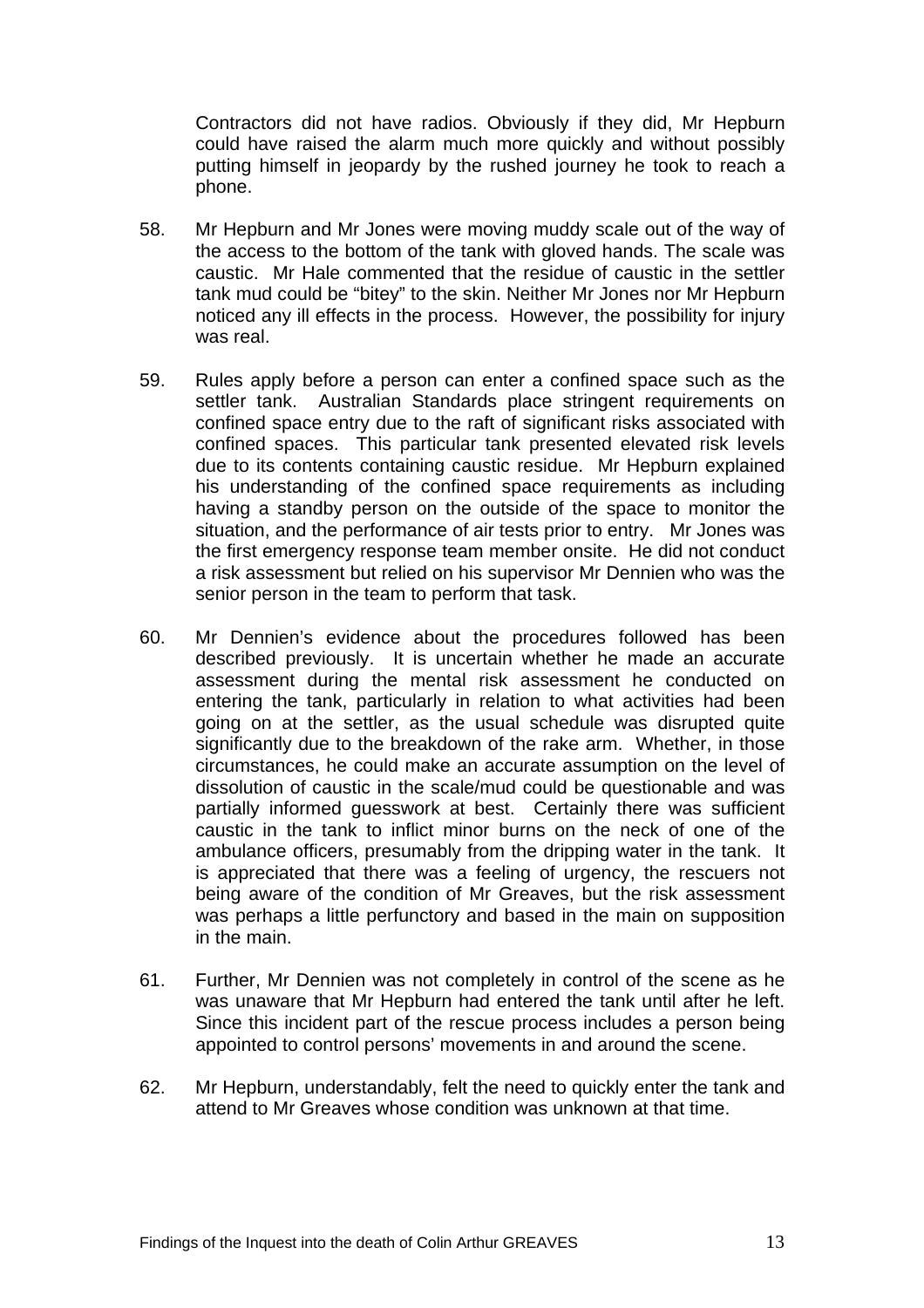# **LIGHTING ON SETTLER 6**

- 63. Mr Hepburn ticked poor lighting on the QAL Job Hazard Sheet. He said that in general the lighting on top of the tanks is never very good. The steam rising from the tanks during operation coats the light fittings, turning them red over a period of time which causes the lighting to become progressively duller. The fittings are changed by the QAL electricians once the lighting becomes too dull.
- 64. Mr McDonald gave evidence that as soon as it was nearly dark on Settler 6 there would be "major shadowing or very dark spots" that would make it difficult to make out features on the tank. He described the lighting on the top of Settler 6 as being situated on the central catwalk which provides the main access to the tank, as well as other lighting on Catwalk B which runs between all of the tanks and from which the individual tank catwalks run. He classed the lighting on the top of the tank on the night of the incident as adequate.
- 65. Mr Hale, who had gone onto the tank during the night thought the lighting to be "pretty good" but stated that it was noticeably brighter on the northern side. He had no difficulty navigating his way around the tank in the existing lighting and could see features clearly.
- 66. Mr Dignam who was a member of the emergency response team had spent 25 years working at the plant. He thought the lighting was fair and normal for the settler tanks but did accept that there were shadows. He further stated that one becomes accustomed to working in that environment within a couple of hours after darkness descends.
- 67. Constable Cheong commented in evidence that the lights were glowing gold, an orangey gold colour. She stated that the haze or dust at the plant contributed to the colour of the light which came from the fixed lighting on the top of Settler 6, as if the light was shining through particles. The effect of the lighting was that you had to be a little more aware when you were walking around the area on top of the tank, the Constable was more wary, watching where she was walking.
- 68. Constable Bate stated in evidence that the top of the tank was dark on the night in question and there were a few shadowy areas so he was a bit wary about where he was walking on the tank top. He was told where the open hatch was but he commented that it was not easy to see as it blended with the shadowy areas. He considered that the lighting was very poor.
- 69. Mr Greenhalgh gave evidence that the lighting on the top of Settler 6 was tested as part of the QAL investigation of the incident. At Hatch A the lux reading was 12 which was stated to be at the bottom end of acceptable lighting for conducting work. By comparison a full moon at its zenith sheds light of lux .3 and the light in the court room on the day Mr Greenhalgh gave evidence was 100-150.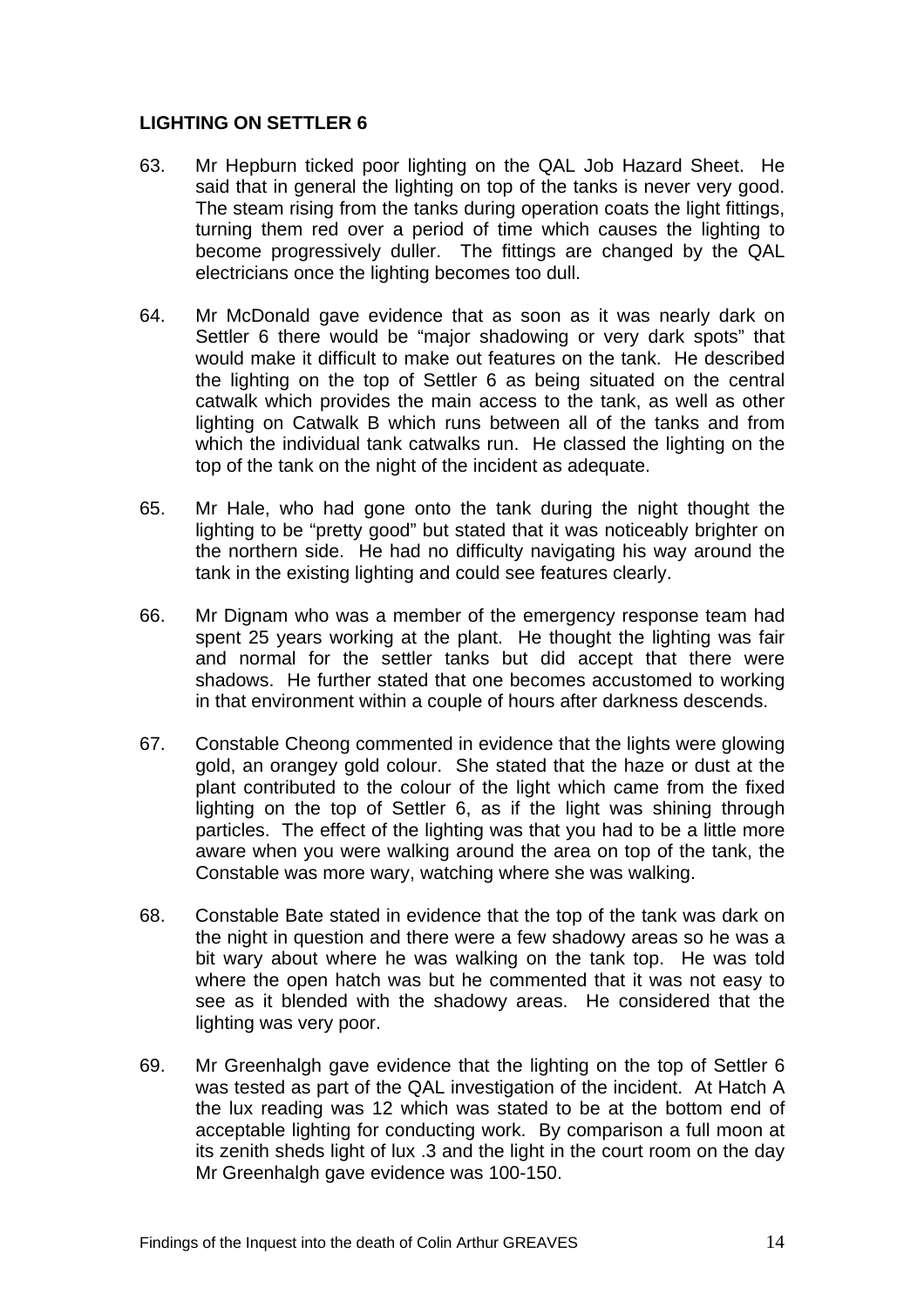# **HATCH SECURITY**

- 70. When the settler tanks are online, they contain material kept at very high temperatures, around 100 degrees centigrade. Hatches cannot be safely opened during this period of operation due to the heat and steam involved. Consequently, hatches are usually secured during this period. Tanks need to come offline before any maintenance work can be done on them for similar reasons.
- 71. Hatch A was located directly in front of a ship's ladder at the end of the catwalk on Settler 6. That ladder was flagged off on the night in question but in general, the position of the hatch was dangerous given its proximity to the ladder. Flagging or bunting is an indicator and not a physical barrier which physically prevents access to the area.
- 72. Mr Tomlinson, the Turnaround Co-ordinator at QAL, gave evidence that he had inspected Settler 6 at the commencement of the turnaround period relevant to this incident. He walked past Hatch A on 16 May 2005 and it was closed. To his knowledge it was secured. He walked across the hatch and did not notice the lid to move around and assumed that it was therefore welded shut. He accepted in crossexamination that the lid may not have moved due to its weight and that this was not necessarily an indication that it was welded closed. Mr Tomlinson stated that the turnaround instructions required all hatches to be closed or barricaded during work. Further, when one crew was finished their activities on the tank, they must ensure that the tank was in an acceptable state for the next crew. The following crew were required to conduct their own risk assessments prior to commencing work on the site. Part of the JSA process required hatch lids to be replaced at the end of the shift on hatches where no bars were present.
- 73. Mr Middleton had lifted the lid during the day shift and recalled seeing rusty welds on the hatch lid but he had no knowledge of when the welds were broken. Mr Middleton said that it was the first time that he had worked on this tank and that Hatch A needed to be used in the hydroblasting process. Mr McDonald, however, had worked on Settler 6 previously over a nine year period and had always been able to open the Hatch A lid, it was not welded shut on any occasion that he had cause to open it.
- 74. As the hatch lid had been removed by the day crew and Mr Hepburn was not aware of who, or when, the welds had been broken. He further raised the prospect that the extreme heat, movement, and pressure involved in the tank's use and cleaning, could have affected the strength of the welds over time.
- 75. Mr Hepburn gave evidence that most of the larger hatches had bars in them to prevent falling when lids were off – except for Hatch A. The second largest hatch only had one bar present on the night of the incident when it should have had two. Some had bars lying on the top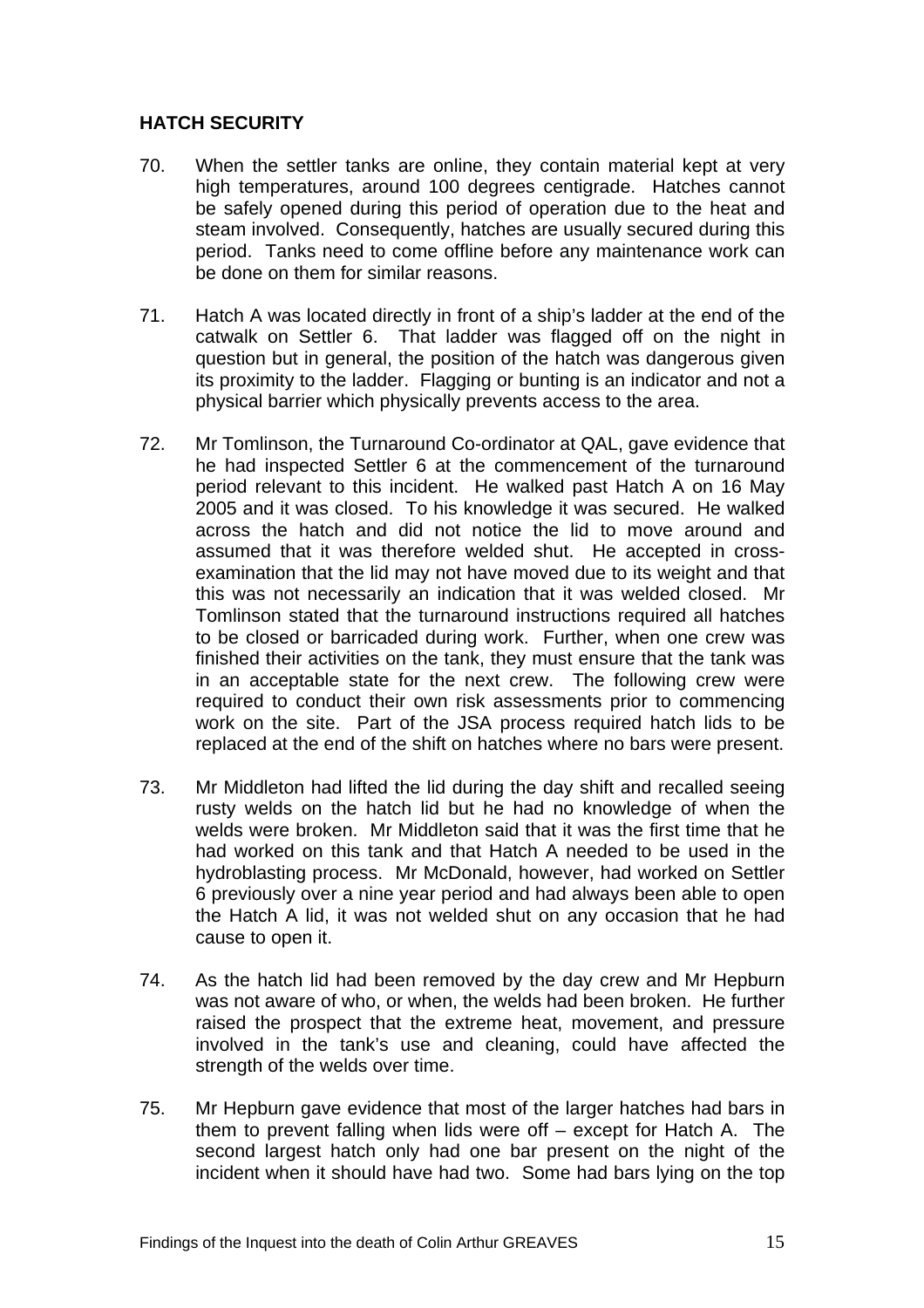of the tank beside the hatch. No bars had been removed by Mr Hepburn or Mr Greaves. Mr Hepburn gave evidence that it was common for there to be hatches with hinged lids, or lids that aren't securely fastened. Mr Skipper gave evidence that it was common for there to be bars missing from the hatch openings. Mr Middleton stated that a lot of times the hatches would be open on the tanks with some or all bars missing. This would sometimes be for the purpose of airing the tanks out. TIS staff reported having no need to remove bars in the course of their work as there was sufficient room and access to do their work with the bars in place. There was some reference to QAL staff having cause to remove bars when descaling but this was not put to the QAL staff in evidence and it is by the by in relation to the present matter, other than from a general safety point of view.

- 76. Settler 6 was the only settler that Mr Hepburn had seen a hatch such as Hatch A on. In fact, Settler 5 also has that hatch. Hatch A had been a special hatch which was used some years before by QAL (in the 1990s), through which a pump was lowered to drain the tank. The trial of that process was unsuccessful and the hatches were not used for that purpose again. The Hatch on Settler 5 had not been disturbed.
- 77. It was considered by Mr Hepburn there was no risk of falling through Hatch A as barricades to the area were in place – the flagging preventing entry to the work site. In relation to Hatch A specifically, he stated that there was no way that a barricade would stay around Hatch A as the pressure from the hydroblasting would just blast it away. For the same reason the hatch cover can not be put on while the work is being performed.
- 78. Ordinarily this hatch would not be an issue as the smaller circular hatches are used for the hydroblasting when the arm is in full use. There is no fall risk associated with those hatches due to their size.
- 79. Mr Middleton gave evidence that there was no need for barricades to be in place around the hatches as the control being used was to replace the lids at the end of the shift. According to Mr Middleton, there was also no need to close the lids until leaving the site and they were left open while the work was progressing. It would have been inconvenient to continually open and close them during the course of the operation. The fact that there were open hatches and some hatches without bars was not a safety concern for Mr Middleton. He further stated that the workers knew the open hatch was there and knew what the problem might be with the open hatch while working. He knew what his capabilities were and was experienced in the work. Common sense prevented him from falling down the open hatch. A hard barricade would have addressed the risk but was not considered by Mr Middleton on the day of the shift.
- 80. Mr Middleton also gave evidence that he and Mr McDonald had, during the shift, knelt down with their hands on the surface of the tank and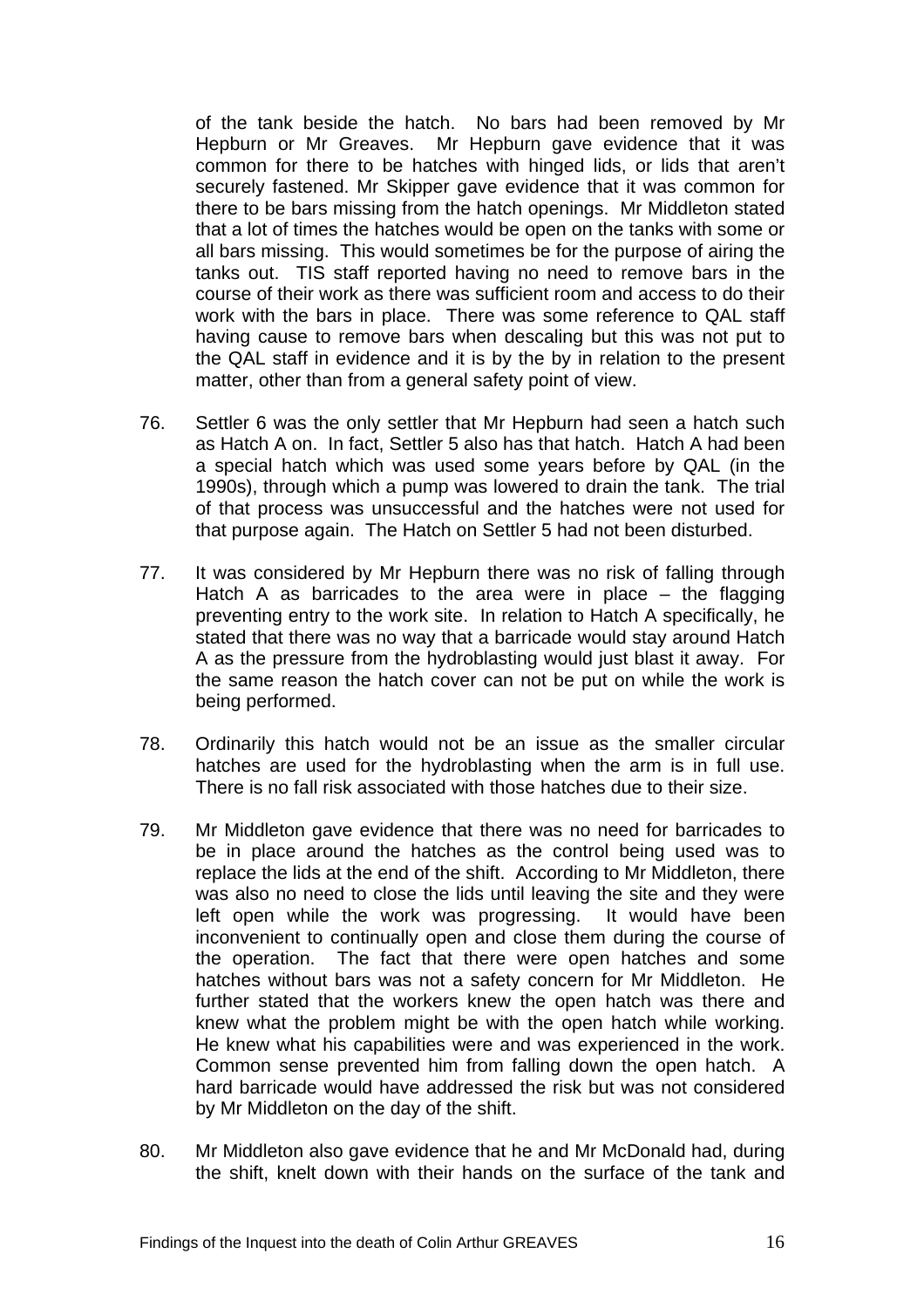leaned over the hole and looked inside the tank. It was not an action that concerned him and he felt quite safe doing that. The open hatch was not considered a danger to them. Further, Mr McDonald gave evidence that he had previously, on most turnarounds, stood over even larger holes in the top of tanks without restraint or barricades.

- 81. Mr Skipper was aware of the policy requiring barricading of holes but none were apparent on the tank. He was not concerned by that because when the cover is on the hole there is no hazard. According to Mr Skipper Hatch A was only opened for the set up of the flying fox, had a rope coming from the corner of it so that the lid could then be replaced, with the lid not needing to be opened again during the work. He was of the opinion that the lid for Hatch A was too heavy to be dislodged during blasting. Mr Middleton's evidence, however, was that this did in fact happen. Mr Skipper commented that there was a general requirement to replace all lids that might have been dislodged during the blasting process so that they did not constitute trip hazards. In his mind, any such hazards needed to be fixed before work could continue.
- 82. Mr Skipper's view was that hard barriers around the holes would have been a safer system of work, with hindsight. In the event that barricades needed to be installed, QAL would attend to that upon request. Mr McDonald gave evidence that, in his experience, this could take from a day up to two weeks. Since the incident TIS ensure that all holes are hard barricaded on all jobs.
- 83. Sgt Pittendreigh gave evidence of having to lie on his stomach with a person holding onto his legs in order to take a photo inside Hatch A. He felt it was quite unsafe but it was the only way he could do it.
- 84. Mr Hale gave evidence that he first saw the open hatch after the incident when he took lighting to assist the investigations inside the tank. He was "a bit surprised" when he saw the open hatch with no barricades around it and commented that there was not even a lip around the opening of the hatch (which might alert someone to the presence of the void). His means of approach was around a chimney which partly shielded his view of the hatch until he was quite close. He stated further that he was alarmed by the open void. This was primarily due to his not seeing the hatch until he came within 3–4 metres of it. As a result of the circumstances he was alert to hazards, and even so, he was surprised.
- 85. Mr Hale gave evidence that he would not permit a work crew to work on the tank with a large hatch like that opened without the use of safety harnesses. He would make enquiries as to why the hatch was open and request rectification of the hazard. He stated that on other tanks, he had seen barricades called scaffolds (referred to elsewhere in the evidence as handrails) around similar hatch openings. Since the incident such barricades are used during shut down on the tanks.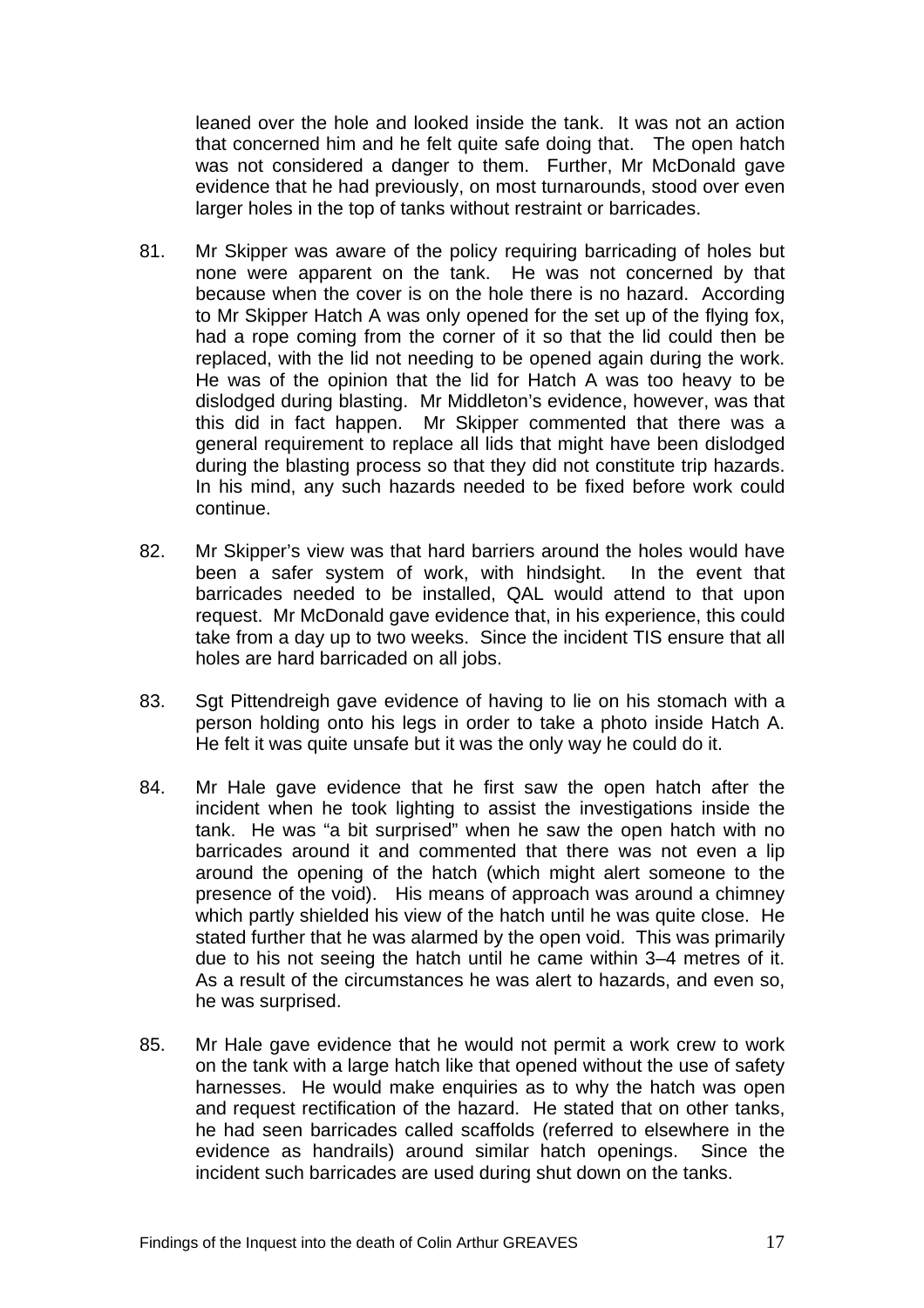- 87. Constable Bate gave evidence that he was told by a Mr Mackay of QAL that there may have been no safety rail around the hatch as the hyrdoblasters were setting up the job. However, it seems that there were no safety rails.
- 88. Mr Hepburn gave evidence that there were difficulties in getting QAL staff to attend at the tanks to, for instance, weld bars on hatches or cut further holes in the tank due to their being very busy. Mr Hepburn was very concerned that despite the issue of barricades and hatches on the settler tanks being discussed, it was not an issue that was resolved in a positive way. He was of the opinion that a fixed barricade with handrails being in place around the hatch would have prevented the incident from occurring.

# **HISTORY OF HATCH A**

- 89. The history of Hatch A was examined by Mr Greenhalgh. The previous turnaround for Settler 6 was in December 2004 and one of the maintenance jobs was to weld down all hatches and install bars on hinged hatches. That task was completed. There was no record of Hatch A ever being touched in the period between that turnaround and the incident in this matter.
- 90. As the hatch was welded shut, it was considered by QAL to be a part of the structure of the tank roof. QAL procedure for the opening of Hatch A required a management of change request which call up certain procedures (as this process would be considered if breaking into a solid tank roof). A work order including a risk assessment of the task would be generated, once the management of change process was approved by a superintendent. The work would be tasked to the QAL Heavy Drive crew and the work order would be required to be signed off on at the completion of the task. There is no evidence that any of that process was undertaken in relation to Hatch A, indicating that the hatch seal was broken unofficially.
- 91. The welding of Hatch A seemed to be by way of tack welds rather than a continuous weld around the opening. The QAL investigation attempted to discover when and by whom the welds were broken and the hatch opened. A metallurgist, Mr Bletchley, examined the broken welds on the hatch opening and lid. He found that the welds had been broken by a number of methods including grinding, chiselling and an oxy torch. TIS do not have grinding or oxy equipment on site. Any work of the nature which would have been required would be a QAL task. The metallurgist was unable to date the broken welds as they were rusted, but given the nature of the material it was exposed to in the tank that was not a telling factor in dating the breaks.
- 92. Mr McDonald gave evidence that in his experience, the hatches were quite often damaged during the hydroblasting process and repairs were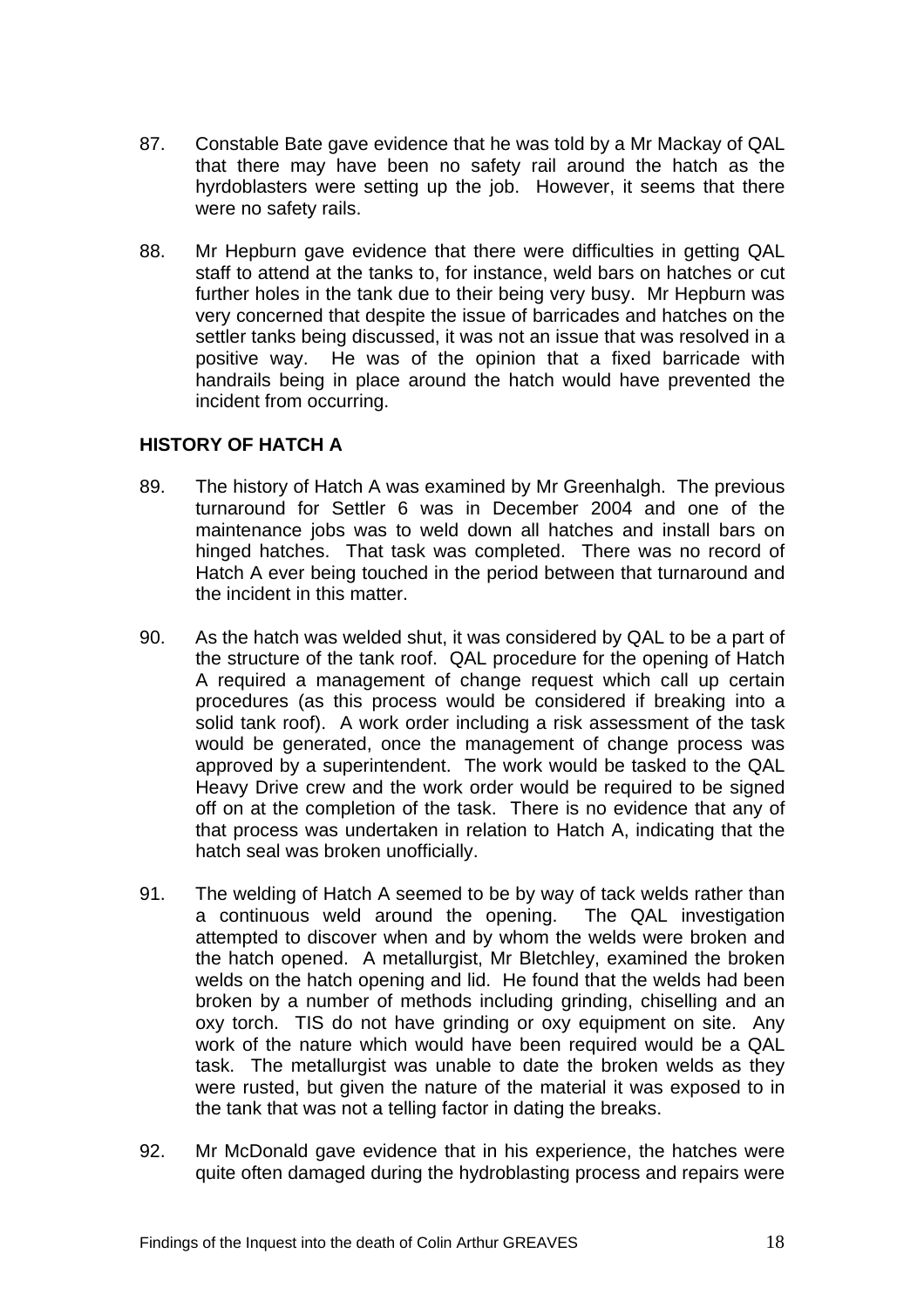necessary to resecure them. He also stated that there were a number of pressures on the welds on hatches on these tanks. The hydroblasting could crack welds, he said. Further, some of the machinery that was used on top of the tanks was quite large and heavy and would be capable of damaging the welds.

- 93. It was not able to be determined when or who broke the welds on Hatch A. Both companies contended at the Inquest that they did not have any reason to break the welds. Mr Greenhalgh gave evidence that there was no evidence uncovered by the QAL investigation to indicate that the hatch had been opened prior to the tank being handed over to TIS.
- 94. No audit procedure on hatches was in place within QAL at the time of the incident.
- 95. Ironically, Mr McDonald identified another issue in relation to moving around hazards on the tanks. Monogoggles, worn as a mandatory item of PPE, in certain circumstances limit peripheral vision, especially in a downwards direction, increasing the likelihood of falling foul to trip hazards.

# **SAFETY MEETING MINUTES**

96. During a Contractors Safety Meeting on 15 August 2002, a contractor raised an issue regarding hinged hatches. Mr Greenhalgh, following a review of the minutes of that meeting, gave evidence that the hatches referred to were different to Hatch A. The hatches referred to were the hinged hatches around the radius of the tanks and not Hatch A which was welded shut. The item remained on the minutes for many months. It was taken off the minutes when a work order was placed on the QAL system. The work was unable to be done whilst the tank was in operation and was attended to when the turnaround cycle permitted. The reason for the timing was not self-evident on the face of the minutes. There was also discussion of the metal strapping or bars in some of the hatches.

## **IDENTIFICATION OF THE HAZARD OF FALLS FROM HEIGHT**

- 97. Q-Comp statistics regarding falls from height indicate that in the 2005/06 financial year 3222 claims, from 3408 applications, were accepted in Queensland and, in the 2006/07 year, 4920 claims from 5281 applications were accepted. These figures indicate that falls from height are a significant problem in Queensland workplaces.
- 98. Mr Greaves had undertaken an induction on 21/10/04 which included fall from heights and barricades and cordons. Mr Hepburn has been similarly trained.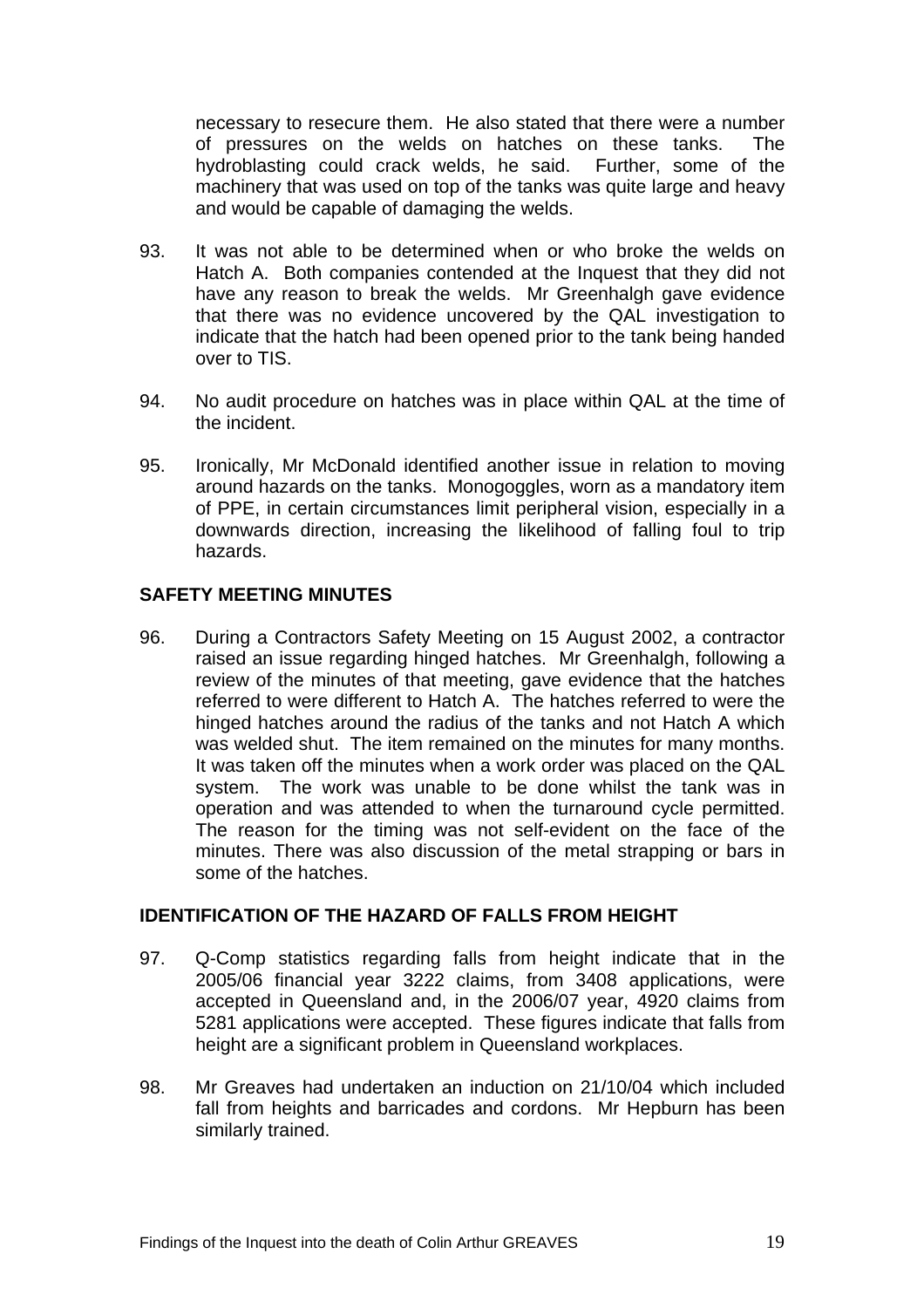- 99. Mr Hepburn did identify fall from height as a hazard, due to the open hatches. The control which was in place was to close the lids on hatches at the end of the task. However, he seemed more concerned about the issue of someone, other than TIS workers, being in danger and focused on securing access to the area. Mr Hepburn was not aware until after the incident that there was a requirement in the procedures in place for a barricade to be around any open voids. He was able to stop work until a hazard was corrected, but the action usually taken, was to close hatches with no bars and not to work near them.
- 100. Mr Hepburn (and Mr Greaves according to Mr Hepburn) was not concerned about using that hatch opening once he had looked at it. They didn't consider that it could be a problem as they worked around open hatches every day of the week. Mr Hepburn was of the view that Mr Greaves fell into the open hatch, because he forgot it was there and, consequently, some sort of barricade would have helped.
- 101. The evidence suggests that these workers had normalised the risk associated with open hatches and therefore did not give it due regard.
- 102. It is of concern that a photo taken during the investigation showed two persons leaning around the open hatch. They should have been restrained in some way but no restraint was visible. This was an unacceptable practice in the QAL system but it seems from the work wear that one of the persons was a QAL worker.

# **SAFETY RESTRAINTS AND HARNESSES**

- 103. Mr Skipper agreed that the TIS policy on falls from height requires harnesses to be used if a worker is within 2 metres of a potential fall of more then 2 metres. Harnesses were not provided to the men on this job as TIS had no harnesses. They could have been borrowed from QAL. Further, he argued that there was no need for harnesses as there was a handrail around the perimeter of the tank, guarding against a fall and the control being used in relation to hatches was to replace the lids.
- 104. Mr Hepburn's evidence was that safety harnesses had never been used during his time with the company on the top of the settler tanks. He had been trained in their use, held a ticket and had actually used harnesses while using a JLG in a confined space. He explained that a JLG is a machine that whisks you to heights inside a tank and you work from a small cage. Harnesses and safety restraints were located in the TIS workshop on site and would have been able to be accessed on the night of the incident if requested.
- 105. Wearing a harness would have made the job a lot more difficult but not impossible. Mr Hepburn was of the opinion that there were no arrest points on the top of that tank. Certainly none were marked. During the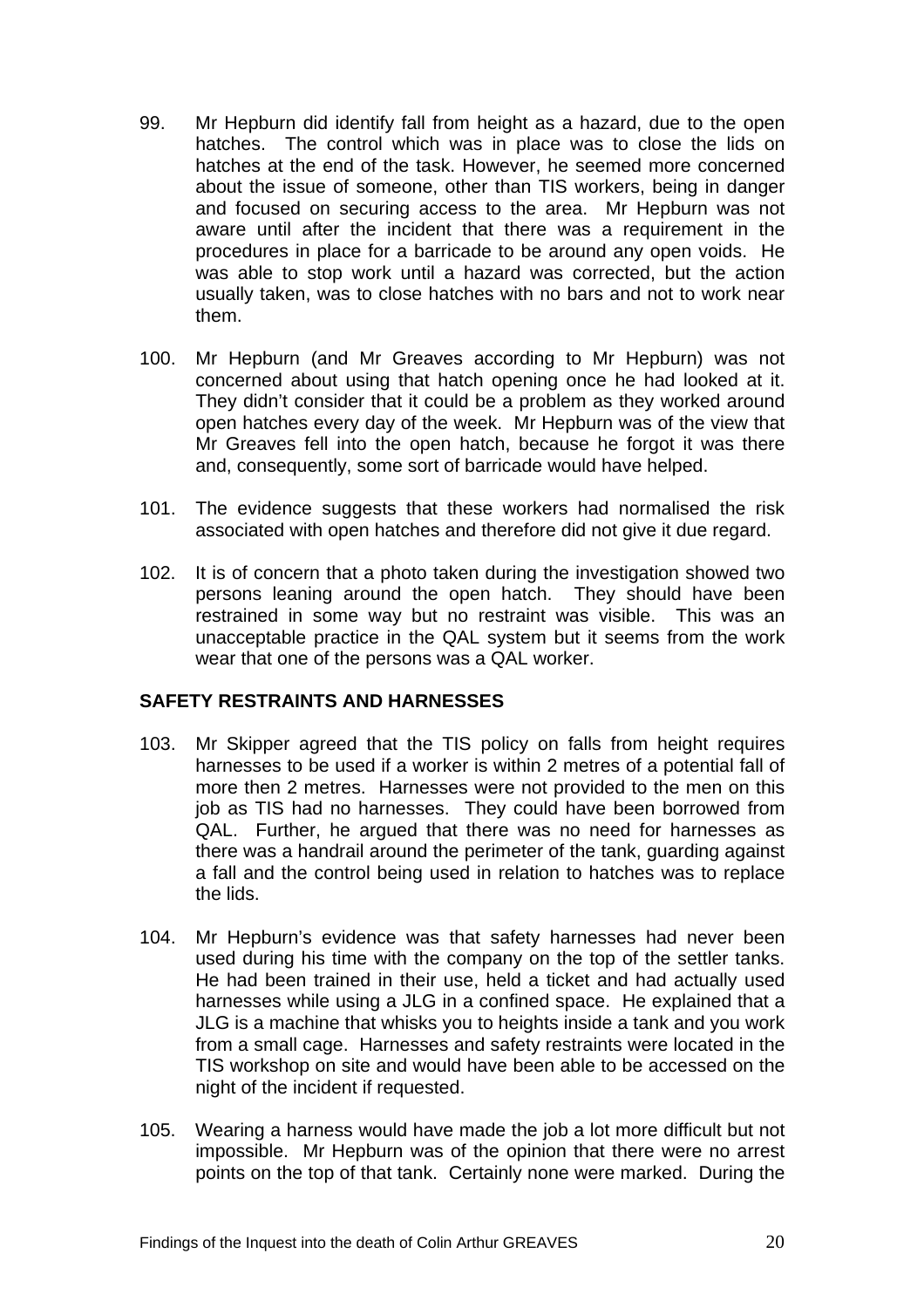QAL investigation of the incident, an engineer did identify suitable anchorage points which would be available for use. As they were not permanent anchorage points, it would be necessary for workers to approach QAL Area Engineer and ask for the points to be indicated to them prior to using harnesses or safety restraints. Such information would be available on application 24 hours a day according to Mr Greenhalgh.

#### **ROSTERING ARRANGEMENTS AND FATIGUE**

- 106. Mr Hepburn was a permanent employee at the time of the incident whereas Mr Greaves was a casual. The permanent employee shift at that time was 12 hour shifts (7-7), on a four/four roster (4 days on day shift, 4 days off, 4 days night shift, 4 days off). Mr Hepburn gave evidence that the casual staff were advised by Mr Skipper of the days they were working. If a casual was required to work on the following day then he would be notified to come in. Whilst the money was better than permanent, the certainty of shifts was not. Consequently, most worked whatever shifts they were given.
- 107. Mr Skipper was responsible for the rostering of casuals for TIS. He gave evidence that there was no formal system for the rostering of casuals. He had about a dozen casuals to call on and rostered them when needed. It was a matter of personal choice for him who he used and how often based on his judgment of the work needs at the time. He denied that there was any favouritism involved, as they were a tight knit group. Mr Greaves was regarded as a good worker, a good bloke and was able to get a shift if one was available.
- 108. Mr Middleton, who was a casual, gave evidence that he no longer needed to wait for a phone call to obtain a shift but was able to just come in every day and get a shift. He further stated that it had taken him 6 years of working as a casual to obtain a permanent position at TIS. His opinion was that TIS preferred to have a lot of casuals on call, as QAL had requirements in relation to the number of permanent crews and roster restrictions on them.
- 109. Mr Hepburn gave evidence that some years prior, there was concern amongst the workers about the manner in which the Fatigue Policy was being used, and how work was being allocated. He, as a Union representative at the time, took to the General Manager the concerns of the men that some were being favoured with many consecutive shifts while others were struggling for any, with choice being dependant on the whim or favour of the Shift Supervisor. About 12 months before this incident, a policy was approved by the General Manager that 2 days off had to be taken after 14 shifts but Mr Hepburn said that the policy was never used.
- 110. Mr Hepburn admitted that he did not have a good understanding of the safe hours of work policy. He was not formally aware of the policy on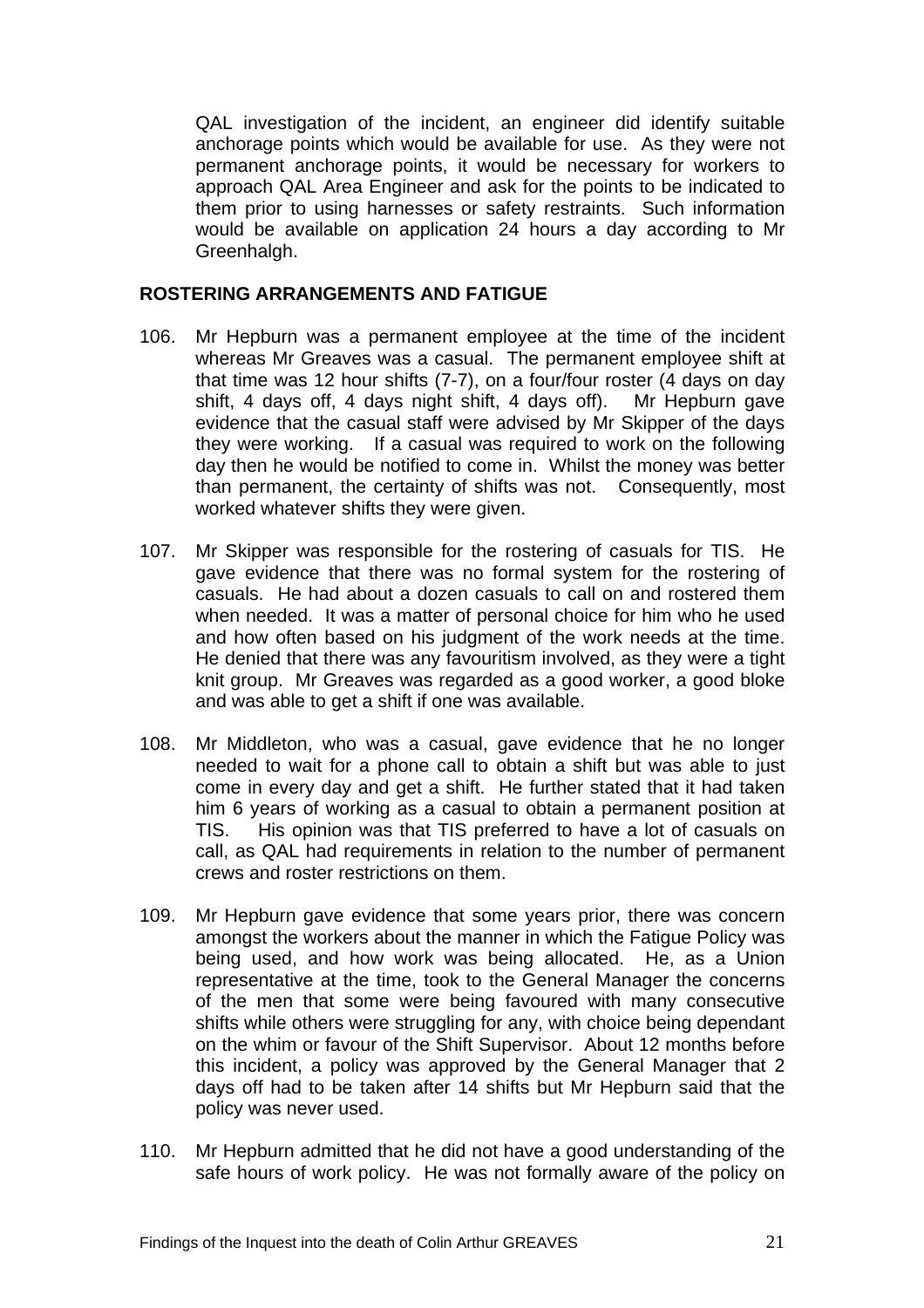Safe Work Hours, despite Mr Boyer's evidence that it had been sent to him some months before the incident (an email to this effect was produced). Mr Skipper was generally aware that workers could not work more than 16 hours in one shift. He said that this issue was discussed with the crews before the time of the incident. He did not consider that any such rules applied to supervisors but was a matter for the workers only. In fact, both before and after this incident, Mr Skipper was in breach of the standard procedures covering hours of work.

- 111. Mr Skipper's own roster was 12 days on, 2 days off. He considered that the rules within the company were not working more than 16 hours in one shift and not working more than 14 days straight.
- 112. The evidence of the Workplace Health and Safety Inspector was that Mr Greaves had worked 26 consecutive 12 hour shifts at the time of the incident, 10 day shifts followed by 16 night shifts.
- 113. The QAL site had a Cardex system on the front gate which records the entry and exit of all personnel and visitors to site by way of a swipe card. The movement of personnel was therefore able to be monitored. The primary purpose of the system was to manage emergency evacuations. There was, at the time of the incident, an automatic report sent from the Cardex plant entry monitoring system. That report was generated if a person had been on site for more than 14 hours continuously. The report was used to identify the issue which could then be investigated and safety assessments completed around the issue. There was not a flag for consecutive days on site. This may have been due to the fact that QAL had no official restriction on the number of consecutive shifts that could be worked by their staff. The Cardex system referred to by QAL indicated his attendance at the plant for shifts on 25 consecutive days. This was generally confirmed by the TIS records which were produced during the Inquest. Further, it was shown that in a 40 odd day period, Mr Greaves had 9 days off. Mr Boyer considered the work hours were surprising and excessive.
- 114. Mr Skipper did not accept this and found it hard to believe that Mr Greaves had worked so many shifts without a break and, in fact, was adamant that he would have had a break between the night and day shifts. He contended that the TIS timesheets and pay documents would support this and that he had the break between shifts confirmed from management after the incident. In fact they did not confirm this.
- 115. Mr Hepburn commented that the extent of such a shift cycle was not unusual. There was no evidence that Mr Greaves needed money for any reason but would take whatever shifts were offered to him. Mr Middleton gave evidence that he had done 20 night shifts straight in the past. He regularly worked 5 or 6 days per week, sometimes 7-8 days, as there was plenty of work on around the time of this incident. Mr McDonald gave evidence that he regularly worked up to 18 hour days,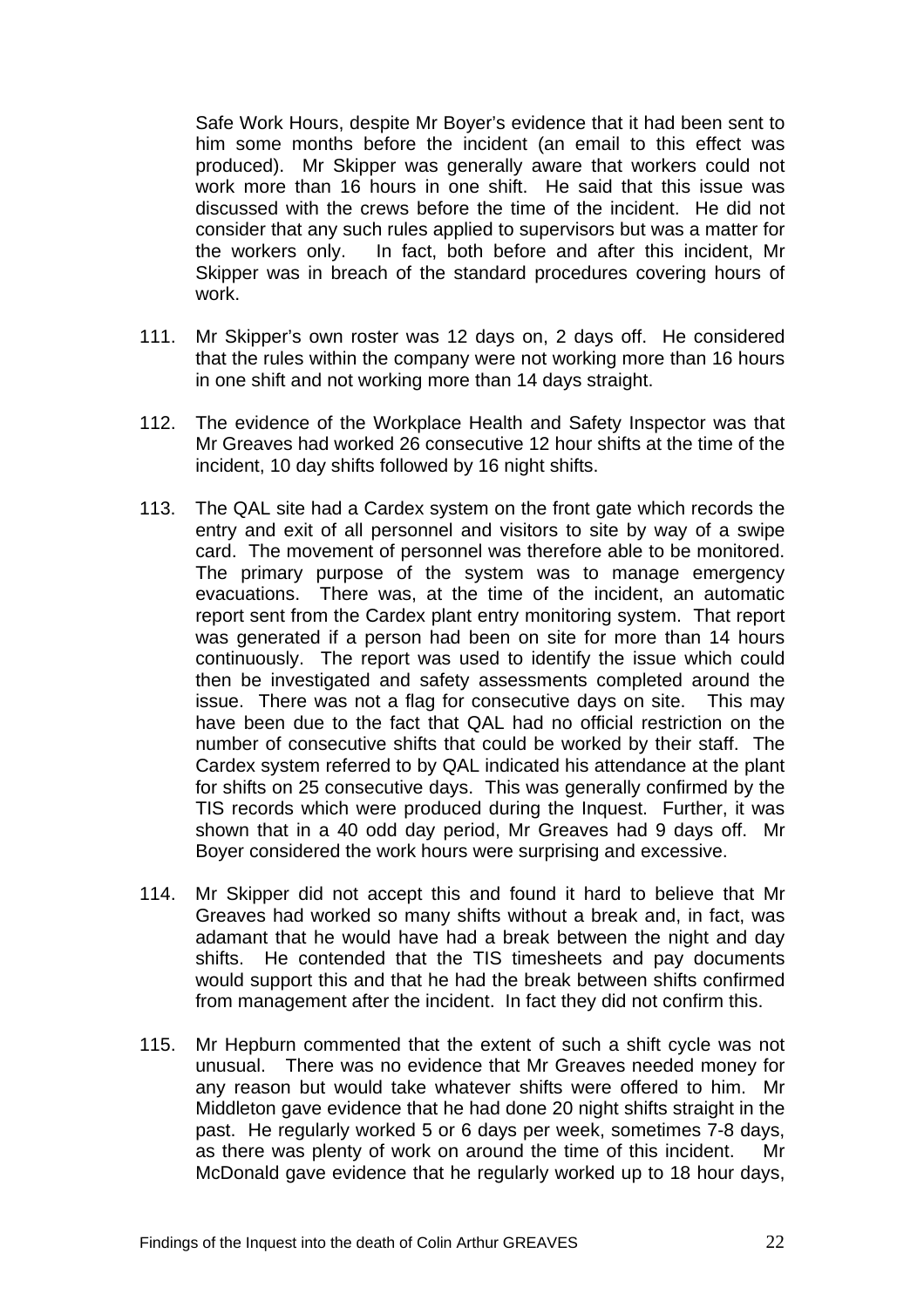and has worked up to 3 months without a day off. He had worked up to 15 nights straight. He found that he was very susceptible to fatigue in these circumstances.

116. Mr Skipper had not had any training in fatigue management. He stated that he would be reliant on workers telling him that they were fatigued and could not work, rather than being able to rely on any awareness that he might have of the issue, or raising it with the workers from time to time. He always let the staff know that if they needed a day off they could take it. Mr Middleton, on the other hand, gave evidence that he had to ask for days off and was regularly told by Mr Skipper that he wanted him to continue working as he was experienced, and regularly delayed his days off.

# **FATIGUE**

- 117. Mr Hale gave evidence that his roster was 2 day shifts, 2 night shifts and 4 days off. He felt quite fatigued by the end of the second night shift, especially if he had bad sleep at any stage during the cycle. He could not imagine, he said, how fatigued someone would be working many consecutive night shifts. He said the way that fatigue affected him was that later in the shift he would be a little bit forgetful, overlook things and generally feel fatigued.
- 118. Dr Buxton, the forensic pathologist who performed the autopsy on Mr Greaves, gave evidence that there are no possible physical findings at autopsy which would rule fatigue, tiredness or exhaustion in or out. He explained that the typical effects of fatigue include: a loss of concentration, not feeling hungry, feeling tired, judgment being off, and making mistakes.
- 119. This statement accords in general with the features of fatigue described in the Workplace Health and Safety *Fatigue Management Guide* which states at page 5: "*Fatigue has an adverse effect on every aspect of human performance. High levels of fatigue cause reduced performance and productivity in the workplace, and increase the risk of accidents and injuries occurring. Fatigue affects the ability to think clearly, which is vital when making safety related decisions and judgements. People who are fatigued are unable to gauge their own level of impairment. As a result, fatigued people are unaware that they are not functioning as well or as safely as they would be if they were not fatigued.*"

(http://www.deir.qld.gov.au/publications/type/guides/index.htm#g).

# **TRAINING**

120. Mr Boyer who was the Safety and Health Manager for TIS visited job sites from time to time to conduct safety observations of work in progress, and conduct training and inductions. He would correct unsafe practices in workers when he saw them occurring. Mr Skipper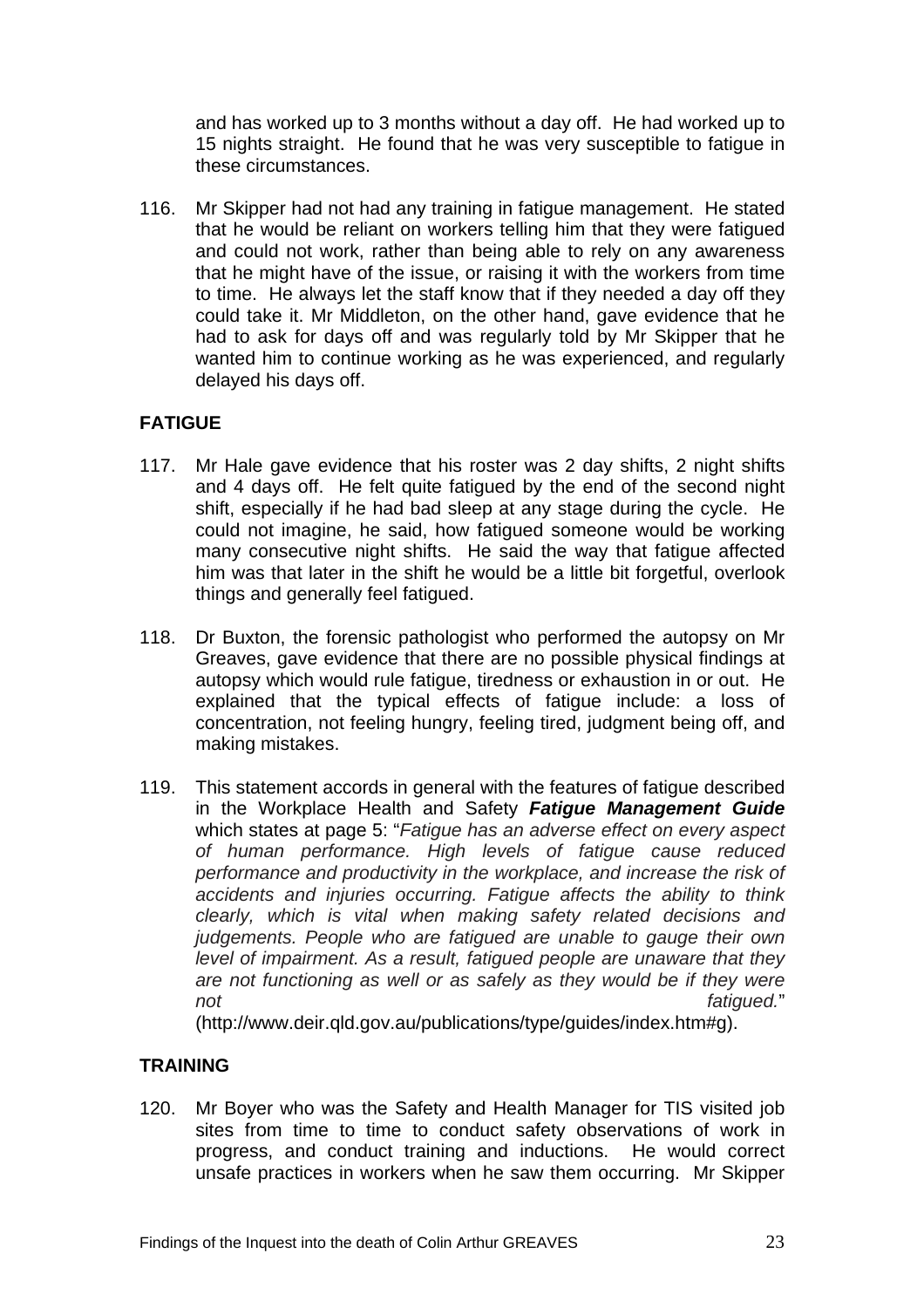gave evidence that Mr Boyer fairly regularly delivered updates on safety issues to the staff. Mr Hepburn could not identify any standard work procedures in relation to hydroblasting, saying that they did the work the way they had always done it. Training in hydroblasting, according to the operators who gave evidence, came from a mentoring system and practical hands on experience on the job. The TIS staff were generally trained in using harnesses or restraints and working at heights.

- 121. Copies of the work policies were kept in the office. TIS policies and documents may have been available to workers to access, but none of those who gave evidence were aware of their location.
- 122. Mr Skipper stated that he had never been formally told of his duties and responsibilities as a supervisor within the company, despite evidence that there was a position description which was discussed with him.
- 123. In relation to document completion, Mr Hepburn's training on JSAs was really only the initial induction, and relied on experience of the workers to know how to complete the forms. There appears to have been a practice for at least some of the forms to be partially completed by the supervisor and then photocopied for the next day. This could cause hazards to go unnoticed if the circumstances, or environment, changed between shifts. It also encourages laziness in the completion of such documents. Mr Skipper was not concerned with this practice as the JSAs had to be conducted on each shift and he considered that they would pick up anything missed by the housekeeping report. There are serious flaws in this approach.
- 124. At QAL, housekeeping forms and JSAs were completed as a matter of routine but according to Mr Hale there was no specific training other than initial induction on those forms. As they were completed each shift, they became a routine part of the job and operators became well versed with the forms. As most tasks were performed in the same way on each occasion, it was only if there was a feature out of the ordinary that the forms prompted workers to consider various issues not usually under consideration.

## **SAFETY CULTURE**

*TIS*

125. Mr Vidugiris, the General Manager of TIS at the time of the incident, gave evidence that all policies and procedures were on an intranet system and hard copies were available in the office on each site. Following an incident on another site, the safe hours of work policy was forwarded to supervisors on each site. The policy was primarily in relation to transport workers within the division but did have some general application. Its immediate relevance to the QAL site may have been ambiguous. It referred to working excessive hours, but there was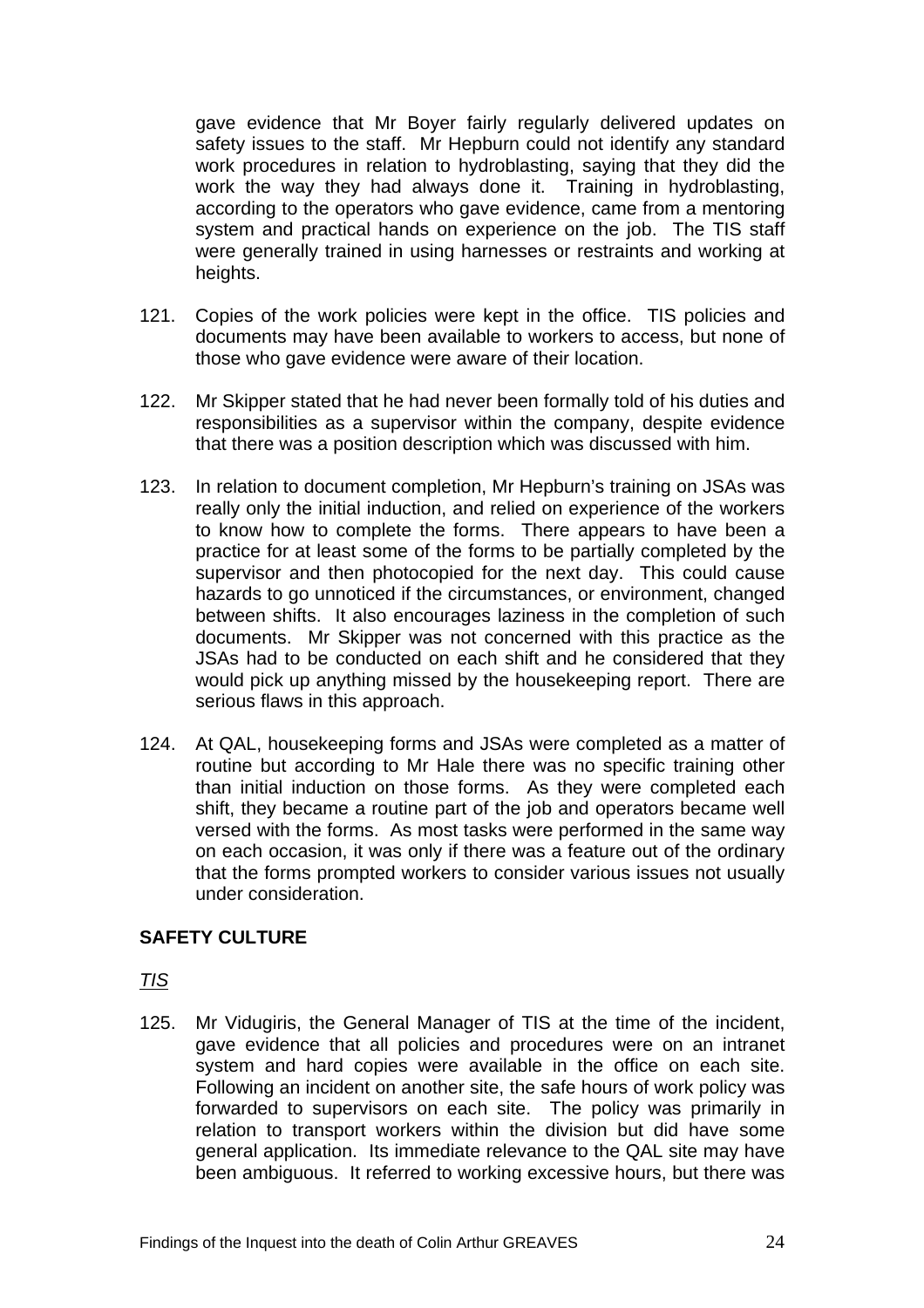not a particular focus on fatigue management in the policy. At the time of this incident there was no follow up to ensure implementation of the policy but since this incident, this has occurred through senior management monitoring payroll records. There were no TIS safety audits on the work methods relating to working at heights. It was put to Mr Vidugiris that Mr Greaves had a literacy problem. He was unable to confirm this. He did confirm, however, that there was no process in place to manage employees who had literacy problems in relation to their understanding of instructions and policies.

- 126. Mr Middleton stated in evidence that the safety culture of TIS was based on the experience of many of the hydroblasting operators. Most of the experienced operators were well and truly aware of the dangers of operating the high pressure water equipment. Those experienced operators would use their mentoring position to quite stridently explain safety issues to more inexperienced workers. Mr McDonald gave evidence that as a casual, if "you buck the system", then you missed out on work for 2-3 weeks to be taught a lesson. As a result, on a lot of occasions, casuals kept their opinions to themselves. This situation also applied to permanents in Mr McDonald's view trying to get overtime.
- 127. Mr McDonald said that if there was a substantial safety issue then he would identify it, and find a way to work around it, that is, rather than rectifying the hazard and finding a safe method of work, he would find a way to do the job that may have still been dangerous.
- 128. Any safety issues arising on jobs would be referred to Mr Skipper who would take those issues up with QAL to have them resolved for work to take place. In the event that the issue could not be rectified, Mr Middleton gave evidence that Mr Skipper had called jobs off.
- 129. Mr Hepburn gave evidence that QAL "rams down your throat" that nothing will be done unless it's done safely. However, he was quite concerned that at TIS there had not been a safety committee meeting for two years before the accident. He had brought that issue to the attention of Stephen Boyer, who was the TIS representative for the company on the QAL Safety Committee, on many occasions.
- 130. Mr Hepburn gave evidence that there were no regular toolbox meetings despite the fact that "toolbox meeting" is noted on the pre-start form by Mr Skipper. The talk at the start of the shift is by way of handover only. Health and Safety matters were not discussed but Mr Hepburn did agree that Mr Skipper gave the message to workers that the job needed to be done safely and to take what time was needed for safety reasons. Mr Middleton also gave evidence that toolbox meetings were rare.
- 131. Further, Mr Hepburn gave evidence that immediately after this incident safety increased quite markedly within TIS, harnesses were being used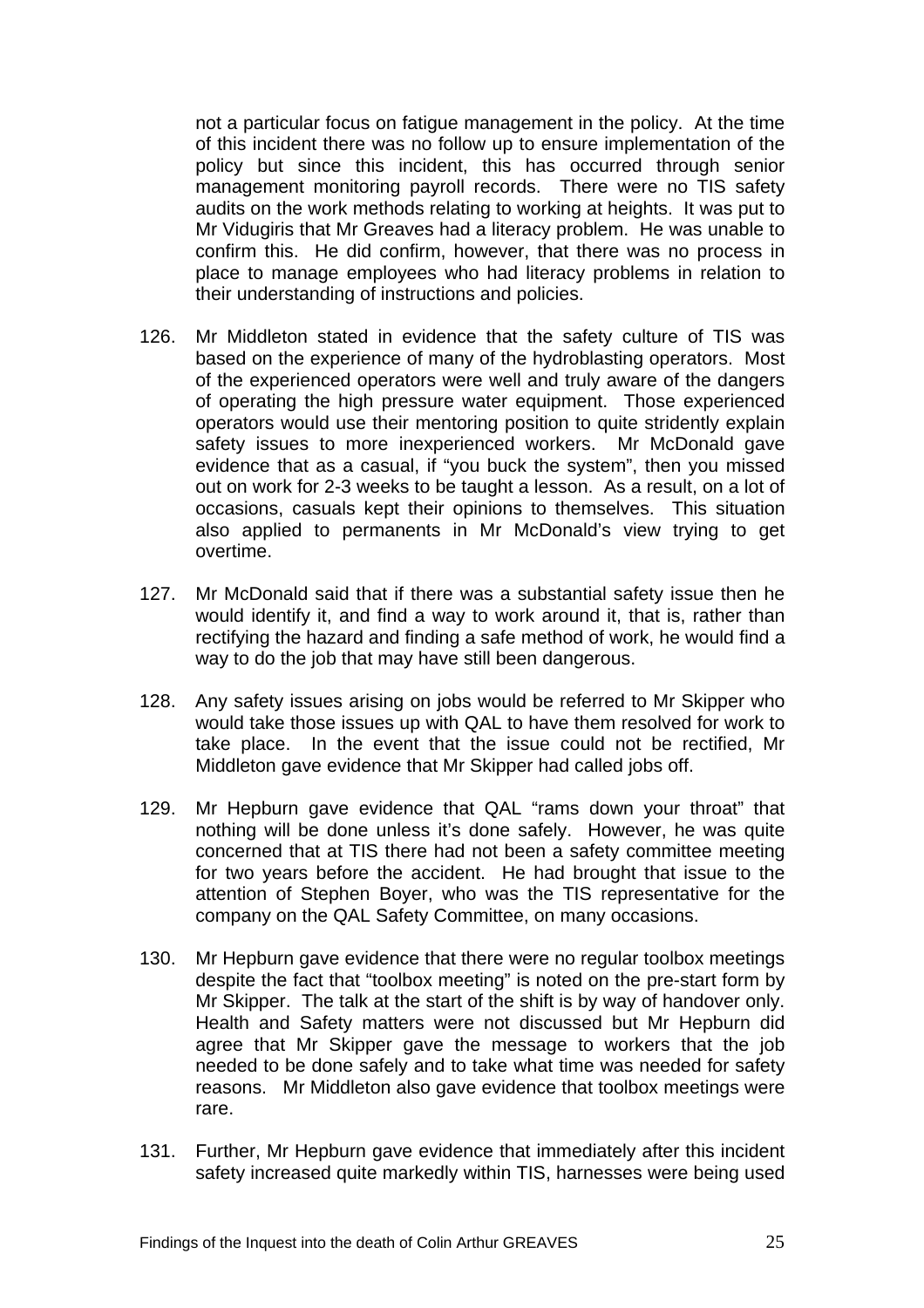etc but within 6 months things had gone back to the same as before the fatality and the focus was on getting the job done quickly.

- 132. Mr Skipper gave evidence that there were regular safety discussions with the operators and that he would speak about safety on virtually every shift.
- 133. Mr Middleton gave evidence that casuals did not find it easy to speak up about safety issues due to the impermanence of their position. Once experience and confidence improves, however, it was more likely that workers would speak up.
- 134. From the evidence before me it seems that TIS demonstrates a bottom up, and top down, safety culture but there was a problem in the company in the middle ranks at the QAL site. In some regards, there appeared to be a degree of disconnect between policy documents and practices on site. Mr Vidugiris gave evidence that the systems in place at the time in TIS should have worked to prevent this incident but did not. He stated that Mr Skipper gave all of the signs of being a competent manager, but after the event it came to light that he was not enforcing various policies of the company. The extent of supervision of Mr Skipper, and the lack of double checks on the processes being implemented, were not sufficient to identify the deficiencies in his practices against the company expectations.
- 135. Mr Craig Beikoff, the Group Compliance and Operational Risk Manager for TIS, conducted an internal investigation of the incident. His aim was to look at the immediate incident but, also, at the wider range of issues in the company's work processes and the interaction with QAL (as their client). His immediate response within a week of the incident was to issue a safety alert to all of the TIS operations in Australia and New Zealand. The safety alert required immediate notification to supervisors of the identification of a risk of fall from height to ensure that adequate control measures were put in place. A further safety alert was issued regarding the safe hours of work policy. A report including recommendations was prepared for the Board of Directors of TIS. He expressed dismay that QAL locked TIS out of their internal investigation, shortly after the incident, on legal advice. He felt that both organisations could have advanced matters together.

#### *QAL*

136. QAL conducted safety inductions for all workers every 2 years, including contractors. In contrast to the arrangements regarding toolbox meetings and shift briefings on safety in place at TIS, QAL had a rather more structured system with a toolbox meeting on each shift where the supervisor read out details of incidents that had occurred at the plant – blow-outs, near misses, accidents – to inform the operators and discuss the relevant safety issues.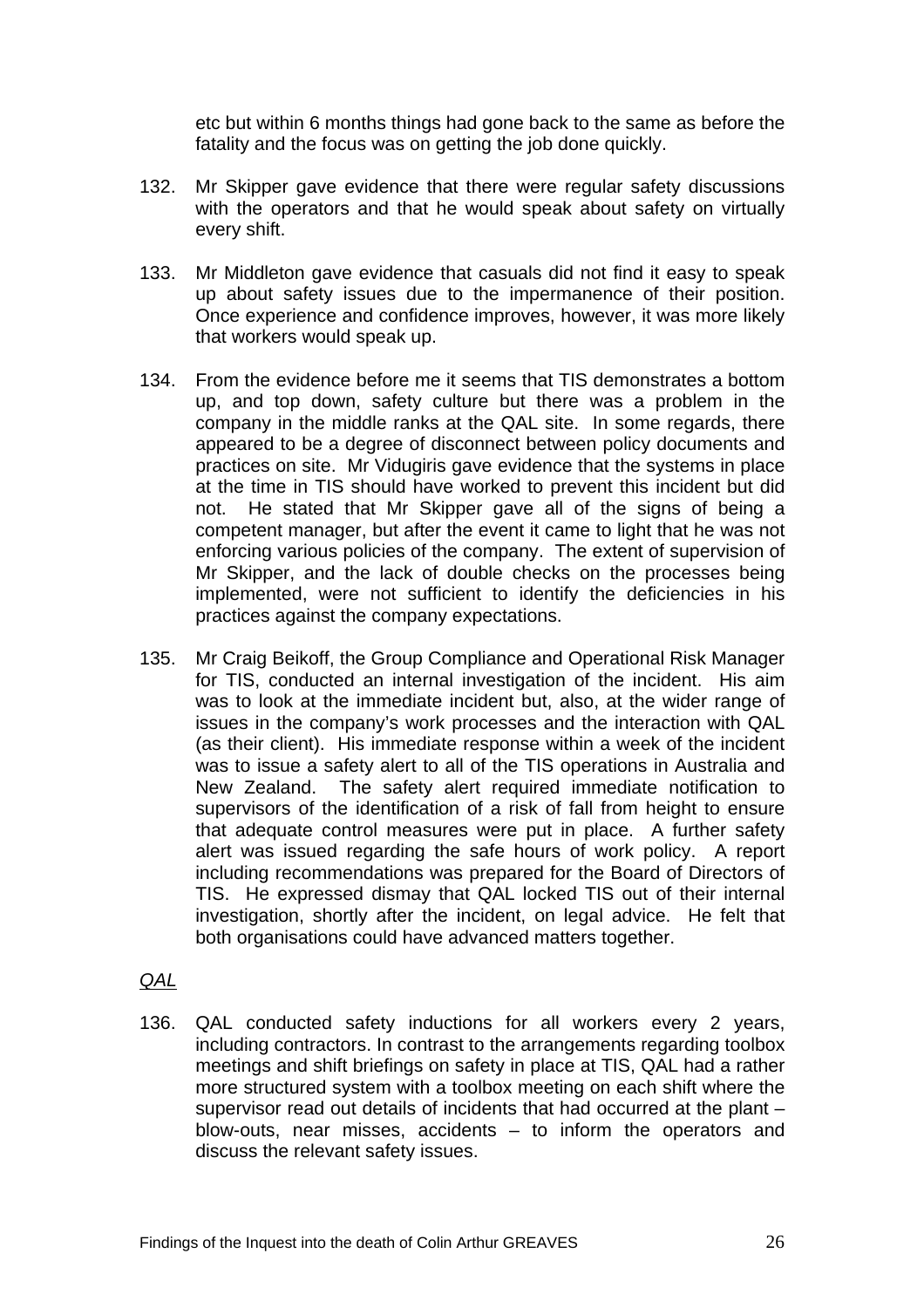- 137. However, there are obviously shortcomings in some people. Mr Hale demonstrated a very vague and poor understanding of the processes of the safety health management system, responsibilities of acting supervisors, and general issues such as each workers power to intervene when witnessing an unsafe practice by QAL staff and contractors. On the other hand, Mr Dennien, a much more experienced employee and supervisor, explained that it is the responsibility and power of each worker on site, irrespective of their position, to correct safety breaches in others. This is particularly part of the role of supervisors and applies to all staff including contractors. The system described here is part of the QSafe system.
- 138. It appeared from the evidence of Mr Greenhalgh that there is an appropriate and structured training program in place at QAL, but it seems that there is no training for acting supervisors such as Mr Hale. He gave evidence that operators work their way up to team leader and then may be called upon to be an acting supervisor from time to time. Mr Hale had been in a position of being available to act as supervisor for about 18 months but had only been called upon on 2 occasions to act in that capacity. It is fair to say that he was unable to detail what the role was responsible for, or its obligations apart from job allocation for the nine men in the crew.
- 139. QAL conducted safety audits on various procedures via its 100-120 WPHS officers on staff, particularly in relation to high risk activities such as those undertaken by TIS. The QAL systems were also audited by WPHS Division inspectors who looked at legislative compliance and provided ideas on improving compliance.
- 140. Mr Evans, the Chief Engineer at QAL 18 months prior to the incident, gave evidence in relation to QAL's safety culture and policies and was very complimentary about those issues when comparing QAL's performance to industry practice.

## **QAL SAFETY HEALTH MANAGEMENT SYSTEM**

## *Hazard Log*

141. Mr Ross Greenhalgh, the Health Safety Environment Communities Manager at QAL, gave evidence of the hazard control log procedure which was designed to manage hazards in respect of which adequate control measures cannot be put in place. A hazard of this nature and the corrective actions to be undertaken are entered into the log via computer for rectification at a future date. The log is administered in the SAP business information system. The corrective actions are tracked over time and when all actions are complete, the hazard is closed off and signed off by the person who entered the item on the log. The SAP system came into operation during the course of the safety meeting deliberations on the hatch issue. Once introduced, the computerised hazard log system monitored the matter to finalisation.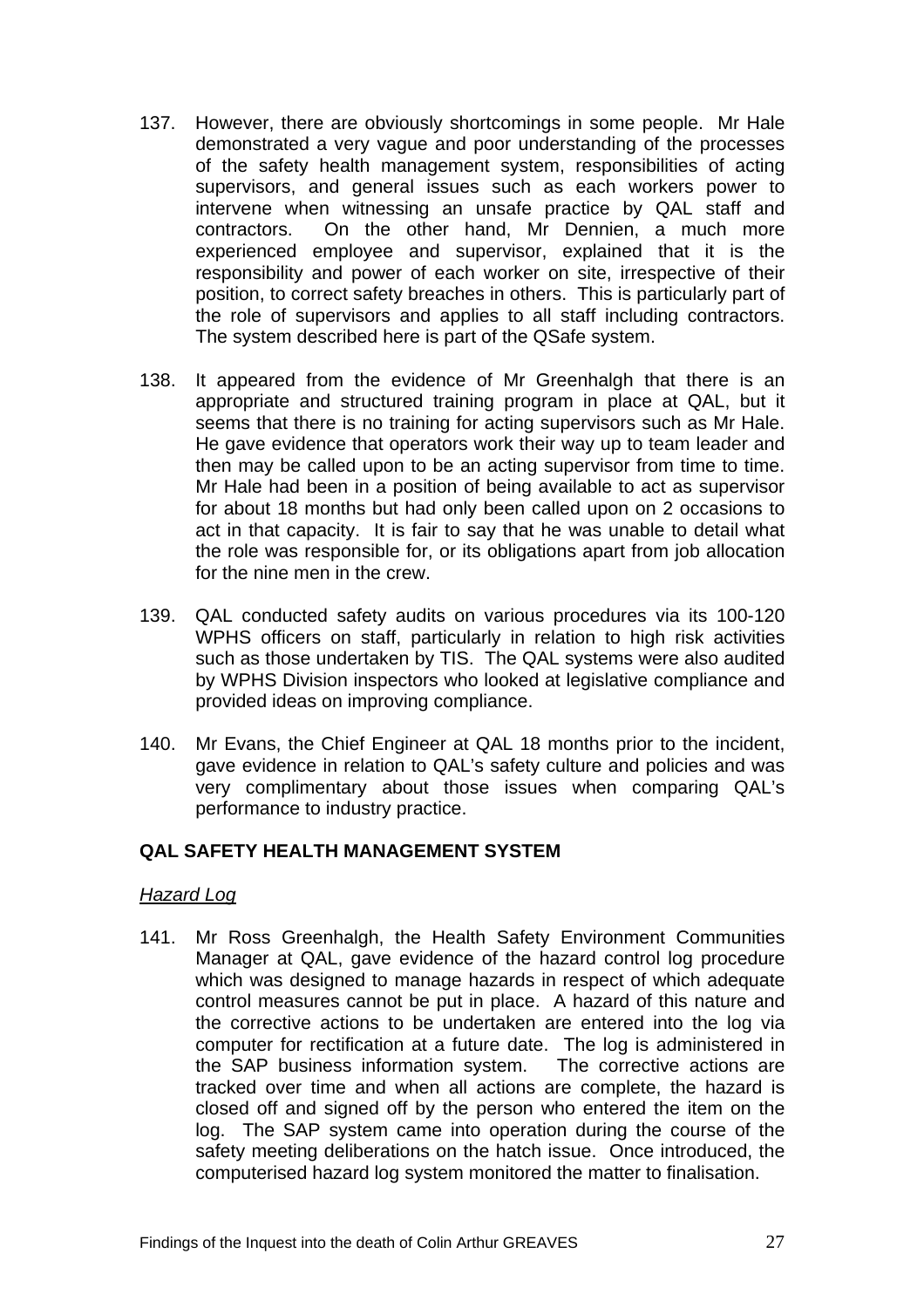#### *Mapping*

142. There is a general requirement in the legislation that the safety and health management systems of contractors must be on a level with that of the company operating the site. Whilst there was evidence that the TIS system was mapped against the QAL system by QAL, not all procedures were on par. The strict control of fall from height hazards was compatible, the fatigue management policy of TIS was not consistent with QAL's. This disconnect, in part, permitted the situation of the breach of the Safe Hours of Work Policy to occur in part.

#### *Contract Management*

- 143. A QAL Contract Supervisor is appointed for each Contractor with QAL. The role of that position is to develop work plans and work method statements for the contractor in line with the scope of work in the contract, and to audit compliance with the contractual arrangements. The role does not include a practical supervision of the contractor's work, as such would be impractical given the large number of contracts at QAL (around 100). Mr Duff was the Contract Manager for the TIS contract at the time of the incident. He had the administrative supervision of the contract. He confirmed with the contractors their work schedule which he took off the planning schedules.
- 144. Mr Duff gave evidence that the usual arrangement with the Settler tank was Plant Production would hand the tank over to the Descale Section (that Mr Duff supervised) who would then advise TIS when they would hydroblast. As the tank was passed from one section to the other, the group working on it would be responsible for the site during their time of working on the tank. On this occasion, the Descale crew could not attend to their usual task in that order due to the breakdown, and TIS were required to work on the tank following the Production Section. There was a change to the sequence of work on the tank as a result. Mr Duff gave evidence that when his section is ready to take over the tank, they inspect the vessel prior to their activities starting. He had inspected the tank top 2 days before the incident. He did not note any irregularities. The hatch lids were closed, including Hatch A. If some lids were open he would have checked that bars were in place.
- 145. It seems that there may have been some difficulties associated with the change in the usual sequence process. No safety audit was built into the handover system when the tank was on turnaround and there was almost complete reliance on the JSA procedure to ensure a safe workplace. When the situation was as per normal, the procedures in place would suffice but the use of the JSA did not pick up the additional hazards occasioned by the fact that this was out of the ordinary and those hazards were not managed in an effective way.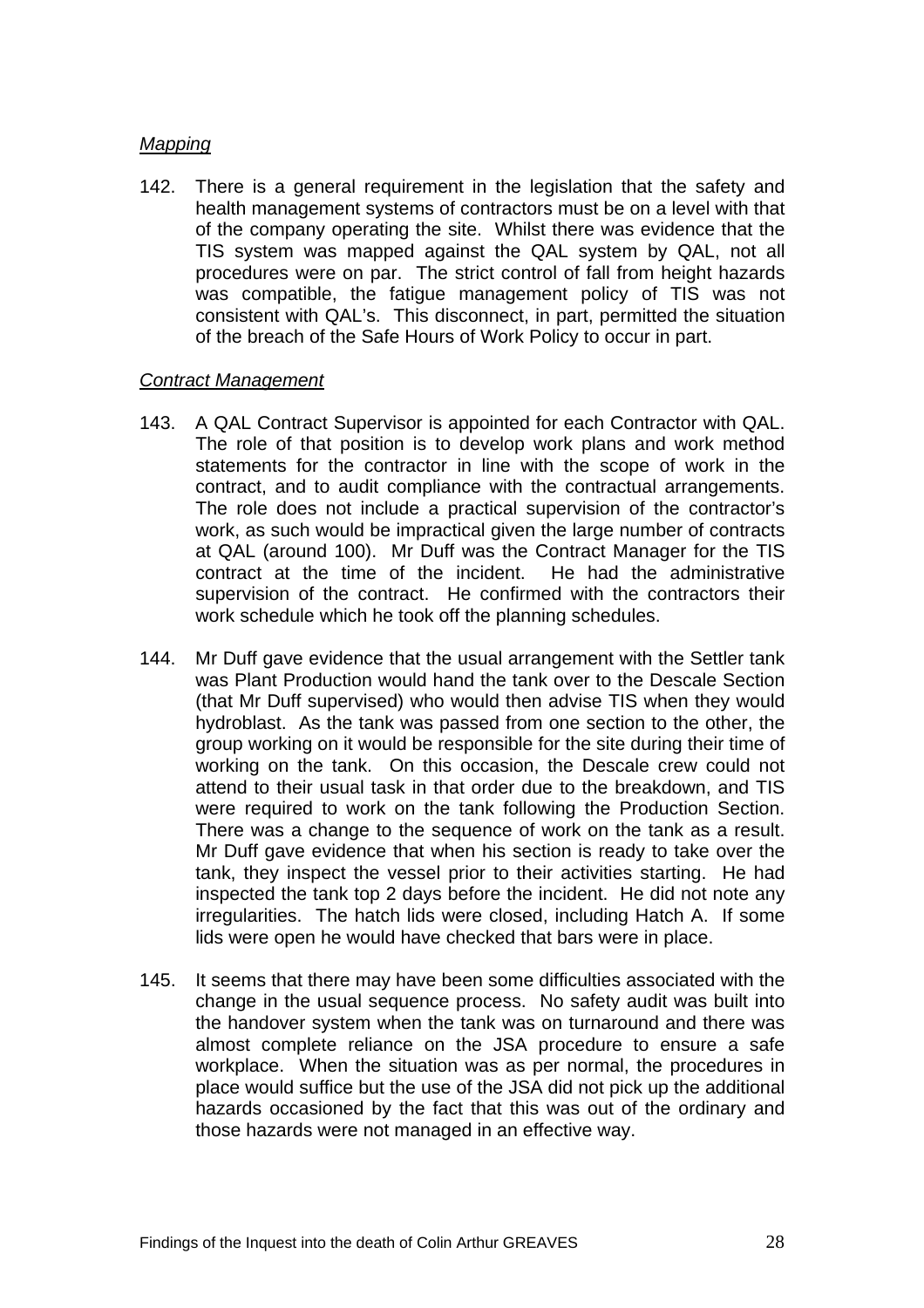## **THE WORKPLACE HEALTH AND SAFETY DIVISION INVESTIGATION**

- 145. Mark Brown was the investigating inspector for this incident. He had investigated 40-50 incidents including 8-10 fatalities during his time with the Division. He left the employ of the Division before the Inquest hearing.
- 146. He arrived at the QAL plant at around 1.30am on the  $18<sup>th</sup>$  July 2005. He spoke to Police and Ian King, the Health and Safety Manager from QAL, who took him to the scene. He gave evidence that the Police had control of the scene at the time of his attendance. Upon satisfying themselves that the incident should be investigated further by WPHS, the scene is released by Police to the inspector as it was on this occasion.
- 147. The purpose of the WPHS investigation was to determine what happened in the incident and look at any measures that could be put in place to prevent a reoccurrence of the incident in the future. Further, a purpose of the investigation is to look at any breaches of the legislation with a view to prosecuting any breach and determine if there needs to be any immediate action by way of improvement or prohibition notices, to be issued. Both such notices were issued in this matter.

## **Who is the Investigator?**

- 148. Mr Brown gave evidence that he did not appreciate that from the Police point of view he became the lead investigator for the purposes of reporting to the Coroner. In fact, he was of the opinion that the Police remained, at all times, the lead investigator for the purposes of the coronial aspect of the matter. He was aware, he said, that the Coroner may conduct an Inquest into the death and would require any information gathered by him through the provision of a report. He was unaware, however, what use the report might be put to by the Coroner. From the Police perspective coronials are very much shared investigations, relying on the strengths of the Departments with expertise in particular areas.
- 149. Whilst he had received training in investigating for breach proceedings and the preparation of breach reports, he had received no similar training in relation to coronial investigations or reports. Further, he was unaware of the requirements a Coroner may have in relation to the information needed to be produced. No policy that he was aware of existed within the Division in relation to Coronial matters, other than a very brief template consisting of headings to be used in a report. In reality, the document is of very little practical assistance or guidance to inspectors. The Department of Mines inspectors are guided in their investigations by a process manual which could well be of assistance to WPHS.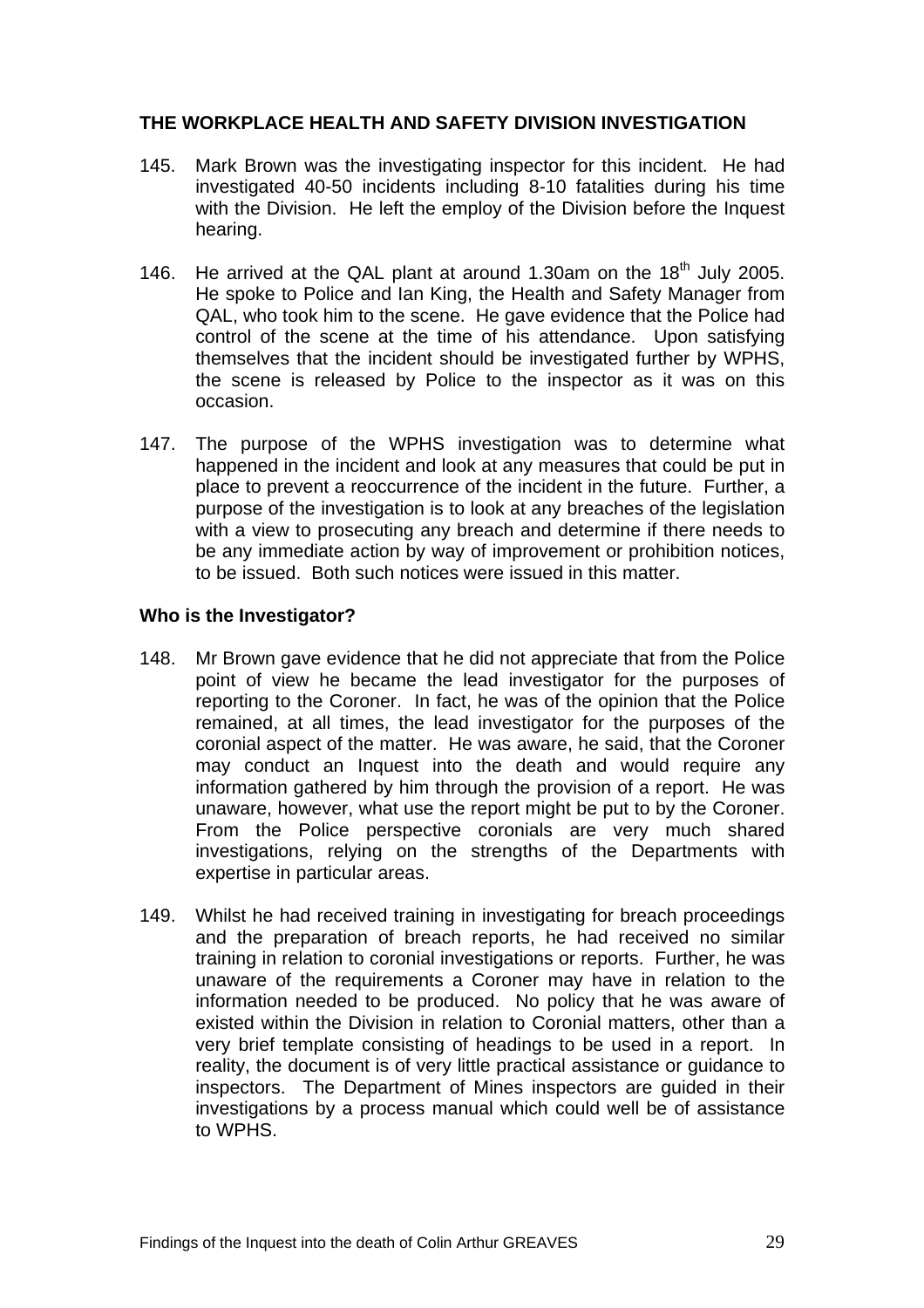## **Capability to Investigate Systems**

- 150. The Inspector had received no training from the Division regarding root cause analysis methods, other than a course that he had undertaken himself privately which provided a very brief overview of a number of different analysis methods. Such methods are used by the Australian Transport Safety Bureau, Department of Mines (Qld) and large mining companies such as BHP. Department of Mines Inspectors routinely conduct such analyses of incidents as part of their investigation in order to establish the cause of incidents, and the failings of the systems in place, which contributed to the incident.
- 151. Through reference to information of this nature, a Coroner is able to identify areas where recommendations might need to be made in order to prevent a reoccurrence of a death or, more generally, to protect the health and safety of the public. There is a considerable amount of expertise existing in the Department of Mines in this area and regular training is undertaken, particularly in the ICAM procedure. Inspector Brown did not conduct a root cause analysis of this incident and it appears that such an examination is not within the current practices or capabilities of the Division.
- 152. A primary consideration for a Coroner is the nature and cause of the death. Inspector Brown gave evidence that an inspector's capability to conduct such an investigation would be heavily dependant on the particular area of expertise of the investigator given the very wide span of the nature of workplaces which come within the province of the Division. For instance, some inspectors are experienced in the construction area while others may have particular knowledge of the diving industry.
- 153. Inspector Brown's background and primary experience was in construction. He had little knowledge of the industrial site at which he was conducting the investigation into this death. In the present matter, the Inspector showed in his report and evidence that he had little understanding of the industry, or its processes, which took place at the site. For instance, he was of the opinion that it would be perfectly safe to weld hatches closed during the settler tanks being in operation. He assumed this, rather than making enquiries which would have indicated this belief to be quite wrong. The narrow focus of his enquiries limited his understanding of the circumstances surrounding the death.

## **Internal Procedures and the Coroner**

154. He gave evidence that once a report is prepared, it must be sent to the legal unit. As the prosecution had not proceeded to Court when the report to the Coroner was furnished, and the Coroner is considered an external entity for the purposes of the investigation, the information which can be released to the Coroner is restricted by the Division.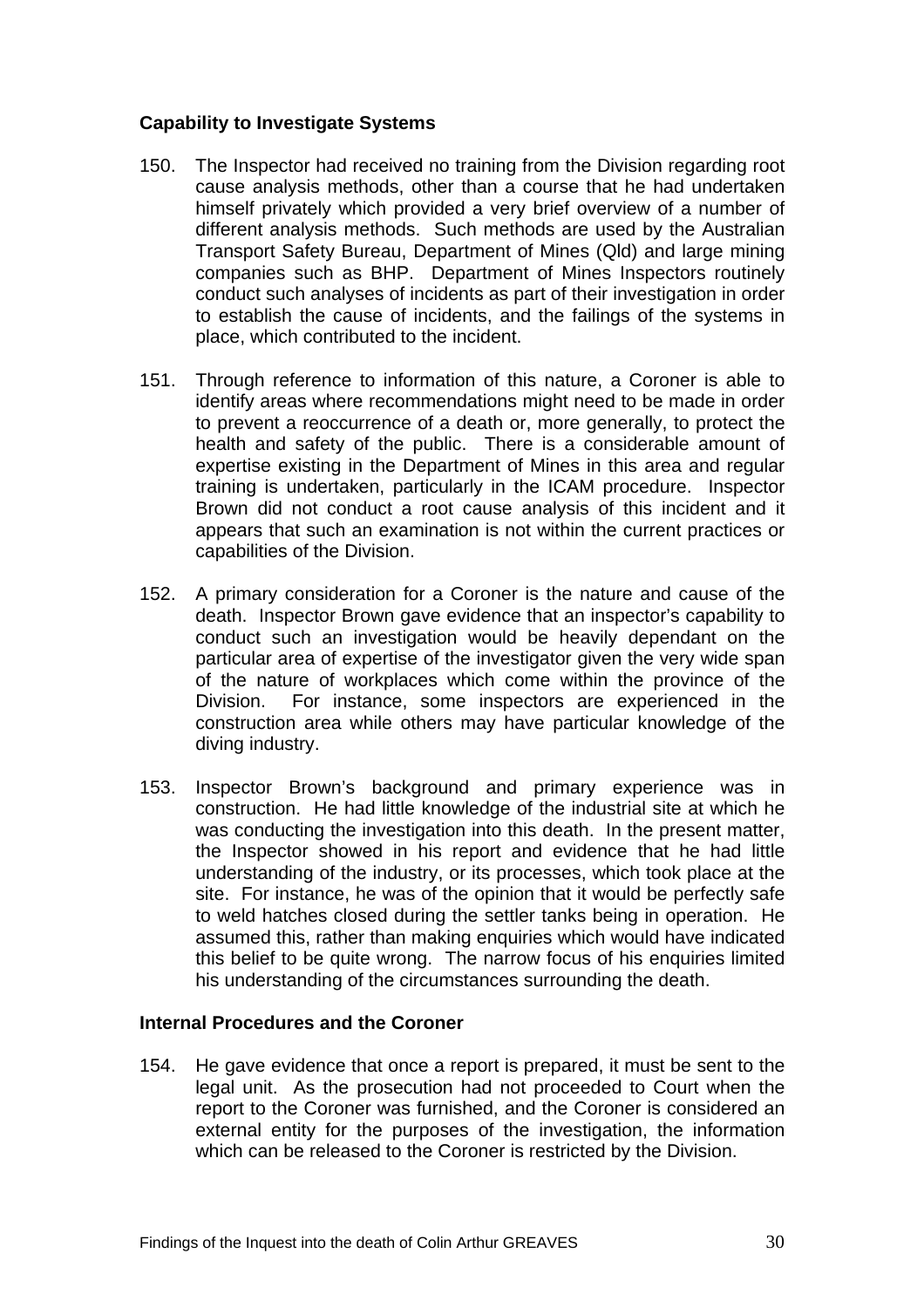- 155. It is interesting to note that the Queensland Police Service who regularly prosecute criminal matters related to coronial enquiries, manage to provide the Coroner with the full brief of evidence and a coronial report prior to prosecutions as a regular practice. Prudence must then be applied by the Coroner regarding the release of the information to other parties. Ordinarily, the practice of Coroners (in both criminal and WPHS prosecutions) is to await the outcome of the prosecution, prior to determining whether to convene an Inquest. It is not until such a decision is taken and interested parties are permitted to appear in the matter that information is released to the parties. The exception to this would be the release of medical information regarding the cause of death to the next of kin which happens early in the matter. It is evident from the longstanding practice of Coroners in this regard that prosecutions for more serious offences than those pursued by WPHS are not jeopardised by the release of information to Coroners.
- 156. During the investigation, the Coronial issues were not high on the Department's "list of importance" according to Inspector Brown. Further, given the demands on his time, he attended to obtaining sufficient information for the prosecution and not for any other purpose. In this matter, there was effectively no real focus in the Division on assisting the Coroner in any but a perfunctory fashion.
- 157. Once the prosecution had been conducted, the Inspector considered that the Division's task was completed. He was given no instruction to go and conduct an investigation on behalf of the Coroner. Further, he conceded that it would appear from the Division's attitude that, despite the aims of the Coroners Act, the Coronial system does not have a significant role to play in safety.
- 158. Unfortunately in this case, the report released to the Coroner was not complete and was not updated despite the investigation continuing after its provision. A much more extensive report was located by Inspector Brown during his evidence which had never been forwarded to the Coroner, even after the prosecution was complete. The Inspector had not thought to send the complete report to the Coroner. It was evident from the way that the Division conducted itself during this matter that it requires requests to be made for all information in order to consider supplying the material. There is no automatic process for the provision of information to Coroners. A point in fact is the provision of letters which Mr Watson undertook to provide during the Inquest. A further undertaking was given in the submissions tendered by the Division. Despite those two undertakings, 2 months later my office had to request the provision of the material as these findings were being prepared.
- 159. The attitude of the Division goes beyond a lack of interest in the Coronial process and could only be construed as being so desultory as to be disrespectful to the process. Further, the text of the WPHS report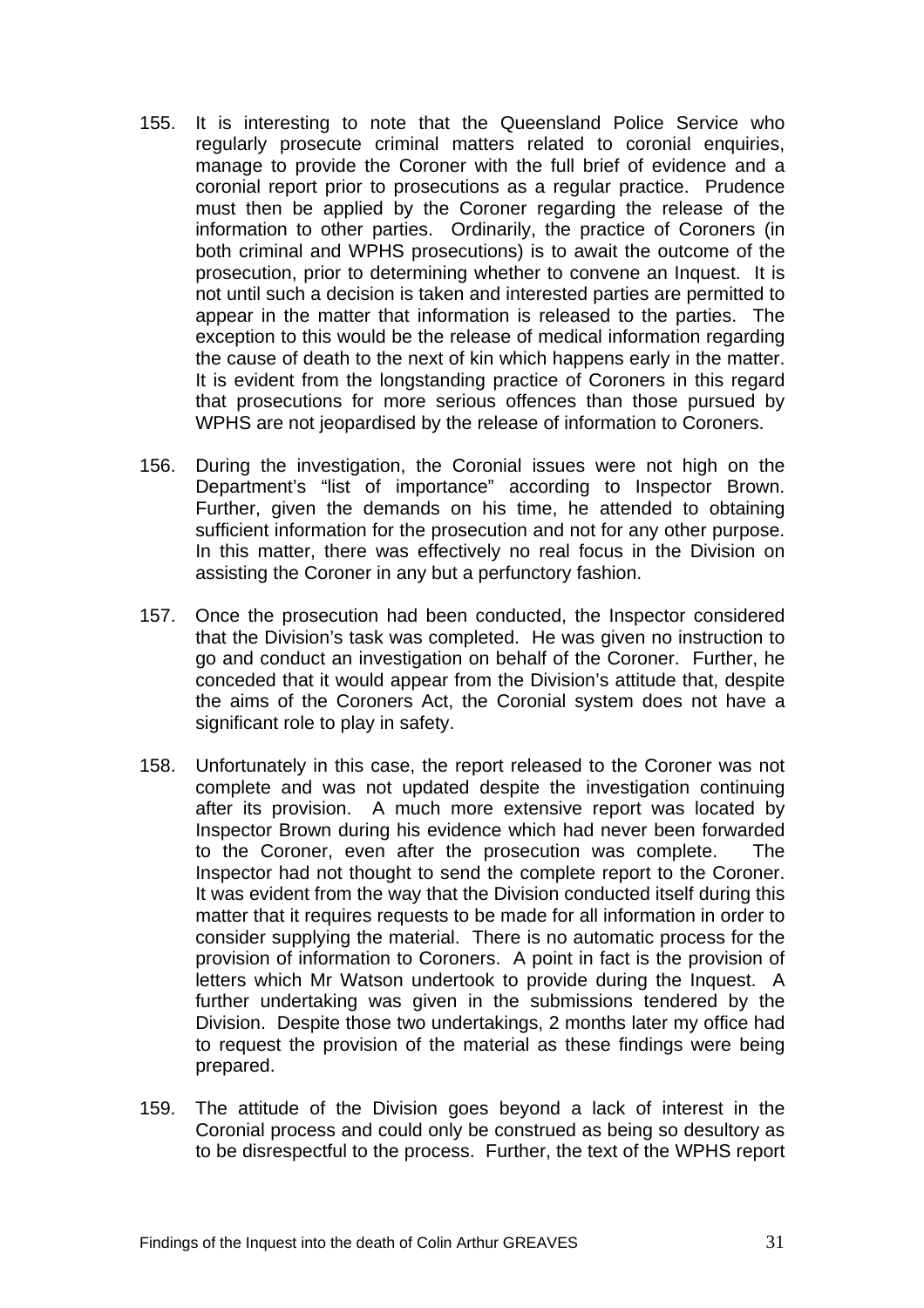described Mr Greaves merely as Greaves, which from a coronial point of view, is not sufficiently respectful.

160. The lack of completeness of the report required numerous requests from my office to the Division for the material referred to in the abridged report which caused many months delay in the coronial investigation. Pursuant to those requests, the release of documents was considered under the administrative release to an outside entity process, and the documents were released in dribs and drabs over a period of weeks. There was no appreciation that the material was within the coronial system and not an "outside" process.

#### **Additional Needs of Coronial Investigation**

- 161. There were a number of important issues from a coronial viewpoint that were not pursued, documents not obtained and witness statements not taken by the Inspector during his investigation. The explanation given for these issues not being pursued was that the information was not needed for the prosecution matters and was therefore not of any interest to the Division.
- 162. Those issues and incomplete investigations include, but are not limited to:
	- (i) the workers on the day shift that preceded the incident shift, who set up the job were not spoken to nor statements taken;
	- (ii) the opening of Hatch A by breaking the welds, when that happened, by whom, and why, virtually none of the workers who might have done that, or known who did, were spoken to nor statements taken;
	- (iii) inquiry as to whether this hatch was used previously in hydroblasting;
	- (iv) incomplete examination of the bars located in, or missing from, hatches on Settler 6;
	- (v) failure to identify the difference in evidence regarding the completion of the housekeeping list by Mr Kehoe;
	- (vi) no investigation of the history of the work done on Settler 6 and the security of hatches;
	- (vii) no investigation of the availability in either company of harnesses and operator training in their use;
	- (viii) no investigation of the scheduling change in relation to work on Settler 6;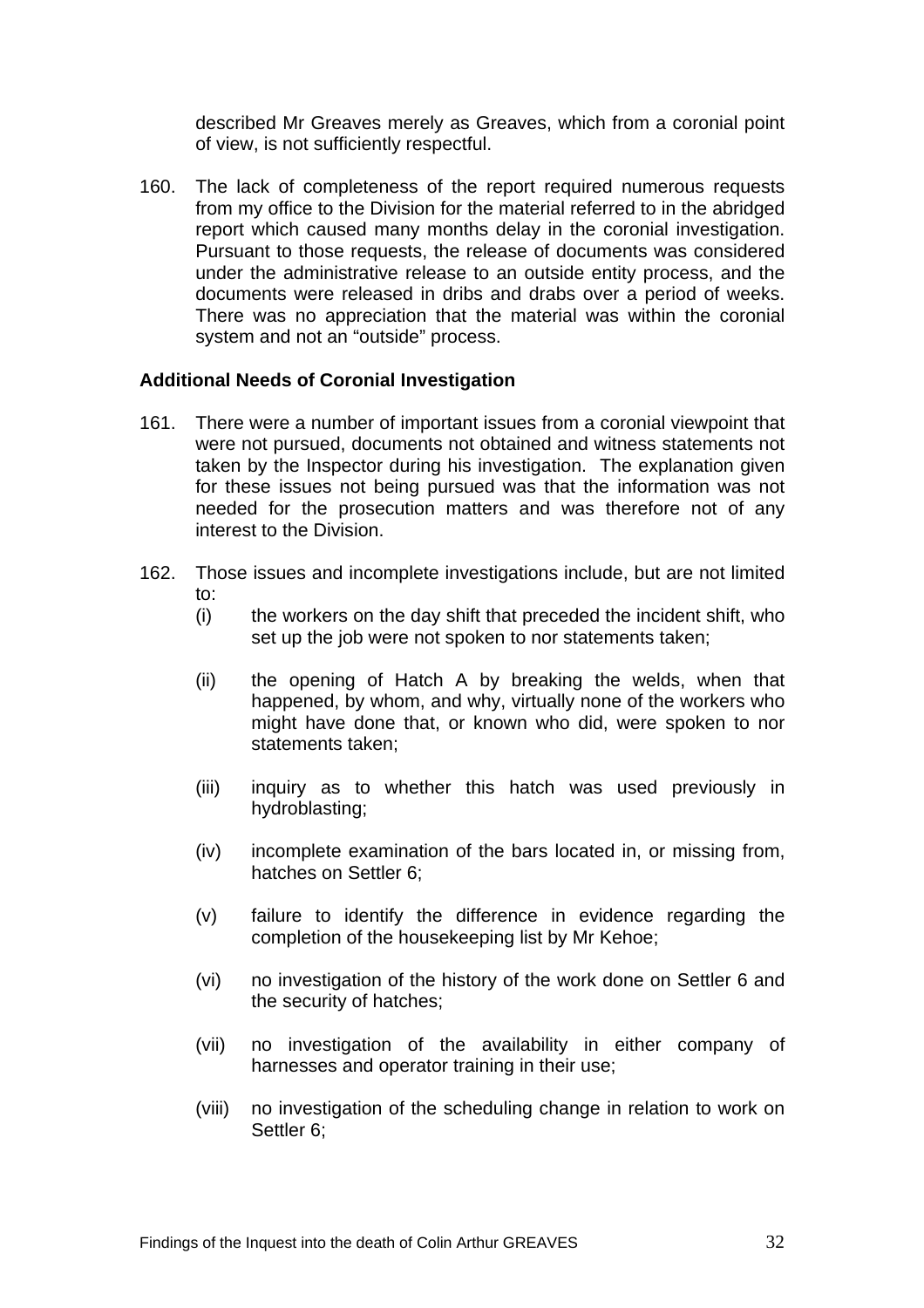- (ix) no knowledge or investigations of change management regarding the change in scheduling of the work to be done on the settler tank;
- (x) safety meetings and the persons holding responsibility for actioning the repairs to hatch lids and whether the hatches referred to in those minutes related to the hatch involved in this matter;
- (xi) hazard log detailing the need for the repairs to hatch lids and showing the completion of that task was not accessed or obtained;
- (xii) the timing of the attendance to the outstanding action was not interrogated as to its reason – the tanks are not able to be worked on in such a fashion while in operation and the turnaround was required for the work to be done;
- (xiii) contributing factor of fatigue in Mr Greaves, the number of shifts worked consecutively and the time sheets and pay slips for the deceased man which evidence WAS NOT available at the time of the Inquest;
- (xiv) primary documentation to establish the hours and days of work of Mr Greaves from TIS;
- (xv) interrogation of the safety and health management systems of TIS in relation to monitoring of safe hours of work policy;
- (xvi) investigation of the training on and application of the safe hours of work policy by TIS supervisor Mr Skipper in relation to Mr Greaves and others including himself, both before and after the incident;
- (xvii) flagging option in the Cardex system relating to entry to the QAL plant;
- (xviii) incorrect identification that both companies were aware of Mr Greaves working in excess of the hours of work at the time of the incident;
- (xix) no interviewing of witnesses regarding the issue of fatigue;
- (xx) the rescue process was not investigated and so the important safety issues of access to the person inside the tank, the confined space procedures adopted in the rescue, the control of the rescue site in relation to the movement of personnel and the injury to the ambulance officer were not investigated or known of by the Department at all;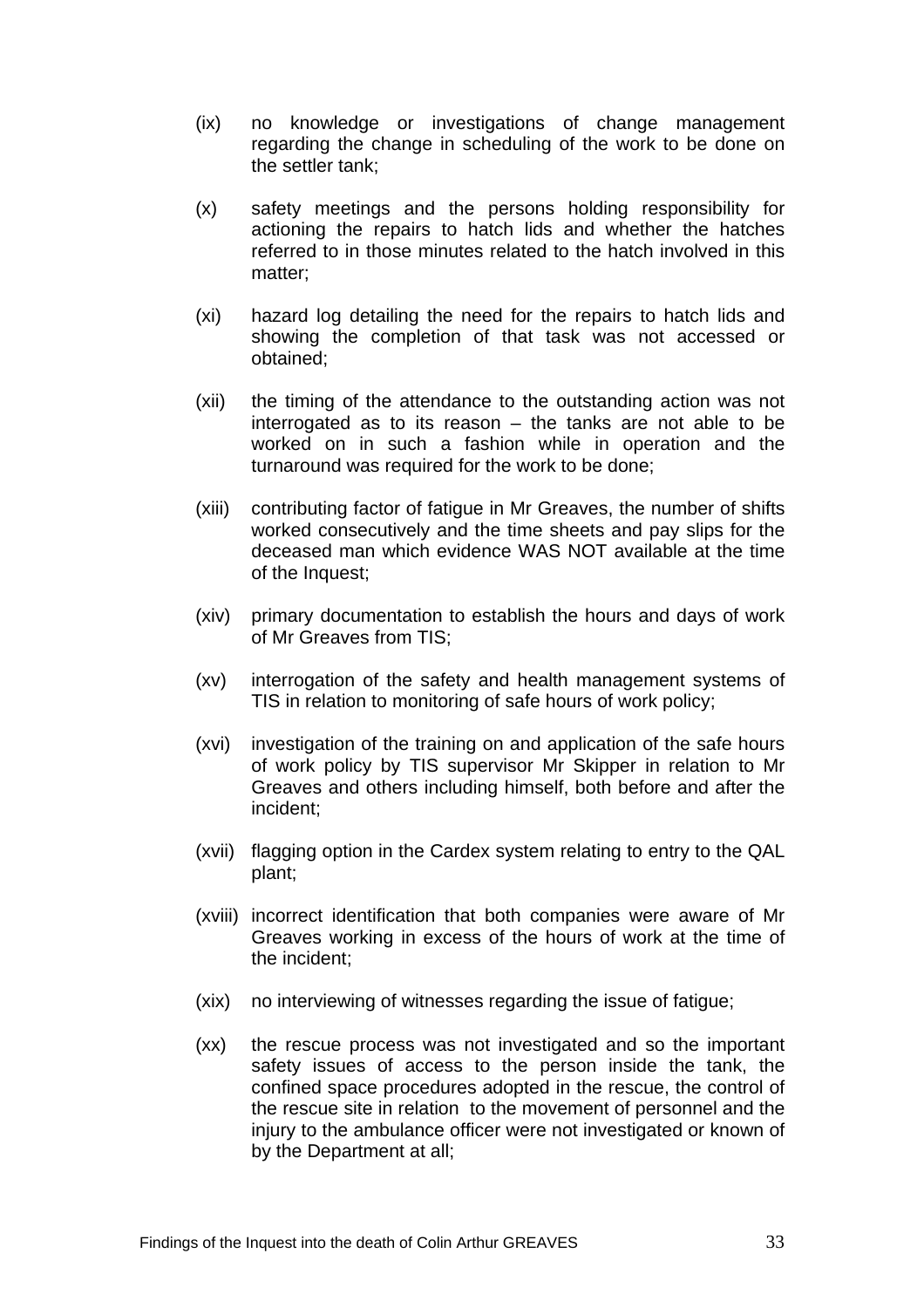(xxi) determination of who the CEO of QAL was at the time of the incident and the organisational responsibility structure for contractor management.

## **Fatigue**

- 163. In general, the approach of WPHS in relation to seeking expert advice is well established (for instance an engineering or machinery design issue) but was not considered necessary in this case as "fatigue is hard to prove" and it was not needed for the prosecution. WPHS Guidelines indicate that the Division does place some priority on this issue and there is some understanding within the Division of the issue of fatigue and its importance in workplace safety. The Inspector considered the issue of fatigue to be a contributing factor to the death of Mr Greaves.
- 164. The Inspector's impression was that in order to investigate the issue of fatigue in this matter that an expert would need to be engaged by the Department but the Department was unwilling to do that. So he did very little in relation to the fatigue issue at all. That effectively placed the coronial investigation in the position of having to advance the issue from a very low base of information and at a time remote from the incident. This was a very time consuming task to undertake.
- 165. Mr Beikoff who conducted the internal investigation for TIS was of the opinion that the investigation by WPHS was "lack lustre" and didn't explore as many avenues as it should have. He co-operated with the investigation and not only provided, but offered, various documentation to assist the Inspector. If a broader net had been cast over the deficiencies in procedures, Mr Beikoff thought that the Division could have provided recommendations to the company on areas for improvement. He questioned the level of knowledge in the Division regarding integrated safety management systems and risk management practices and highlighted the impact this lack of knowledge has on the quality of the investigations.

## **Results of Division's Approach**

- 166. Inspector Brown conceded that the manner in which the investigation was undertaken and presented to the Coroner made it very difficult for the Coroner to conduct an appropriate inquiry. In fact, it is particularly difficult to have to attempt to reconstruct the matters that the investigation did not cover some years down the track, particularly in relation to witnesses trying to remember events with no statement from the time to refresh their memory.
- 167. In relation to the WPHS investigation and its role in safety, a number of issues arise. Inspector Brown gave evidence that a prosecution had an effect on safety by providing a general deterrence to industry as a whole in relation to breaching the legislation. It is interesting to note, however, that no safety alerts or notices to industry seem to have been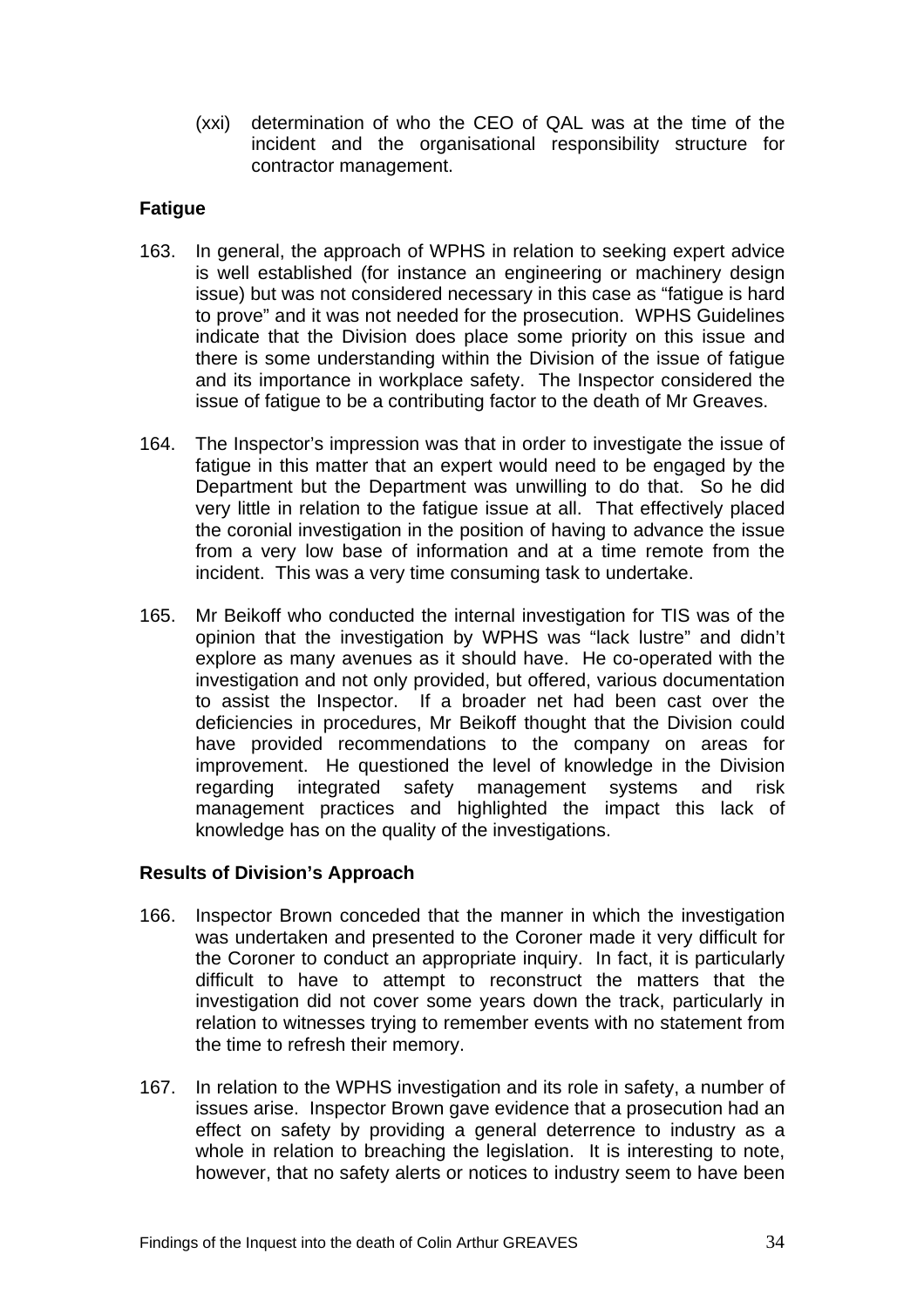issued following the incident as would be the practice in other Departments (such as Mines) with a focus on safety. Safety Alerts or similar notices to industry as a whole help to keep issues such as falls from height in front of mind and to stimulate discussion on continuing to strive towards solutions of the issue.

- 168. Persons conducting investigation reports for the Coroner have a role in making recommendations for the consideration of the Coroner in relation to actions or approaches which might militate against similar deaths occurring in the future, or concerning matters which may affect public safety. Queensland Police Service investigators perform this function as a matter of course and, in general, such an approach is of significant assistance to Coroners. The WPHS Inspector in this matter did not make any recommendations of this nature. His evidence was that Departmental policy precludes him from expressing any opinion in his report or evidence.
- 169. One wonders at this approach given the unique position of the investigator and the insights which they might be able to offer to the Coronial process.
- 170. The Inspector gave evidence that Departmental policy also intruded on his ability to give complete evidence to Coroner's inquests. He told of being instructed by the legal section not to take all information to an Inquest before another Coroner in Rockhampton. Instead, he was provided with a brief letter to take to court by way of the report of WPHS to the Coroner. He did not feel comfortable with this situation and on questioning the policy was told that the information did not belong to him but the Department. He stated that the result of this situation was that it was very difficult to give complete and truthful evidence when all of the information relevant to the investigation is not able to be produced or, I infer, discussed. However, he never misled the Coroner, answering questions as fully as he could, and was forthright in notifying him of the position. This situation, if Mr Brown's version is correct, very unfairly places investigating inspectors in the situation that their competence and professionalism would be subject to substantial question through no fault of their own. The inspector further gave evidence that in that matter, a diving death, the Department did not consider or action the recommendations of the Coroner.
- 171. Witnesses were not immune to detriment by the Division's policies regarding the release of document. Following the interviewing on tape of various witnesses by the Inspector, the witnesses were not provided with a copy of the tape recording or transcript of the conversation. Inspector Brown gave evidence that the transcription of the interviews was outsourced. Once prepared, the expectation was that the inspectors would compare the transcript with the recording to ensure accuracy in the transcript. However, in practice, with many investigations ongoing at any one time, there was very little time for the inspector to do that. As a result, the transcripts in this matter were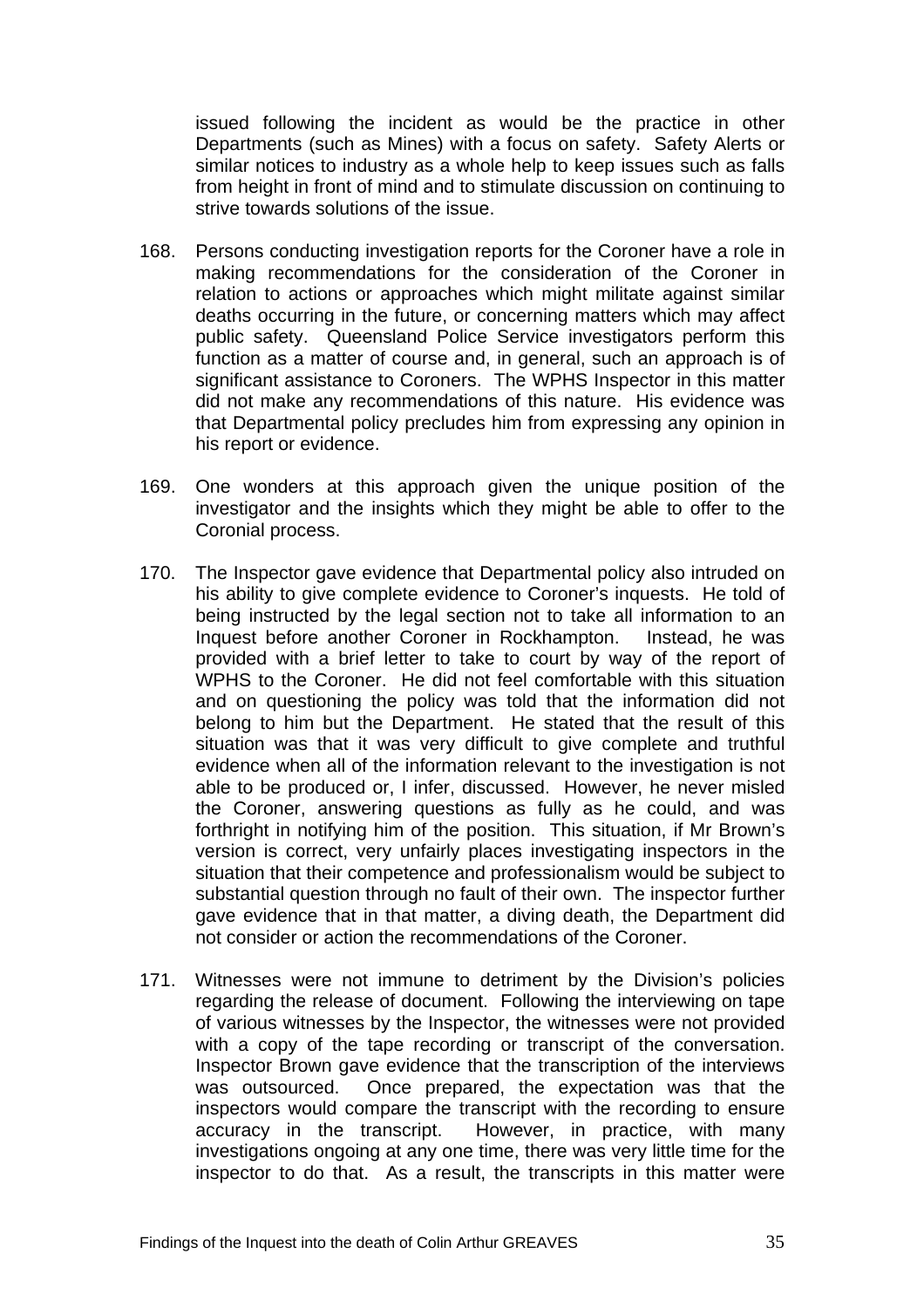quite flawed when presented to court in that they contained many inaccuracies, some of which were reasonably crucial. Mr Skipper applied to the Division for a copy of his statement prior to giving evidence. When he telephoned the Division, he was informed that the Division was refusing to release to him a copy of the transcript of his interview. He was advised that he needed to make an FOI application which would take 45 days to process. He was not given a copy of the recording following the interview. Had no opportunity to proof the transcript. The Division advised that the transcript should have been available by administrative release but a failure in the appropriate section to acknowledge this led to the present situation.

- 172. **That position is unacceptable.** A person giving an interview is, and should be, entitled to a copy of that interview. A copy should have been provided as matter of course to the witness without a request having to be made in the same fashion as other prosecuting authorities do.
- 173. The WPHS approach extended to the conduct of the Inquest. Despite various requests during Directions Hearings and in correspondence for WPHS to be present during the Inquest, the Division did not want to appear. There was a need for them to do so as the investigating authority, to provide assistance to the Coroner and to make submissions on recommendations, particularly as regards their own processes. Mr Jeha, a solicitor in the Rockhampton office, informed the court on the first day of the Inquest that "*The Director's position is at the moment is that he's of the view that there isn't a lot that the division can add during the course of the inquest itself so far as attending to, whether it be to cross-examine any of the witnesses or to add anything further in that sense as far as an appearance goes. He is - had indicated that if there's some other way that we can contribute to the inquest, he thought that - whether it be by way of submissions or some other way that we could address the issues of concern that are raised or if any issues of concern are raised during the investigation. His view of the ICAM report was that it didn't really add anything further than what the departmental investigation or conclusions".*  (Transcript p31 lines 15-35) Further, Mr Jeha stated that "*certainly, resources are very tight with the division. However, it's been made clear by the Director that we will attend if there was any further issue for us, that meant that we should and what your Honour has said, fits within the categories of what I discussed with the Director this morning. It really was simply an attempt, if at all possible, to avoid the cost of appearing simply because resoursing is a really critical issue with the division at the moment and there may be those types of things that really impact upon the investigations that we conduct"* (Transcript Day 1 pages 28-43).
- 174. It is essential that the primary investigator be very involved in the Inquest process. In this case, the investigator had left the employ of the Division. In light of the issues at hand, there was consequently no means by which the Inquest could be informed of current policy or advancements in the area other than through representation of the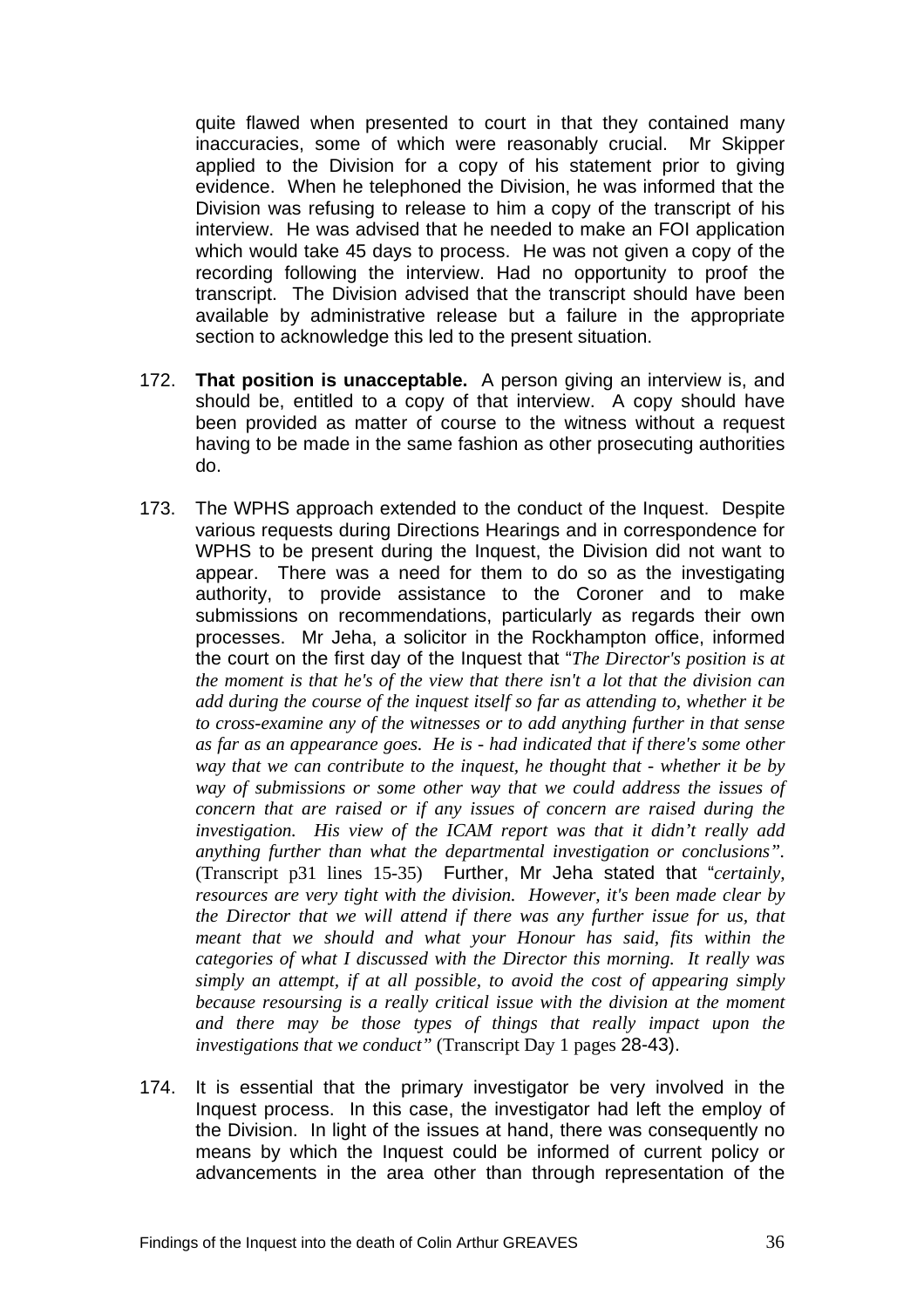Division at the Inquest. Such a course would not have been necessary if the Division had co-operated in the process. Mr Jeha was very helpful during the coronial process within the confines of the policies of the Division. The helpfulness did not extend far beyond him. **The position of the Division was obstructive to the Coronial process, disrespectful to family of the deceased and did not honour their position as investigating authority in the matter.** 

- 175. It could be argued that there is a need for transparency and independence in the coronial process which are critical for public confidence in the system and its goals. The proper and complete investigation processes accompanied by appropriate use of compulsive powers under the Coroner's Act are the means by which the legislature intended that the community be served in this process. The investigator is an essential element of the process.
- 176. In the present case, due to the shortcomings of the WPHS investigation and the failure of the Division to provide all documents in their possession, the Coroner was required to engage an independent expert in safety and health management systems in order to ascertain the extent of the systemic and organisational issues in the incident. This occasioned significant expense to the State Coroner's budget which would not have been necessary if a reasonable coronial investigation had taken place. If this situation was to continue then a funding arrangement including billing the Department charged with the responsibility to conduct the investigation may well have to be considered by the State Coroner.
- 177. As a result of the need for a more thorough analysis of the underlying issues in the matter, the Coroner required the parties by way of Notice to Produce under the Act, to provide all of the relevant documentation relating to all issues in the matter. Further, they were put to the task of preparation of statements for a number of witnesses who should have had statements taken by WPHS investigators during the course of the investigation. This put the parties to great expense and significantly delayed the Inquest due to the extensive nature of the documentation required to be produced, analysed by the independent expert and considered by the Coroner.
- 178. The initial information provided in the WPHS report left more questions opened than it answered in the view of Mr Reece, the Court Appointed Safety Management Expert. There is a need to ensure that inspectors have a degree of competence, and are trained in appropriate investigation techniques. The WPHS report indicated a lack of finishing off or questioning the import of the evidence gathered. There was a need to close the gaps in the information to give a complete picture of the incident. WPHS should have reference to the comments in David Reece's evidence on p95 of the transcript of Day 7 (line 20-60) as to what a nature and cause investigation should include.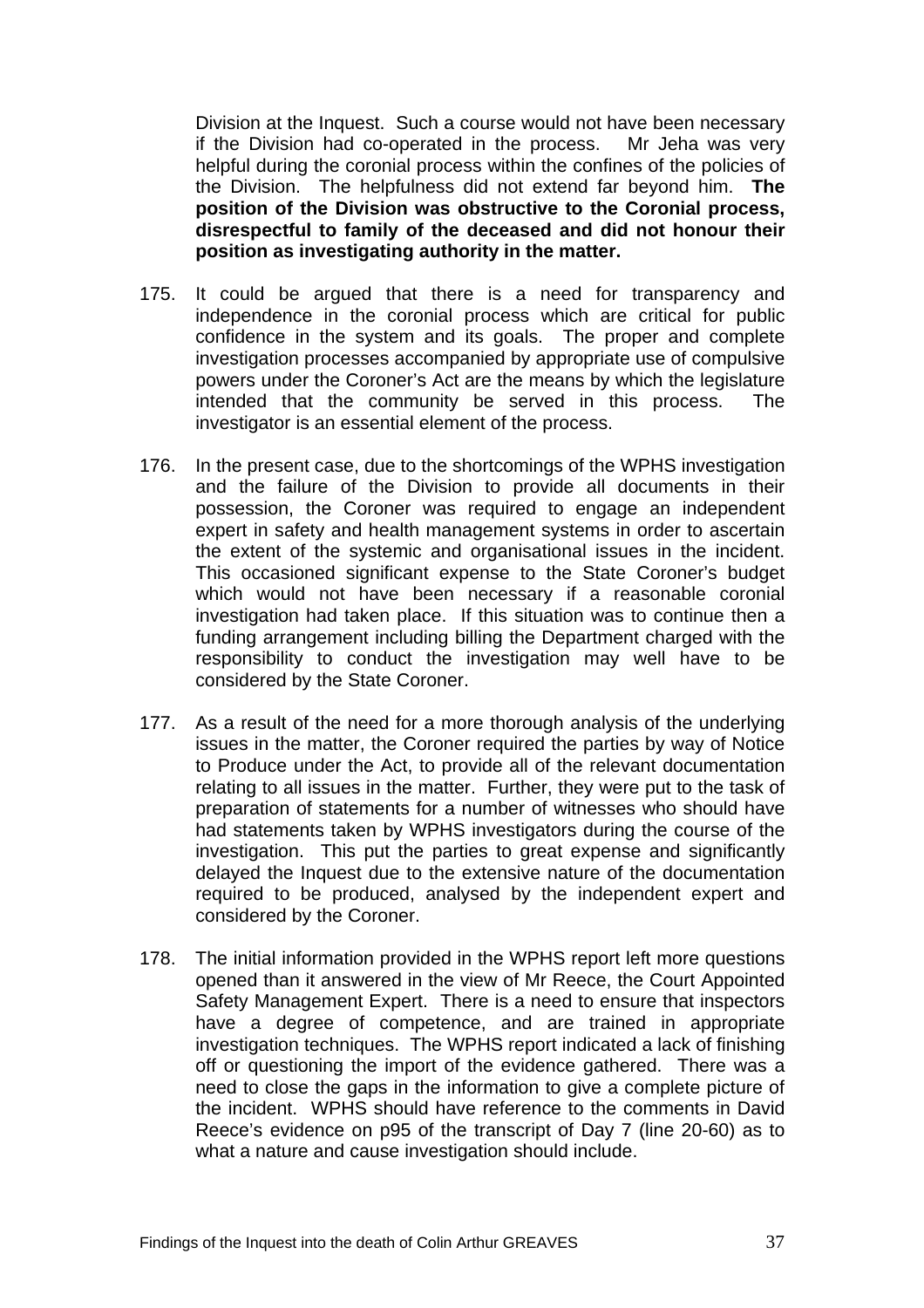- 179. It should be noted that Inspector Brown attempted to conduct a reasonable investigation within the policy constraints of the Division and taking into account the training, guidance and resources that were provided to him. It would have been virtually impossible for him to conduct a complete investigation from a coronial viewpoint within the Division's present culture.
- 180. If the Division is to maintain the curious position that the Police remain the primary investigators for the Coroner, then more senior QPS officers (trained investigators) are going to be needed to be allocated to coronial investigations. This approach would probably substantially delay, perhaps for some months, the release of the scene to WPHS in order for the Police to gather all relevant information in a timely fashion.
- 181. In relation to the present investigation, the Division of WPHS has demonstrated by its policies, particularly as they relate to the Coroner, its complete lack of placing any importance on the coronial system and the important role in safety played by the Coroner. **The approach of the Division to date is completely unacceptable and difficult to understand.**

## **Coronial Liaison Officer**

- 182. However, the Division has moved in this area in an embryonic way by creating a position called Coronial Liaison Officer, effective from 1 October 2007. The position is not yet according any assistance to the coronial system and certainly had no impact on this matter. Mr Watson, for the Division, indicated at the Inquest that "the Department has come to realise that there needs to be a more expansive exploration of materials that a Coroner may wish to take into account" and the new position is the action taken to attempt to achieve this. It would seem that the position may have been created as a result of the recommendations recently made by the Queensland Ombudsman.
- 183. Mr Geraghty who presently acts in the position of the WPHS CLO gave evidence at the Inquest. He had at that time been in the position for 8 weeks. It had been held by two other people prior to him. Mr Geraghty holds the position of CLO due to his position as Manager of the Regional Service Branch in the Division. At the time of the inquest, Mr Geraghty was not allocating any time to the position of CLO. He advised that in an ideal situation of full staffing, he would expect to give 20-25 percent of his time to the role of CLO.
- 184. Mr Geraghty reflected the already detailed Divisional attitude to the role of the Division's inspectors in the investigation process, preferring the view that the Police retain the role of primary investigators in this setting. He relied heavily on the Memorandum of Understanding (MOU) between the QPS and the Division as delineating the responsibilities in the investigation. My understanding of the MOU is rather that it provides for the sharing of information between the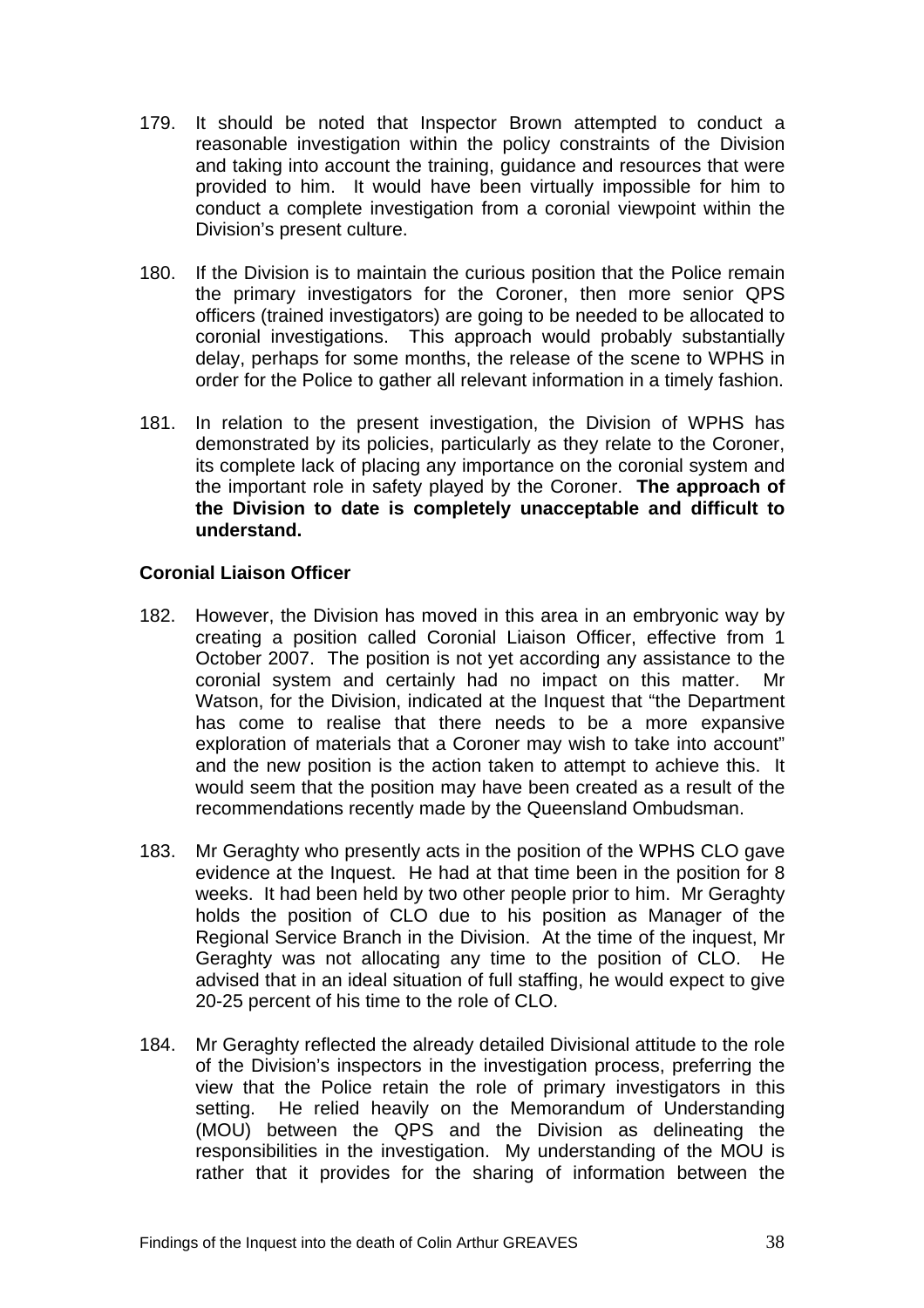services and does not extend into demarcation of responsibilities between the agencies in relation to the Coroner. The document would certainly have greater utility if it did.

- 185. It is fair to say that the position had not been developed at the time of the Inquest in any practical way at all. Mr Geraghty had very little accurate understanding of the coronial process. He had no training on the Coroners Act and was virtually totally unfamiliar with the Act. I find this a quite extraordinary situation. Significant training and or familiarisation with the Act is necessary for the person in that role.
- 186. He advised that a new principal adviser was coming to his section in the week following the Inquest who would assist in conducting a comprehensive review of reports already delivered to Coroners to ensure that they were sufficient for purpose. There was to be no focus in that review on the investigations presently underway to ensure that they were completed in an appropriate way for coronial purposes. As has been seen in the present matter, it may be too late to attempt to boost the quality of the investigation after the event. There will hopefully be significant consultation with the State Coroner on this issue.

# **ACCIDENT INVESTIGATION METHODOLOGY**

187. Mr Reece, a Safety Systems expert, gave evidence during the Inquest. He particularly commented on the importance of using an accident investigation methodology in an investigation such as this. Those factors include discovering the connection between the deeper contributing factors that caused the failure which led to the incident through focusing on the nature and cause of the incident. Looking at fault, he said, was a separate issue. The use of such investigation methods lead to identifying appropriate corrective actions to avoid a similar incident in the future across industry. When an incident occurs within a complex organisational structure with safety and health management systems, such an investigation is vital in identifying all contributing factors of the incident.

## **INDUSTRY WIDE ISSUES**

188. There is a difficulty which has arisen in relation to the application of fatigue management policies to a mobile workforce. Where contractor companies work across sites broader fatigue management issues arise with workers working across a number of sites in industry. Mr Reece acknowledged this issue in his evidence. I will detail shortly the way in which QAL are dealing with this matter.

## **REECE REPORT CONCLUSIONS AND RECOMMENDATIONS**

189. Mr Reece's evidence and determination and examination of the contributing factors to this incident was of great assistance in my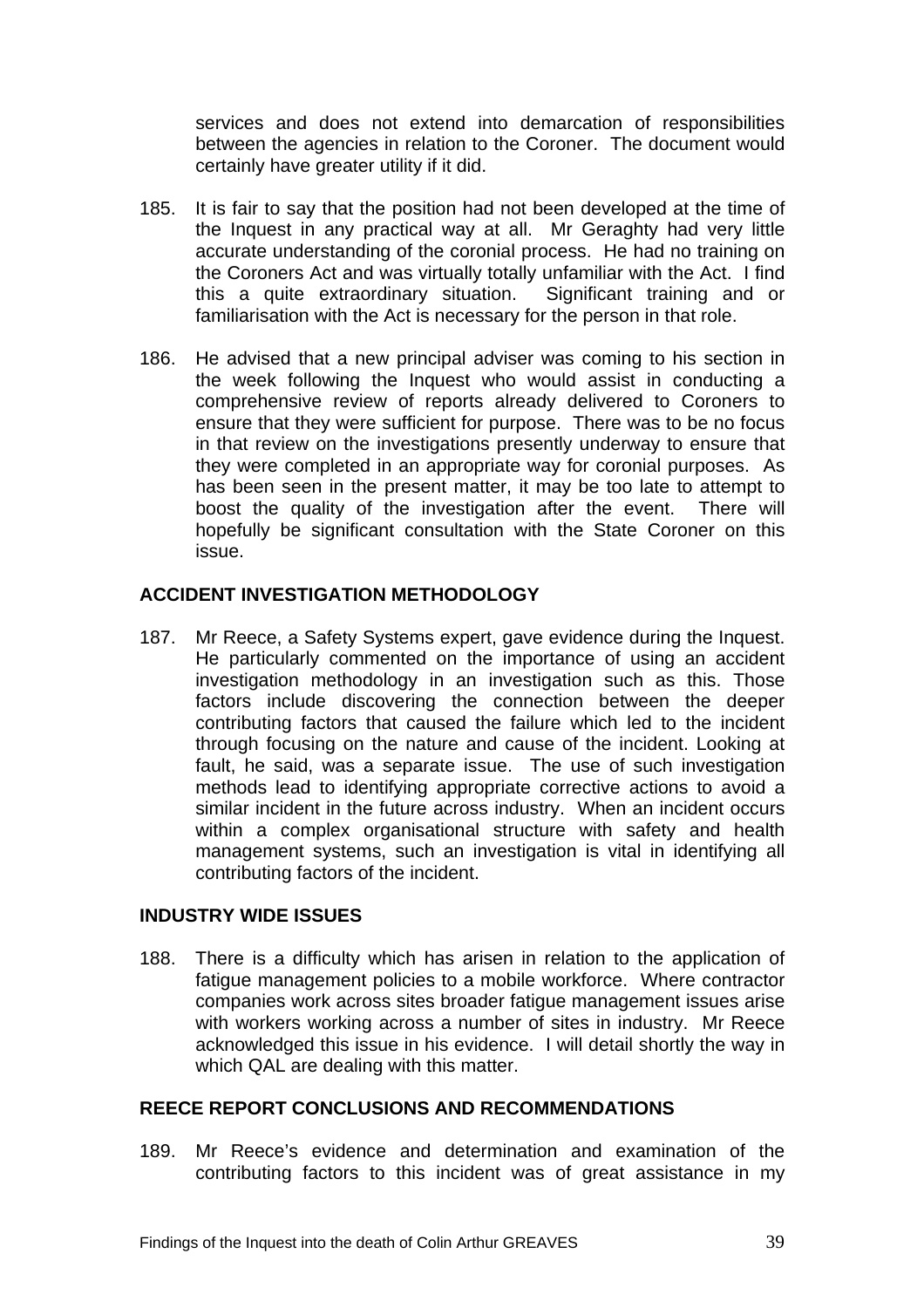deliberations. His recommendations were confined to four distinct areas:

- (a) the design of the settler tanks regarding hatches which open;
- (b) barriers and barricades around voids;
- (c) workplace management particularly in relation to multiple organisations operating on the one site;
- (d) a lack of consistency across documentation and policy between those organisations which could be addressed through a single consistent safety management system;
- (e) fatigue management which can be addressed through hours of work planning and monitoring;
- (f) consistent fatigue management practices and systems.

I consider all of these issues highly relevant in examining how to prevent similar occurrences in the future.

#### **CHANGES SINCE THE INCIDENT**

190. There have been many remedial actions taken by both companies involved in this incident which are to be commended. To the extent that issues arising from this incident have been adequately dealt with by remedial action, I do not intend to make recommendations on those issues.

#### **Hatch Security**

191. Following the incident, QAL conducted an audit of all hatches on tanks and those that were not secured and had bars inserted as fall protection were fully welded shut. Further, a review of all hatches on site was conducted to ensure compliance with the engineering hatch standard. The standard also governs design of future hatches.

#### **Barricades**

192. Mr Dennien gave evidence that since this incident there is a much greater emphasis on barricading holes, not only physically but in a cultural sense of making people aware of the hazard of fall from height when opening up holes on tanks. Scaffold cordons are used routinely on the tanks. Mr Dennien highlighted the need for the barricades to be erected before the hole was created to protect those performing that function as well as others who may later work in the area.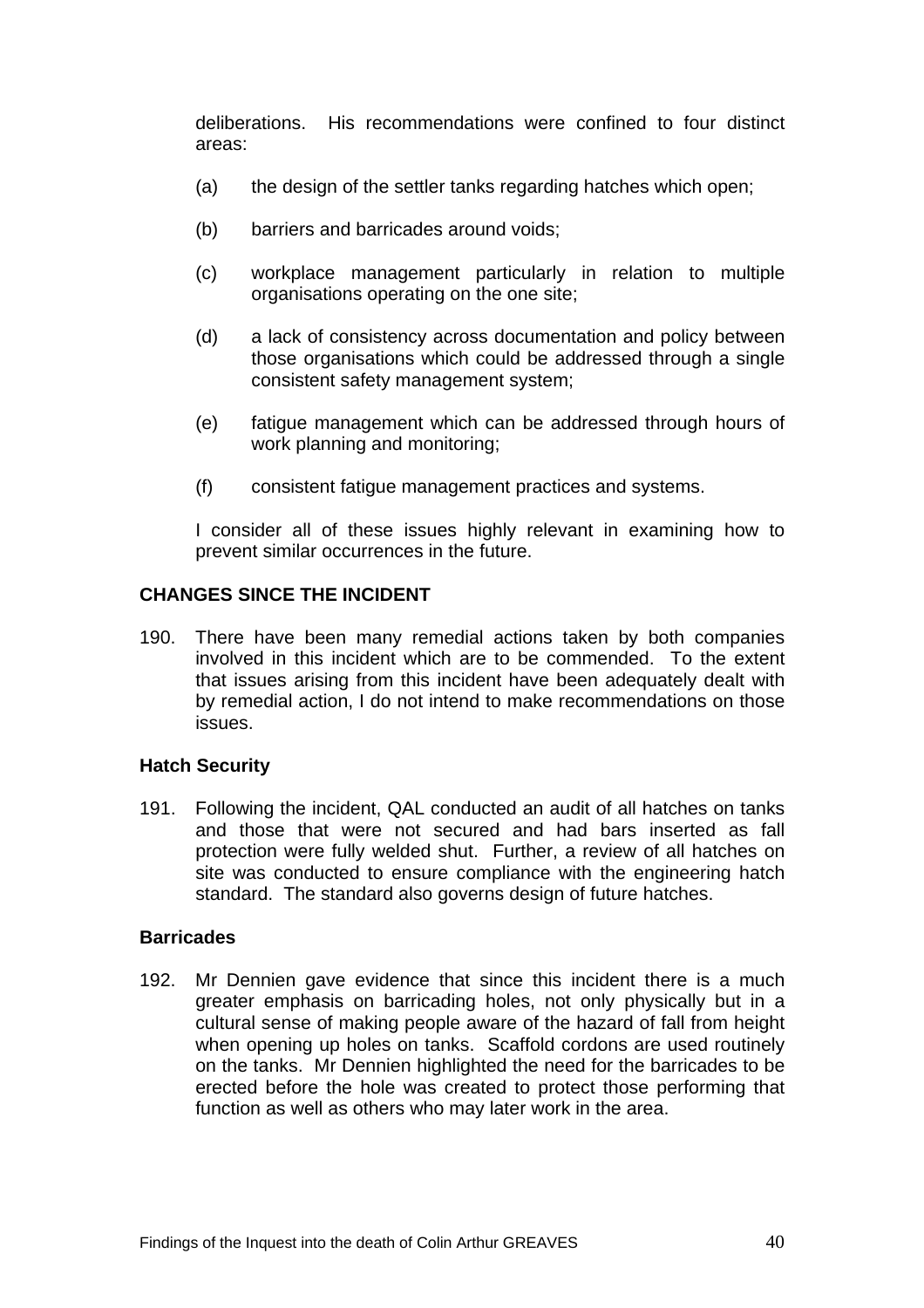## **Clear Access to Tanks**

193. At the time of the incident, there was no policy or practice to regularly clear the tank doors of scale and mud. They would be cleared if a blockage was noted during the descale process but not otherwise. Since the incident, when the de-scaling operation is in process, bobcats are used on a regular basis to clear away the build up at the doors at the bottom of the tanks although no formal policy exists to this effect.

#### **Management of Hours of Work – Fatigue**

- 194. The Cardex system has been adjusted to send a report if a person is on site for 13 consecutive days. This number of days was arrived at after consultation with the unions who are involved in the QAL Gladstone site.
- 195. Fatigue research indicates that "*in order to minimise the overall risk on a shift system (of fatigue in workers) we need to consider the number of consecutive night shifts, the length of the night shifts and the provision of breaks within them*". The study by Folkard and Tucker from the University of Wales titled *"Shift Work , safety and productivity"* in the Oxford Journal of Occupational Medicine 2003 Volume 53 pp 95-101 analysed seven other study findings and reported "*consistent trends in risk (of both accident and injuries) over successive shifts…On average, risk was 6% higher on the second night, 17% higher on the third night and 36% higher on the fourth night than on the first night.*" A similar although smaller trend has been noted in relation to day shifts. The study found that "*on average risk was 2% higher on the second day, 7% higher on the third day, and 17% higher on the fourth day than on the first shift*."
- 196. The issue of the mandatory allocation of 13 consecutive day's attendance recorded in Cardex triggering further investigation requires further attention in my view. QAL employees are not subject to rosters of this duration and the issue would relate mainly to contractors. In the circumstances of this matter where, despite apparent policies being in place in the contractor company, there was effectively no monitoring of the number of consecutive shifts allocated to any workers. In such circumstances, QAL needs to guard against incompetence or poor policies in contractor companies and provide the appropriate protections in this regard in their own systems.

#### **Contractor Management**

197. Since the incident the Contractor Management System has been revamped to develop a new process of managing contracts including the implementation of an audit program. An upfront (during the tender process) identification of high risk activities was a critical part of the change to that process according to Mr Greenhalgh. A number of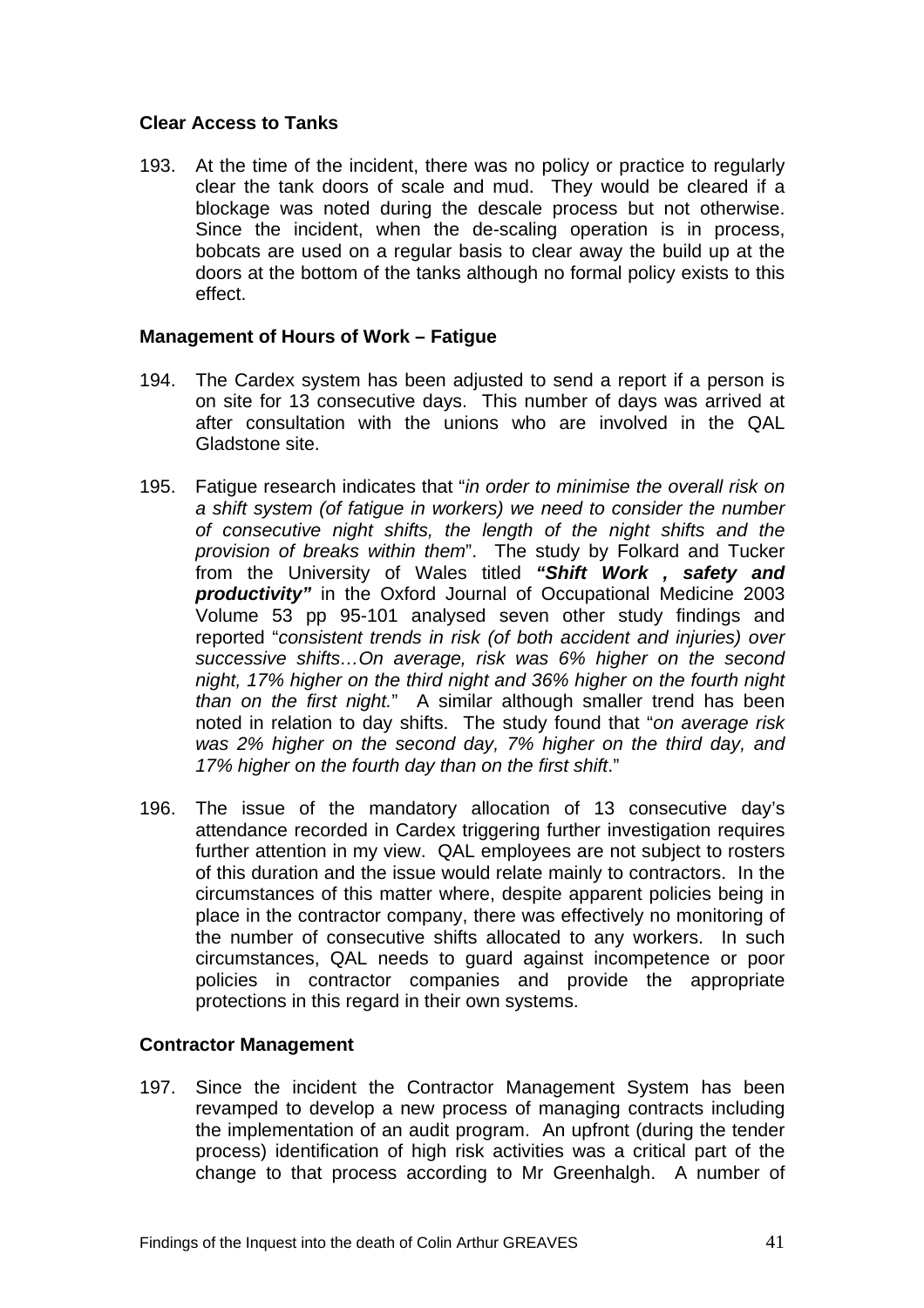contractors, particularly those performing high risk tasks, have also adopted and implemented the QSafe program used by QAL which is a behaviour based safety program which they implemented in 2000. This was the program referred to earlier described by Mr Dennien relating to the peer on peer safety observations.

198. QAL have, since the incident, changed the safe access permit. The work area owners (the relevant operating section) must inspect the area for work with the contractor and through a pre-task risk assessment, identify the hazards and appropriate controls which are then incorporated into the work permit. This regularises the procedure previously covered by the housekeeping procedure.

## **Work at Heights Incidents**

199. QAL and contractors have significantly decreased work-at-height incidents on site through early identification of hazards and putting controls in place before work commences and documenting those processes in a very detailed manner. Strong disciplinary consequences for breaches of the procedures have also been put in place. WPHS have audited the new process and have commented positively on it.

## **Audits**

200. QAL submits itself to invited audits from WPHS in order to gain feedback on the systems in place.

## **Worker Mobility and Hours of Work**

201. QAL is collaborating with other major industries in Gladstone to establish a contractor induction centre for the region with a view to a nationally recognised accreditation by way of a pre-qualification (including tickets and inductions) being established before working on a participating site. This excellent initiative seeks to address the issues related to problems of monitoring fatigue and work hours in contractors working on multiple sites. **I consider this a major initiative and applaud QAL and its partners for their endeavours.**

#### **Consistency of Procedures with Contractors**

202. Whilst TIS was still on site at QAL, both companies adopted a new JSA procedure at commencement of all shifts. Mr McDonald gave evidence that the new procedure had resulted in the identification of additional risks not previously identified. Further, TIS implemented a computerised system to ensure hazard identification on job tasks and to monitor rectification of those hazards. The system stores and ensures regular updates on the SOPs and other policies.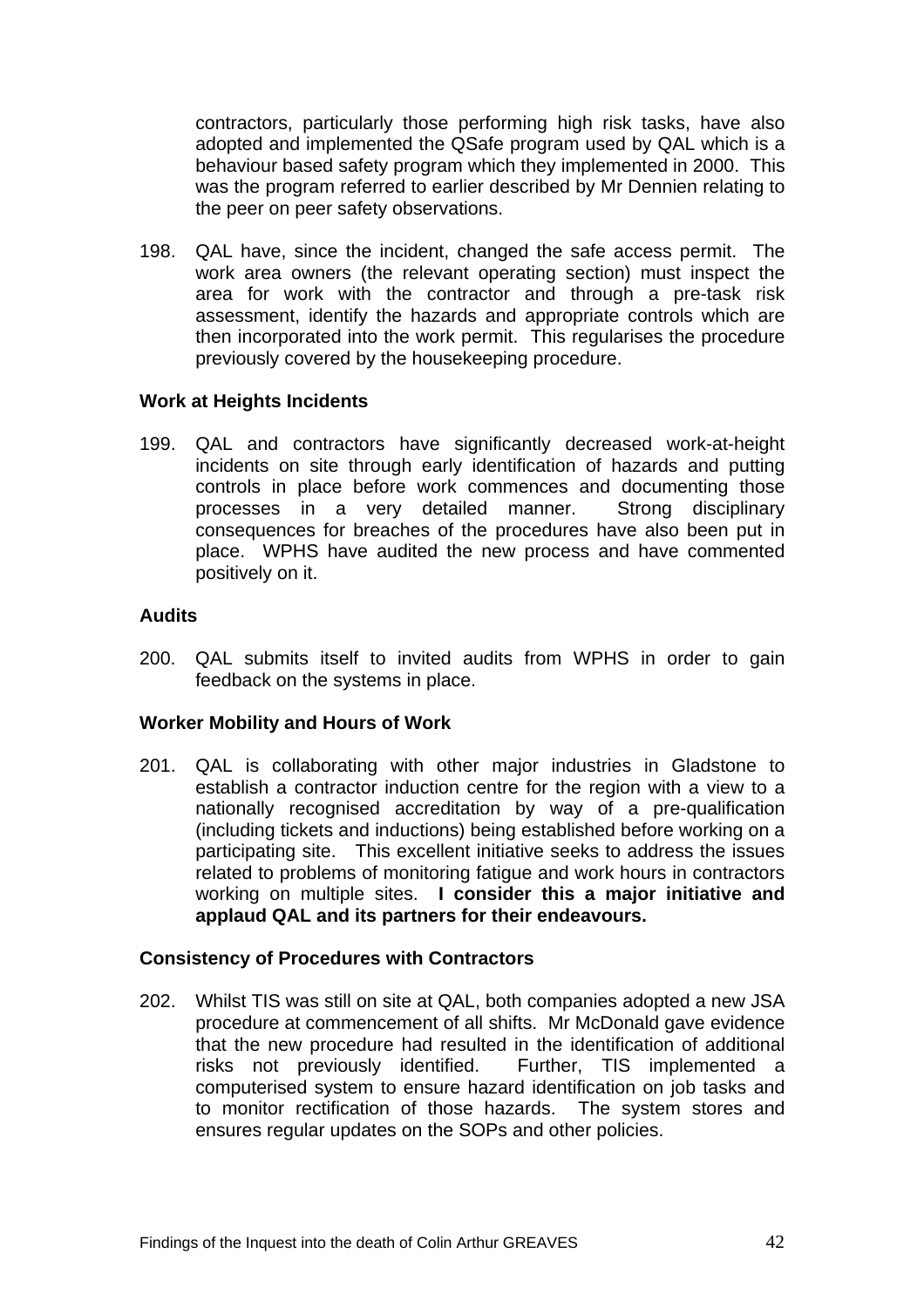# **TIS Systemic Issues**

- 203. TIS introduced a number of initiatives to improve safety, particularly the Client Risk Assessment Management Plan (CRAMP) and the National Integrated Management System (NIMS), workplace inspection checklists, competency based training on work procedures for workers and supervisors and improved supervision of supervisors. There has been an increased focus on the importance of toolbox meetings which are not documented, signed off on by workers and audited. A fatigue management safe operating procedure has bee introduced. They have also worked on the safety culture within the organisation. All extreme or high risk potential incidents in the company are investigated using the ICAM method. A Business Unit Risk Register has also been introduced which records all risks and control measures.
- 204. TIS now have temporary barricades and harness systems available on site which can be used by all workers as a matter of course.
- 205. The Safe Hours of Work procedure was reviewed during or following the Inquest. In relation to 12 hour shift rosters, it requires no more than 6 shifts in a 7 day period. Consider that this policy in full should be reviewed with the assistance of a fatigue expert to ensure that safety is a primary focus in the policy. The review is a good sign that the policy is being moved forward since this incident but coming off a low base, the company needs to be careful that some improvement is not seen as the best improvement.

# **Training**

206. TIS have sought national recognition for their hydroblasting training program as no formal mandated program presently exists. National recognition of an appropriate competency based intensive training program would move safety forward in this high risk area of work.

## **FINDINGS AS TO THE DEATH**

- 207. The immediate cause of the fatality of Mr Greaves was a fall from height at the Queensland Alumina Ltd plant in Gladstone whilst he was employed by Transpacific Industrial Services. The root cause of the incident was a failure to secure Hatch A on Settler tank no. 6 and the absence of use of barricades, harnesses or restraints in order to protect Mr Greaves against a risk of a fall from height through the void of the open hatch. The fact that the incident occurred at night in a minimal lighting situation which was compounded by shadowy areas on the tank top should be noted.
- 208. It is fair to say that at the time of the incident, Transpacific Industrial Services workers thought that adequate controls were in place for the hazard arising from open hatches. The primary controls that were used were that the area was flagged off to prevent any outside persons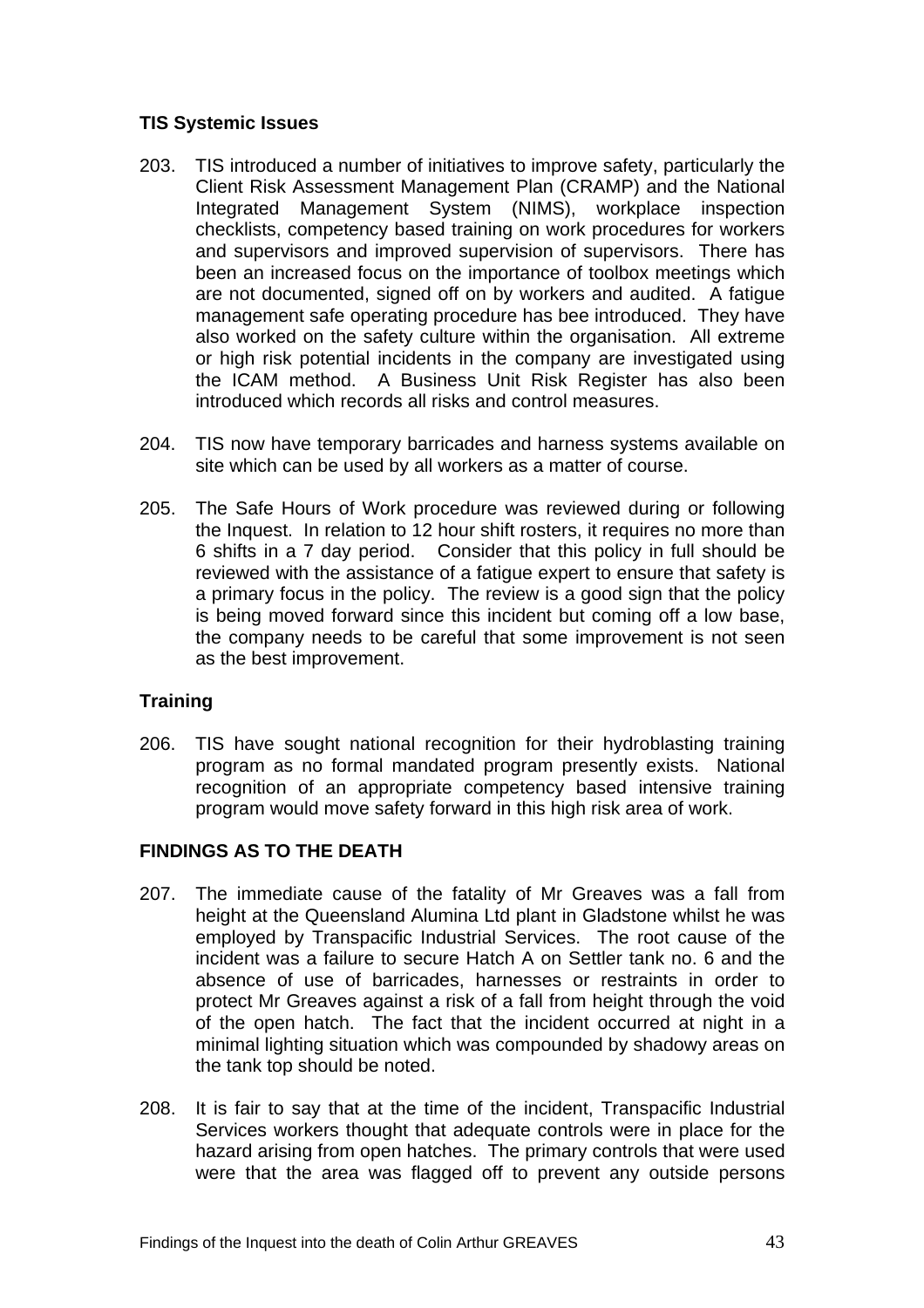entering the area and the hatch lids were replaced when work was completed and before a crew left the area. There seemed little appreciation that the hole was a hazard for the workers specifically as they felt that their knowledge that the hole was there was sufficient to guard against them succumbing to the risk. The difficulties with the lids staying on during blasting and the need to access the tank on this particular job meant that the hatches were left open from time to time. In that circumstance, the only realistic controls would have been hard barricades or harness restraint for the workers.

- 209. Fatigue was, on the balance of probabilities, certainly a contributing factor in this incident. Mr Greaves had, by any standard, worked an excessive amount of consecutive 12 hour shifts (25 or 26). He was permitted or requested to do this by a Supervisor at TIS who either ignored or was unaware of the Safe Hours of Work policy the company had in place. This working regime would certainly have placed Mr Greaves at greater and significant risk of fatigue at work. The effects of fatigue are well documented. It is apparent from the facts that it is likely that Mr Greaves either tripped near the hatch or merely forgot that the open hatch was there and fell into it. Such inattention to detail or loss of concentration is typical of the effects of fatigue. The fall to the base of the tank was 12 metres and the injuries sustained were fatal.
- 210. The rescue of Mr Greaves highlighted various deficiencies or potential issues which would have impacted more heavily on this matter in the event that Mr Greaves had survived the fall. The risks to rescue workers were real, particularly in relation to the entry of a confined space and the nature of the contents of the tank.
- 211*. I FIND that the deceased man was Colin Arthur GREAVES who died on 17thJuly 2005 from multiple injuries sustained when he fell through an open hatch on the top of Settler tank 6 at the Queensland Alumina Ltd plant at Gladstone.*

## **RECOMMENDATIONS**

212. I make the following comments by way of recommendations pursuant to section 46 of the Coroners' Act to prevent a similar occurrence in the future and in the interests of public safety. To the extent that the parties have already taken remedial action, the court expects that those actions are bona fide and implemented long term.

#### *Recommendation 1*

That Queensland Alumina Ltd perform regular and proactive monitoring of the level of lighting on tanks and implement a maintenance regime to ensure optimum lighting, particularly at night.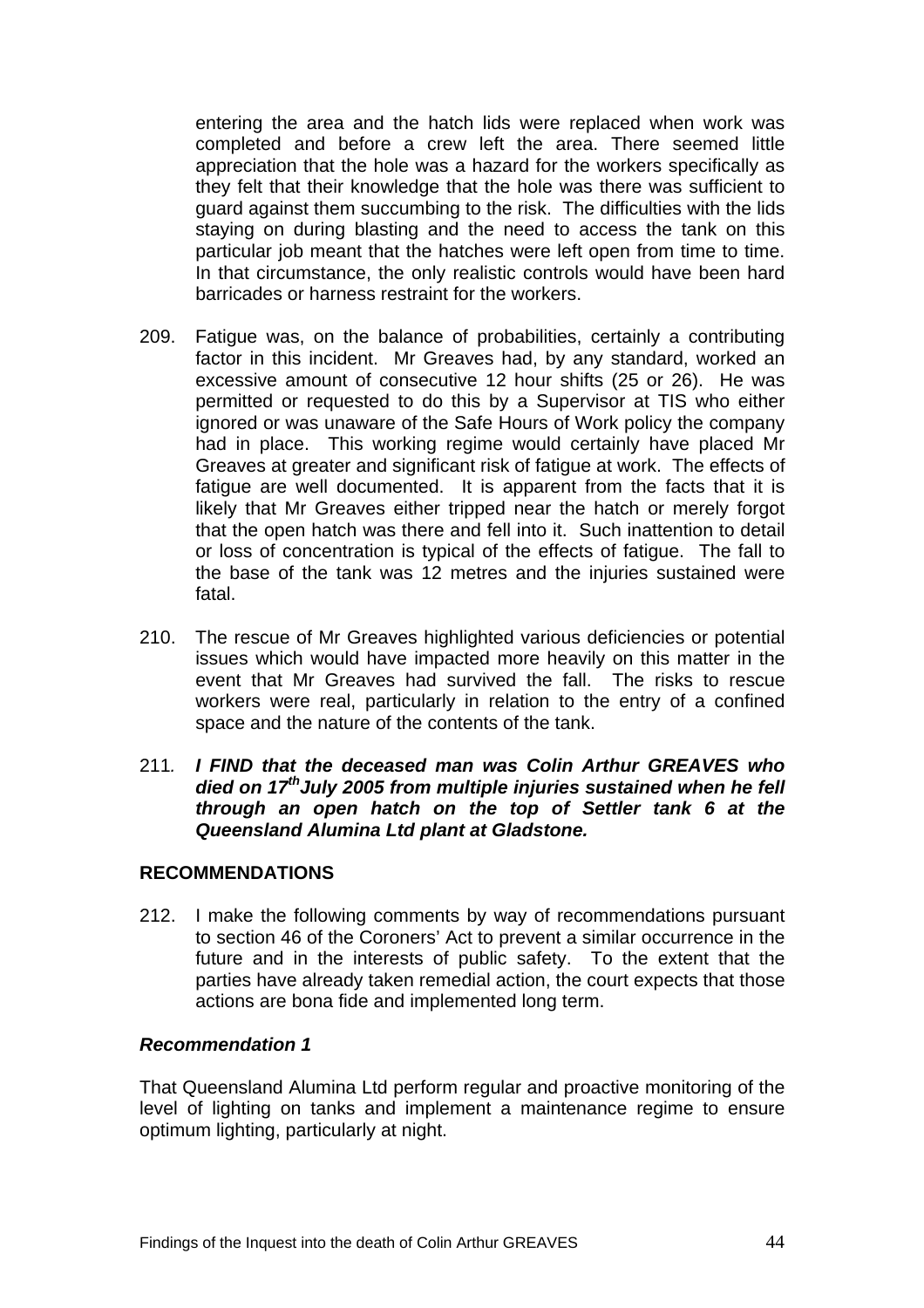## *Recommendation 2*

That Queensland Alumina Ltd consult with fatigue expert/s regarding the safe and optimal length of shifts/rosters and the number of consecutive shifts for the purposes of identifying the marker which should be fixed in the Cardex system to show incidents of excessive shift performance and to ensure that the fatigue management system provides for safe working hours.

#### *Recommendation 3*

That Queensland Alumina Ltd implement a formal policy regarding the clearing of scale and mud from doors on Settler tanks in order to provide clear access to the base of the settler tanks.

#### *Recommendation 4*

That Queensland Alumina Ltd conduct a thorough review of risk assessment procedures involved in emergency response, especially in regard to entering confined spaces.

#### *Recommendation 5*

That Queensland Alumina Ltd ensure that all workers are able to quickly and efficiently enter items on the hazard log and that workers be trained in that process.

#### *Recommendation 6*

That Transpacific Industrial Services review the Safe Hours of Work and Fatigue Management policies with the assistance of a fatigue expert to ensure that safe and optimal length and number of consecutive shifts are implemented having proper regard to safety.

#### *Recommendation 7*

That Industry Training Bodies develop or certify an appropriate competency based, specific and detailed hydroblasting training course.

#### *Recommendation 8*

That Industry Training Bodies consider initiating a requirement that managers charged with the responsibility of developing or implementing safety and health management systems undertake competency based training regarding such systems.

#### *Recommendation 9*

That Industry in Gladstone consult and implement a process to monitor contract workers' shifts from site to site with a view to ensuring that fatigue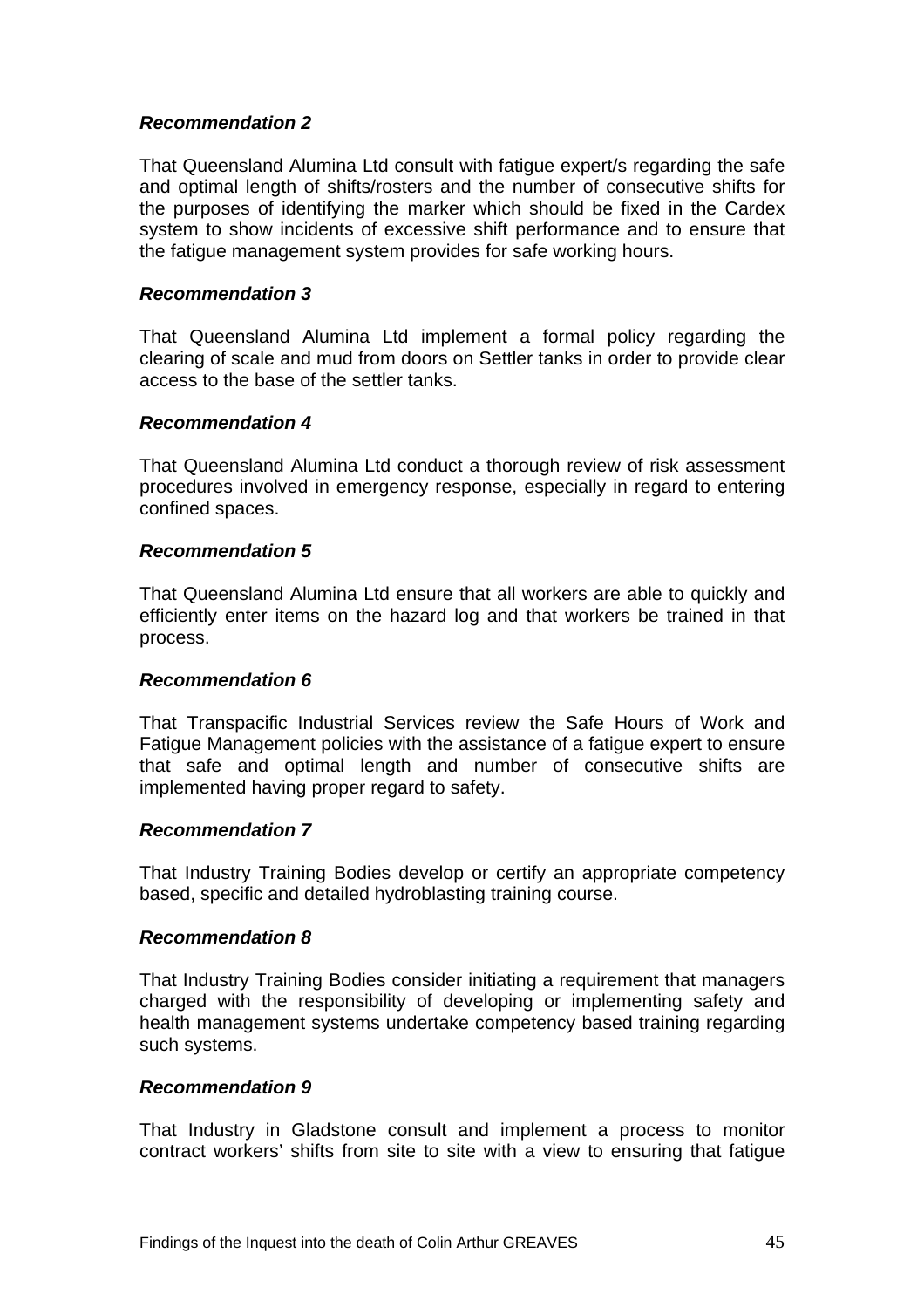management policies regarding safe work hours are complied with in the environment of worker mobility.

#### *Recommendation 10*

That the Division of Workplace Health and Safety in conjunction with the State Coroner expeditiously review the role of the Division in the coronial process with a view to consolidation of the Division's responsibilities as primary investigators for Coroners.

#### *Recommendation 11*

The State Coroner give consideration to recommending amendments to the *Workplace Heath and Safety Act 1995* and the *Coroners Act 2003* to formalise the responsibility of the Workplace Health and Safety Division to conduct coronial investigations in a similar way that the Queensland Police Service and other regulatory investigators have such a responsibility.

#### *Recommendation 12*

That the Division of Workplace Health and Safety in conjunction with the State Coroner expeditiously establish requirements for Division Inspectors in a fatality investigation for a Coroner including the matters to be addressed in investigation reports and ensure that appropriate training of inspectors be provided in those issues. Consideration should be given to the approval of inspectors to make recommendations relevant to matters under section 46 of the Coroners Act in their reports.

#### *Recommendation 13*

That the Division of Workplace Health and Safety in conjunction with the State Coroner expeditiously develop a protocol for communication between the Investigator and the Coroner early and during the course of the investigation to identify the scope of the investigation including a commitment by the Division to compliance with the appropriate requests of the Coroner where that might exceed the parameters of a prosecution investigation.

#### *Recommendation 14*

That the Division of Workplace Health and Safety provide or facilitate training for all investigators in safety management systems, risk management practices, and root cause analysis methods such as the ICAM process to enable investigators to include such an analysis in appropriate investigation reports.

#### *Recommendation 15*

That the Division of Workplace Health and Safety give consideration to the experience of inspectors in the industry in which an investigation takes place when allocating investigations to inspectors.